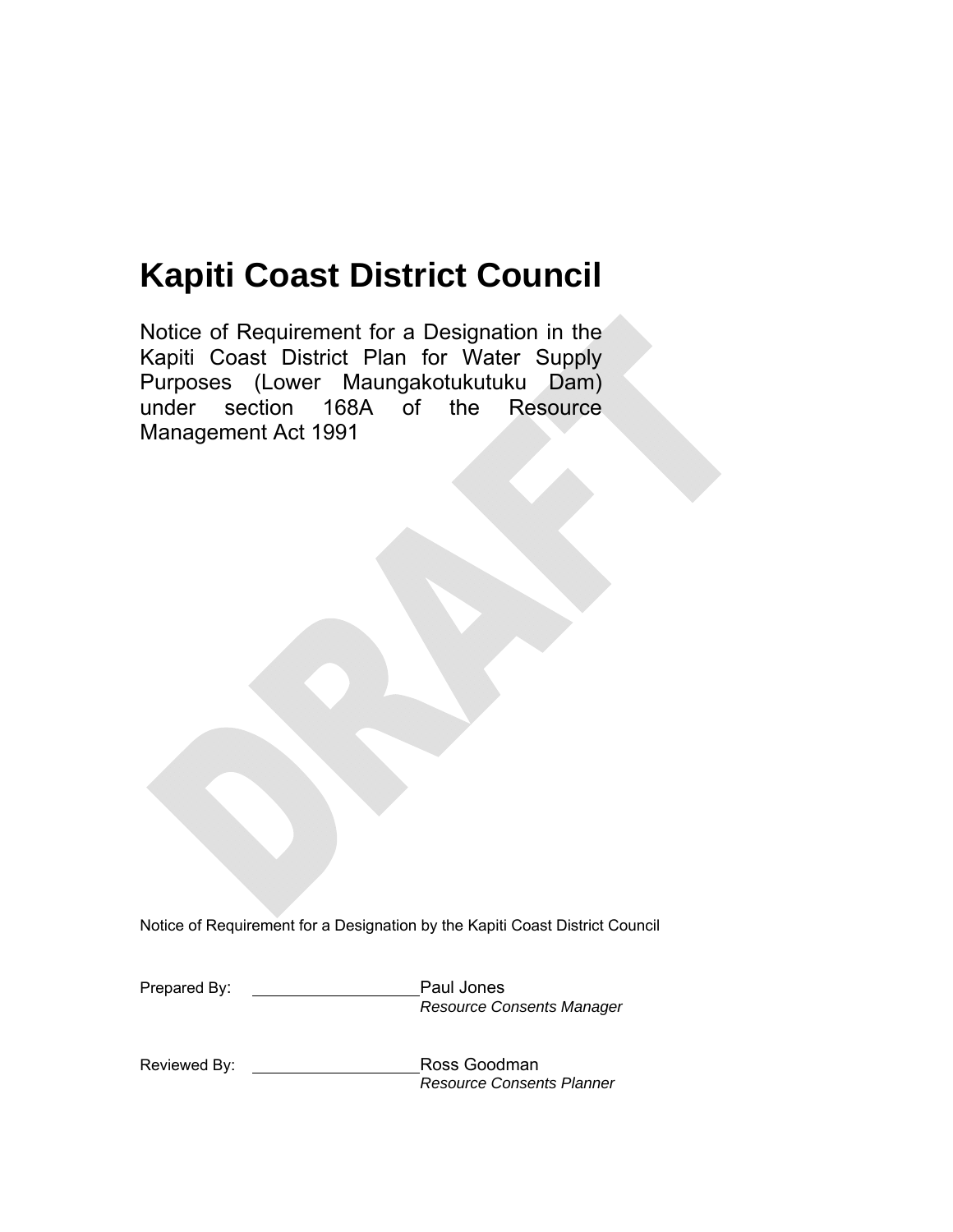# **Acknowledgements**

This NOR contains information provided to KCDC by CH2M Beca in their report titled 'Kapiti Water Supply – Ranked Options - Technical Report' dated 6 August 2010.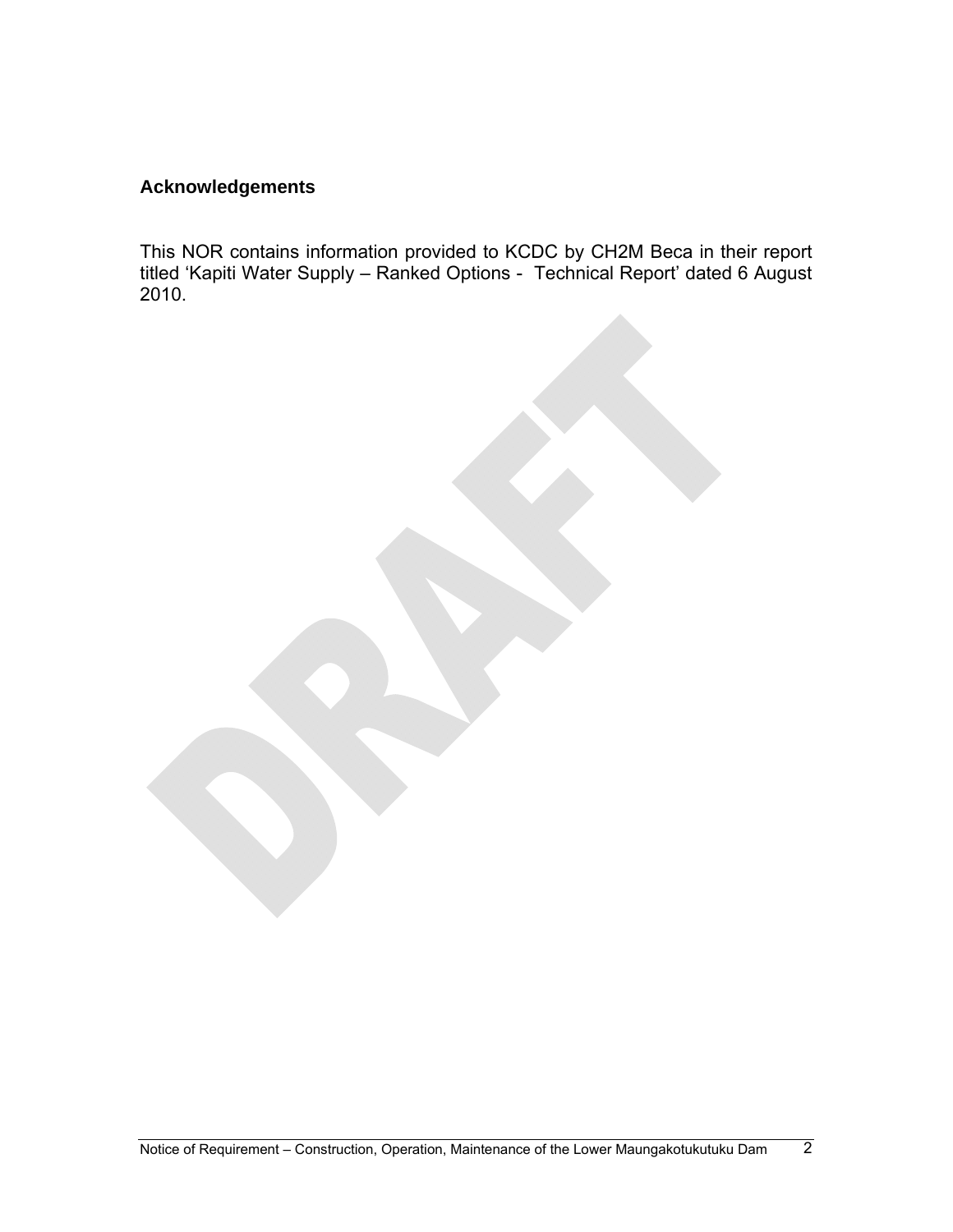# **Contents**

# **PART A: NOTICE OF REQUIREMENT FOR A DESIGNATION UNDER SECTION 168A OF THE RESOURCE MANAGEMENT ACT 1991**

# **Attachment 1 - Land Requirement Plan (GIS-6515959-13)**

# **PART B: ASSESSMENT OF ENVIRONMENTAL EFFECTS**

- **1 Introduction** 
	- **1.1 Background**
- **2 Site Description** 
	- **2.1 Legal Description**
	- **2.2 Locality**
	- **2.3 District Plan**
	- **2.4 Ecology**
	- **2.5 Existing Protective Covenant**
	- **2.6 Aquatic Ecology**
	- **2.7 Geotechnical Description**
- **3 Nature of the Proposed Designation** 
	- **3.1 Activity Outline**
	- **3.2 Concept Design of Dam**
	- **3.3 Construction of Dam**
	- **3.4 Operation of Dam**
- **4 Statutory Context** 
	- **4.1 Section 171**
	- **4.2 Relevant Statutory and Planning Documents**
		- **4.2.1 Kapiti Coast District Plan Review**
			- **4.2.2 Regional Plan Reviews**
	- **4.3 Designation**
	- **4.4 National Policy Statement**
	- **4.5 Regional and District Policy** 
		- **4.5.1 Regional Policy Statement**
		- **4.5.2 Kapiti Coast District Policy**
	- **4.6 Other Statutory Matters** 
		- **4.6.1 Reserves Act 1977 and Conservation Act 1987**
- **5 Assessment of Effects on the Environment** 
	- **5.1 Introduction**
	- **5.2 Visual Effects**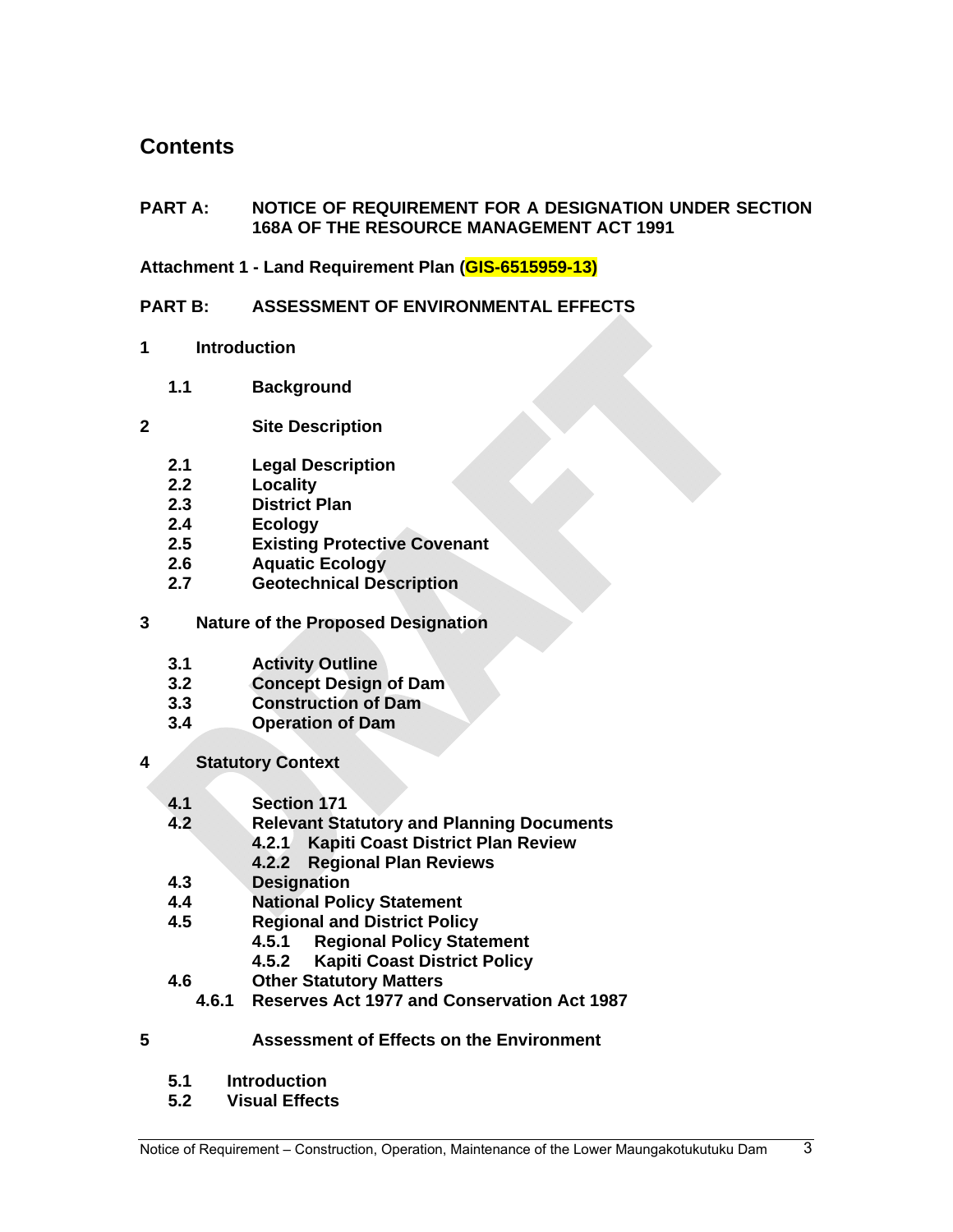- **5.3 Vegetation Removal** 
	- **5.3.1 Existing Protective Covenant**
- **5.4 Aquatic Ecology**
- **5.5 Geotechnical Investigations**
- **5.6 Construction and Operation Effects** 
	- **5.6.1 Construction of the Dam** 
		- **5.6.2 Filling of the Reservoir**
- **5.7 Selected Land Use Register (SLUR)**
- **5.8 Objectives and Policies of the Kapiti Coast District Plan**
- **5.9 Regional and District Resource Consents**
- **5.10 Consideration of Alternatives**
- **5.11 Positive Effects**
- **5.12 Part II of the RMA**
- **5.13 Conclusion on Assessment of Effects on the Environment**
- **6.0 Consultation**
- **7.0 Notification**
- **8.0 Conditions**
- **9.0 Conclusion**

# **APPENDICES –**

- **Appendix 1 Wildland Consultants' Report**
- **Appendix 2 NIWA Report**
- **Appendix 3 Damwatch Report**
- **Appendix 4 Site Photographs**
- **Appendix 5 Concept Drawings of Dam**
- **Appendix 6 SLUR Correspondence**
- **Appendix 7 Summary of Consultation**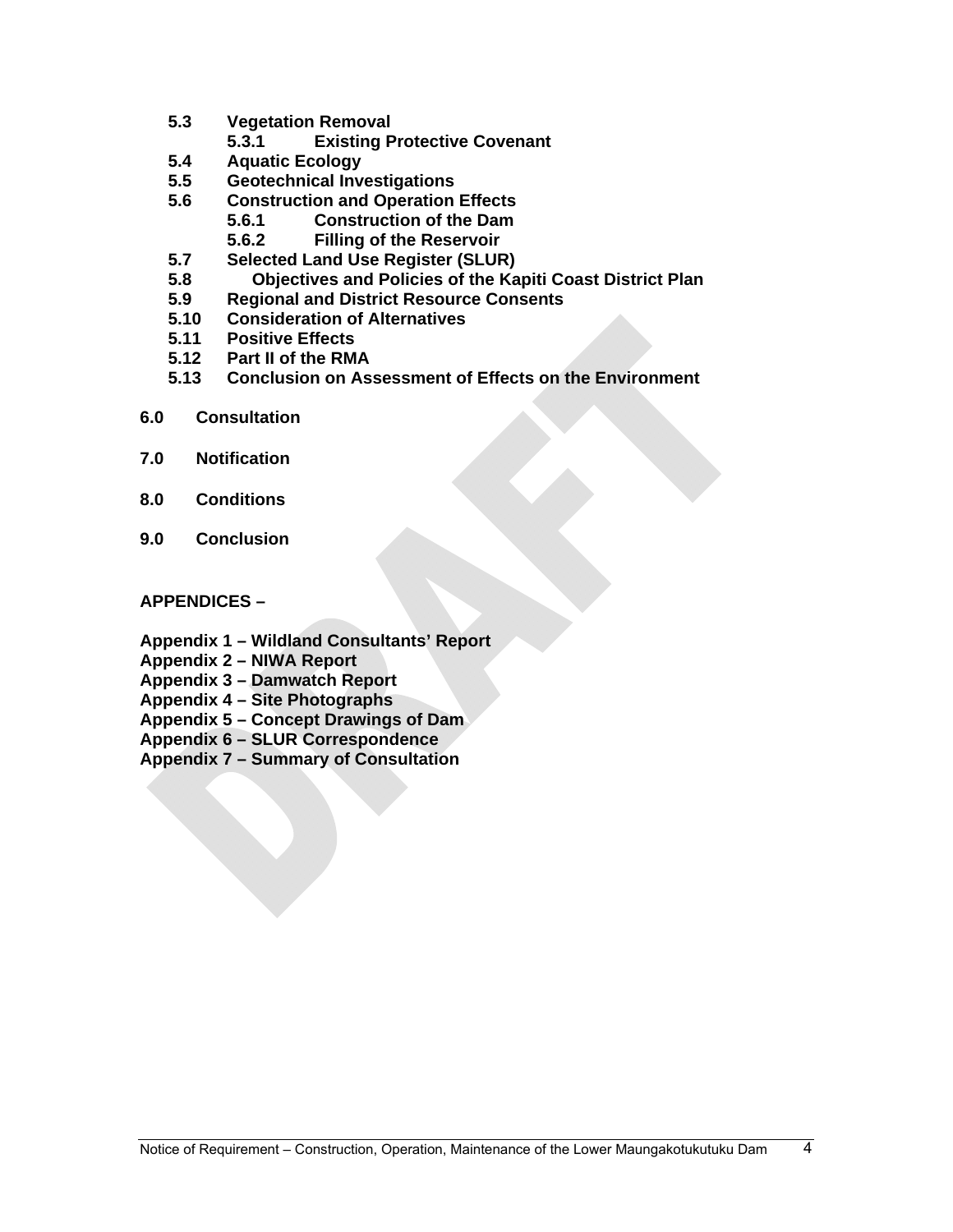#### Form 18

# **PART A: NOTICE OF REQUIREMENT FOR A DESIGNATION UNDER SECTION 168A OF THE RESOURCE MANAGEMENT ACT 1991**

- To: Kapiti Coast District Council Private Bag 60601 PARAPARAUMU 5254
- From: Kapiti Coast District Council Private Bag 60601 PARAPARAUMU 5254

#### **Kapiti Coast District Council (KCDC or 'the Requiring Authority') gives notice of a requirement for a designation for a work, being the construction, operation and maintenance of the Lower Maungakotukutuku Dam.**

This designation is necessary to provide for the construction, operation and maintenance of the Lower Maungakotukutuku Dam, which is anticipated to be constructed in approximately 50 to 100 years' time.

The purpose of the dam is to provide a reliable water supply for the Waikanae, Paraparaumu and Raumati (WPR) communities that is sustainable and will meet the expectations of consumers is a fundamental issue for KCDC. The existing water supply is under stress in terms of its capacity to meet the peak water demand in summer. The proposed NOR is part of the Kapiti Water Supply Project, and the purpose of the project is to identify the most suitable solution for providing water to meet the communities' needs for the next 50 to 100 years.

The Project identify 41 supply options. Of these, the chosen solution was the Waikanae River Recharge with Groundwater Option. This is the option that is currently been implemented.

The proposed dam is designed to provide the water supply needs of the District's communities beyond the demand that can be supplied by the recharge option. This need is considered to lie within fifty to hundred years time.

#### **The site to which the requirement applies is as follows:**

The site to which the requirement applies (or the land subject to this notice) is identified and legally described in the plan GIS-6515959-13 (attached to this notice). The site is physically located at 78 Mahaki Road, Paraparaumu, and Maungakotukutuku Road, Paraparaumu and is comprised of seven land parcels, being:

- Lot 2 DP 360865;
- Ngarara West C 1 Block;
- Ngarara West C 2 Block;
- Ngarara West C 3 Block;
- Section 11 Block I Akatarawa SD;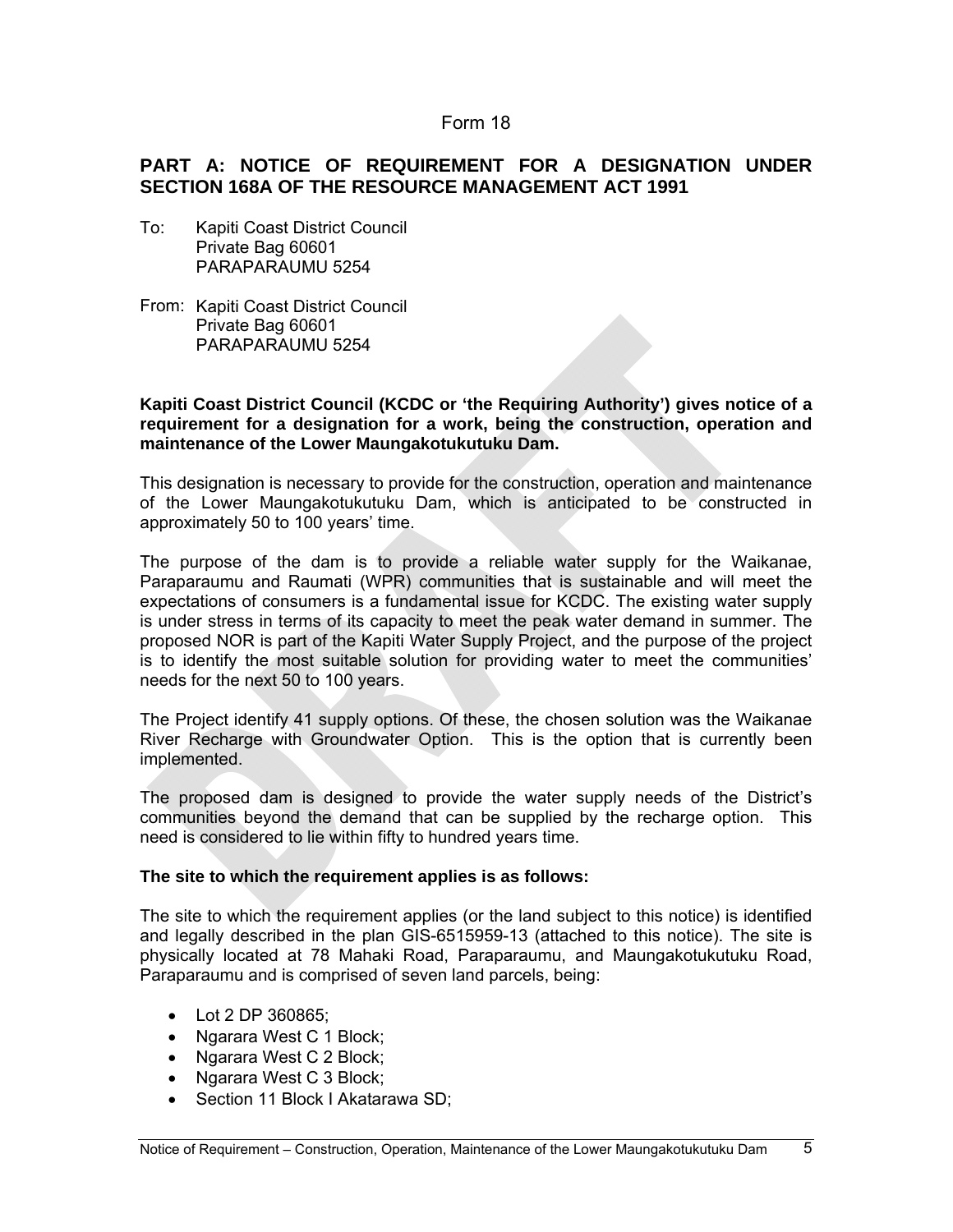- Lot 15 DP 669; and,
- Maungakotukutuku Road Legal Road Document 496456.1 DP 670.

A full description of the site is provided in Section 2 of the AEE (Part B).

#### **The nature of the proposed work:**

The purpose of the designation, to be noted in the Kapiti Coast District Plan, is for 'Water Supply Purposes (Lower Maungakotukutuku Dam)' and is required to enable the construction, operation and maintenance of a proposed dam in order to future-proof the freshwater supply for the Waikanae, Paraparaumu and Raumati communities.

The land to be designated provides for:

- $\bullet$  the physical extent of the dam;
- all ancillary structures associated with the dam;
- earthworks and vegetation clearance associated with the construction of the dam and ancillary structures;
- aggregate extraction associated with the dam construction;
- on-site concrete milling;
- the area to be flooded upstream of the dam; and
- tracks for construction access and long-term access for maintenance.

A full description of the proposed work is provided in Section 3 of the AEE (Part B).

# **The nature of the proposed restrictions (conditions) that would apply are:**

It is proposed that the designation for the Lower Maungakotukutuku Dam will be subject to the designation conditions (as may be confirmed or modified in the determination of this requirement) contained in Section 8 of the AEE (Part B).

# **The effects that the work will have on the environment, and ways in which any adverse effects will be mitigated, are:**

Section 5 of the AEE contains a description of the existing environment, an assessment of the environmental effects of the Project and an outline of appropriate methods to avoid, remedy or mitigate any adverse effects of the works associated with the works.

#### **Alternative sites, routes and methods have been considered to the following extent:**

Section 5.10 of the AEE provides details of alternative sites and methods considered prior to the selection of the proposed dam site and then the specific land parcels to be designated.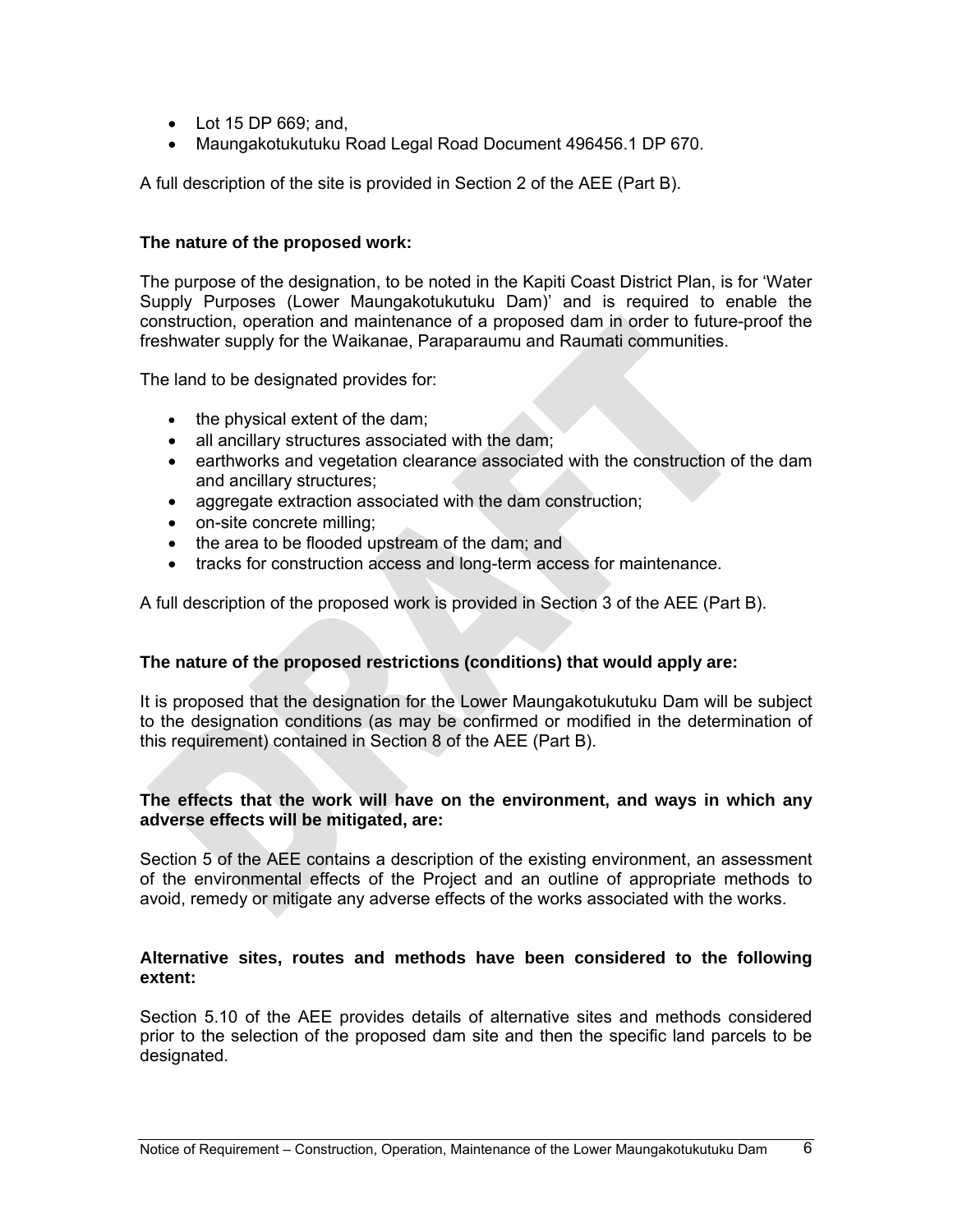A full description of the selection process is on Council's Website and can be found on the following link –

<http://www.kapiticoast.govt.nz/Projects/Water-Supply-Project/Project-Reports/>

#### **The work and designation are reasonably necessary for achieving the objectives of the requiring authority because:**

# *The Works*

As a local authority, KCDC must operate under the principles set out in Part 2 of the Local Government Act (LGA) 2002, including the purpose of local government (section 10), being:

*"(a) to enable democratic local decision-making and action by, and on behalf of, communities; and* 

*(b) to promote the social, economic, environmental, and cultural well-being of communities, in the present and for the future."* 

More specifically, section 11A of the LGA sets out the core services for a local authority to consider in performing its role. This includes the provision of network infrastructure, which itself includes (as defined in section 197 of the LGA) the provision of water.

KCDC's objectives for the Kapiti Water Supply Project are:

- The dam must be able to meet the design demand in a drought with a 1 in 50 year return period.
- The design peak day demand for 50 years on the basis of the following:
	- 400 L/person/day peak day consumption (incorporating commercial/industrial demands); and
	- Unaccounted for water (losses) of 90 L/person/day; and
	- **Population growth (and matching increase in demand) at the medium**growth scenario.
- The design peak day yield from the particular water source is 32,000 m<sup>3</sup>/day, which allows for headroom of 6,000 m<sup>3</sup>/day on the design demand.

KCDC's objectives under the LGA 2002 and KCDC's objectives for the Kapiti Water Supply Project will be achieved by constructing the Lower Maungakotukutuku Dam. The dam will assist with providing the most suitable solution for meeting the community's water needs into the future.

# *The Designation*

Part 8 of the RMA provides for requiring authorities to include provision for designations in district plans, for projects and works for which the requiring authority has financial responsibility. The effect of including a designation in a district plan is to allow the requiring authority to carry out activities, projects or works in accordance with the designated purpose, notwithstanding anything to the contrary in the district plan.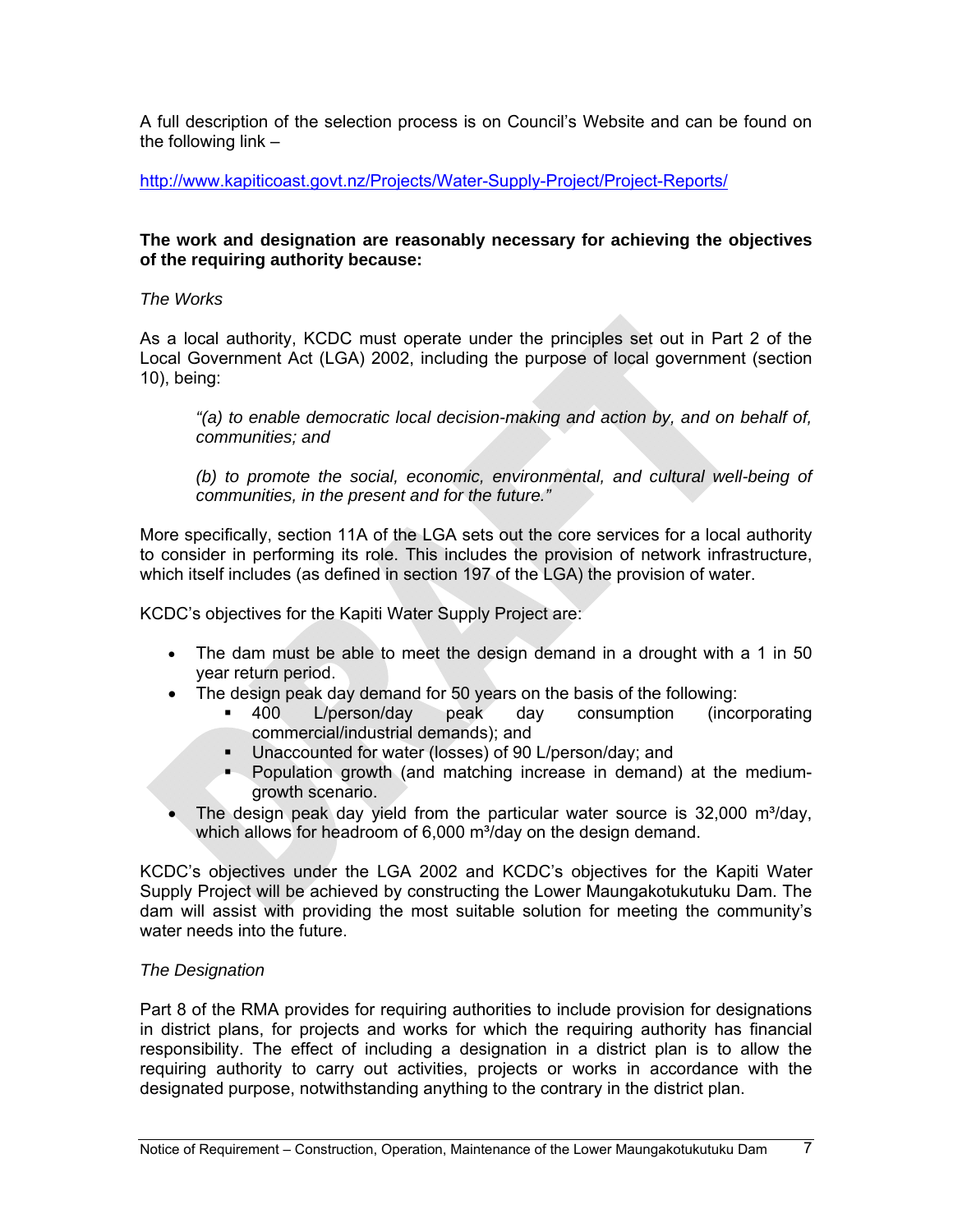KCDC is a requiring authority under section 166 of the RMA and may therefore designate land, water, subsoil, or airspace to provide for a public work within its district and for which it has financial responsibility. KCDC has financial responsibility for the Lower Maungakotukutuku Dam.

This designation is necessary as it will secure land required for the Lower Maungakotukutuku Dam and will enable KCDC to carry out the works necessary for this part of the Kapiti Water Supply Project. The principal reasons for requiring a designation to facilitate the works this requirement relates to are:

- The designation will enable KCDC to achieve its principal objective under the LGA 2002;
- The designation will enable KCDC to construct a new dam in accordance with one of its core functions under the LGA 2002;
- The designation is necessary to assist KCDC to achieve the specific Kapiti Water Supply Project objectives;
- The designation will allow KCDC and/or its authorised agents to undertake the works in accordance with the designation, notwithstanding anything contrary in the Kapiti Coast District Plan (KCDP);
- The designation will allow the land required to be identified in the KCDP, giving a clear indication of the intended use of the land;
- The designation enables the Lower Maungakotukutuku Dam project to be undertaken in a comprehensive and integrated manner; and
- The designation protects the proposed site from future development which may otherwise preclude the construction of the works.

# **Resource consents will be required in relation to the activity to which the requirement relates.**

No resource consents have been applied for at this stage as construction of the dam is not anticipated to occur for at least **50** years. Resource consents are likely to be required under regional plans in terms of activities restricted under sections 9(1), 9(2), 13, 14 and 15 of the RMA.

All necessary resource consents will be sought before construction of the dam commences.

#### **The consultation undertaken with parties likely to be affected by the designation, public work, project or work is:**

Section 6 of the AEE provides details of consultation undertaken with parties likely to be affected.

# **Lapse period for the designation:**

This requirement seeks to designate the aforementioned land for water supply purposes, with the intention of constructing a dam in the Lower Maungakotukutuku Stream in approximately 50 to 100 years' time. The proposed dam is part of the package of works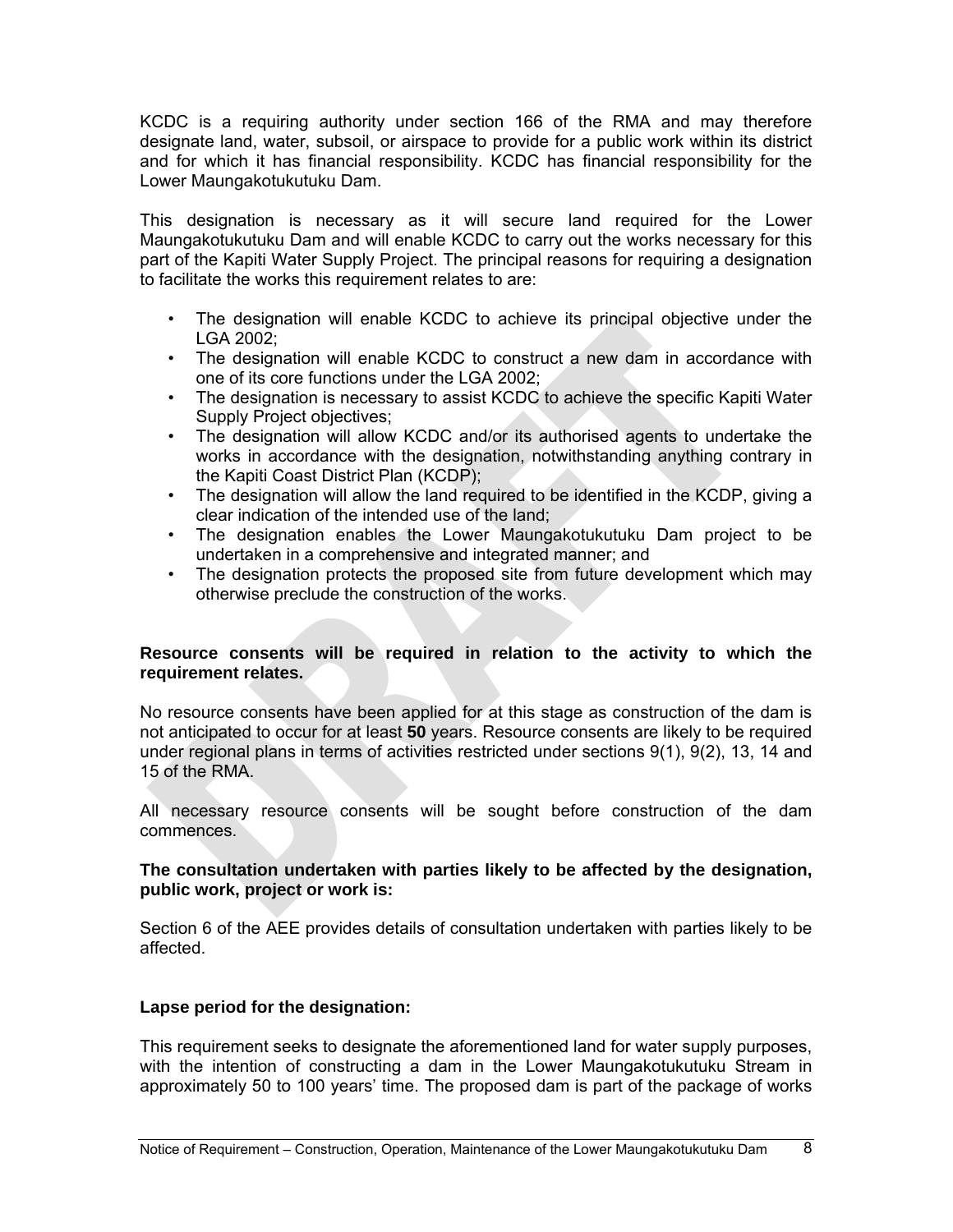to help future-proof the water supply for the Waikanae, Paraparaumu and Raumati communities.

Therefore, pursuant to section 184(1)(c), KCDC seeks a 100 year lapse period to give effect to the designation.

**KCDC attaches the following information required to be included in this notice by the district plan, regional plan, or any regulations made under the Resource Management Act 1991:** 

• Assessment of Environmental Effects (Part B)

Plans identifying the land subject to this notice of requirement and a schedule of properties affected by this requirement are contained in the plan **GIS-6515959-13**.

Signature of person giving notice (or person authorised to sign on behalf of person giving notice):

 $\mathcal{L}=\mathcal{L}=\mathcal{L}=\mathcal{L}=\mathcal{L}=\mathcal{L}=\mathcal{L}=\mathcal{L}=\mathcal{L}=\mathcal{L}=\mathcal{L}=\mathcal{L}=\mathcal{L}=\mathcal{L}=\mathcal{L}=\mathcal{L}=\mathcal{L}=\mathcal{L}=\mathcal{L}=\mathcal{L}=\mathcal{L}=\mathcal{L}=\mathcal{L}=\mathcal{L}=\mathcal{L}=\mathcal{L}=\mathcal{L}=\mathcal{L}=\mathcal{L}=\mathcal{L}=\mathcal{L}=\mathcal{L}=\mathcal{L}=\mathcal{L}=\mathcal{L}=\mathcal{L}=\mathcal{$ **Pat Dougherty**  Chief Executive, Kapiti Coast District Council Signed for and on behalf of KCDC (pursuant to delegated authority from the KCDC)

**Date**

 $\sim$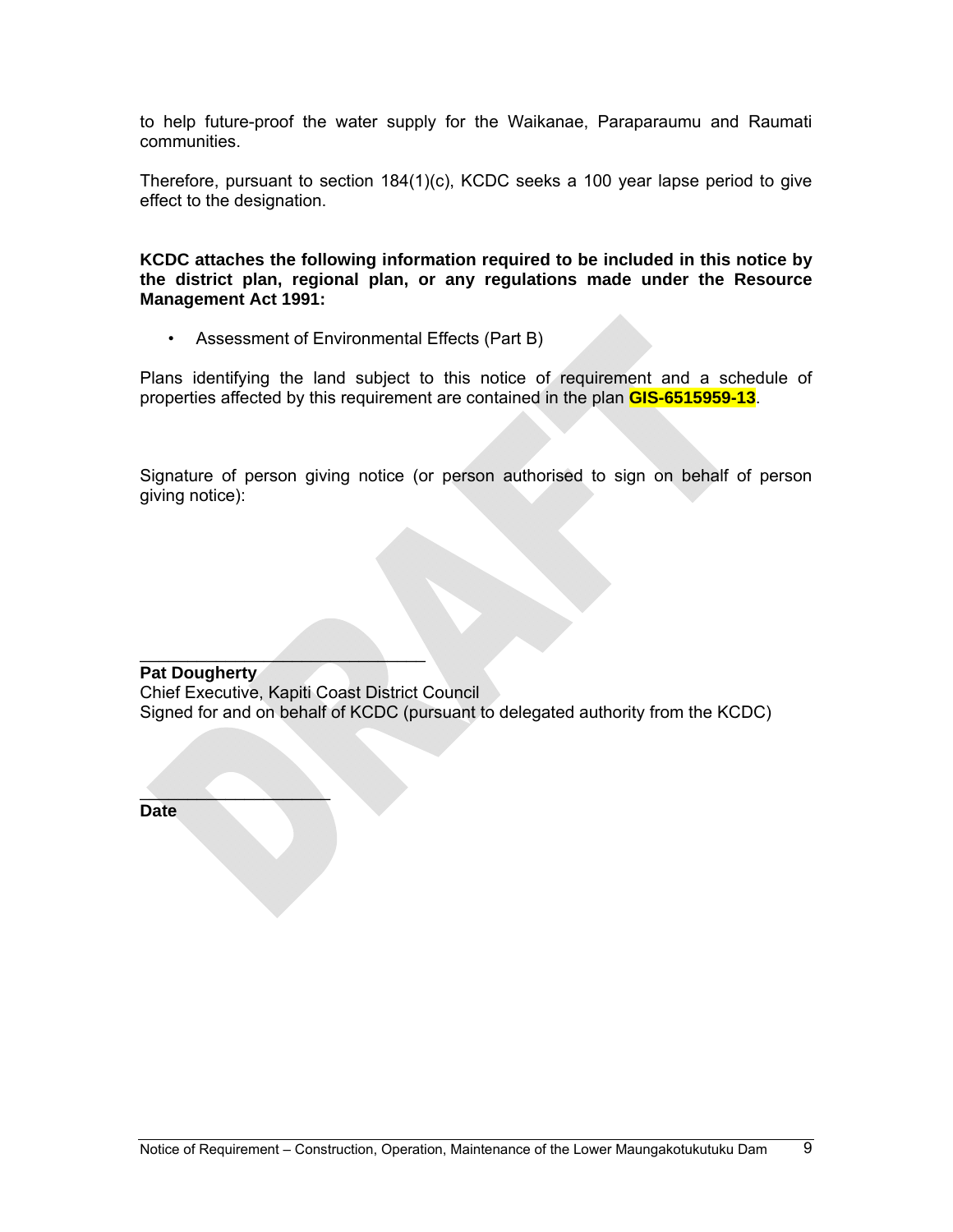**Land Requirement Plan (reference tba):**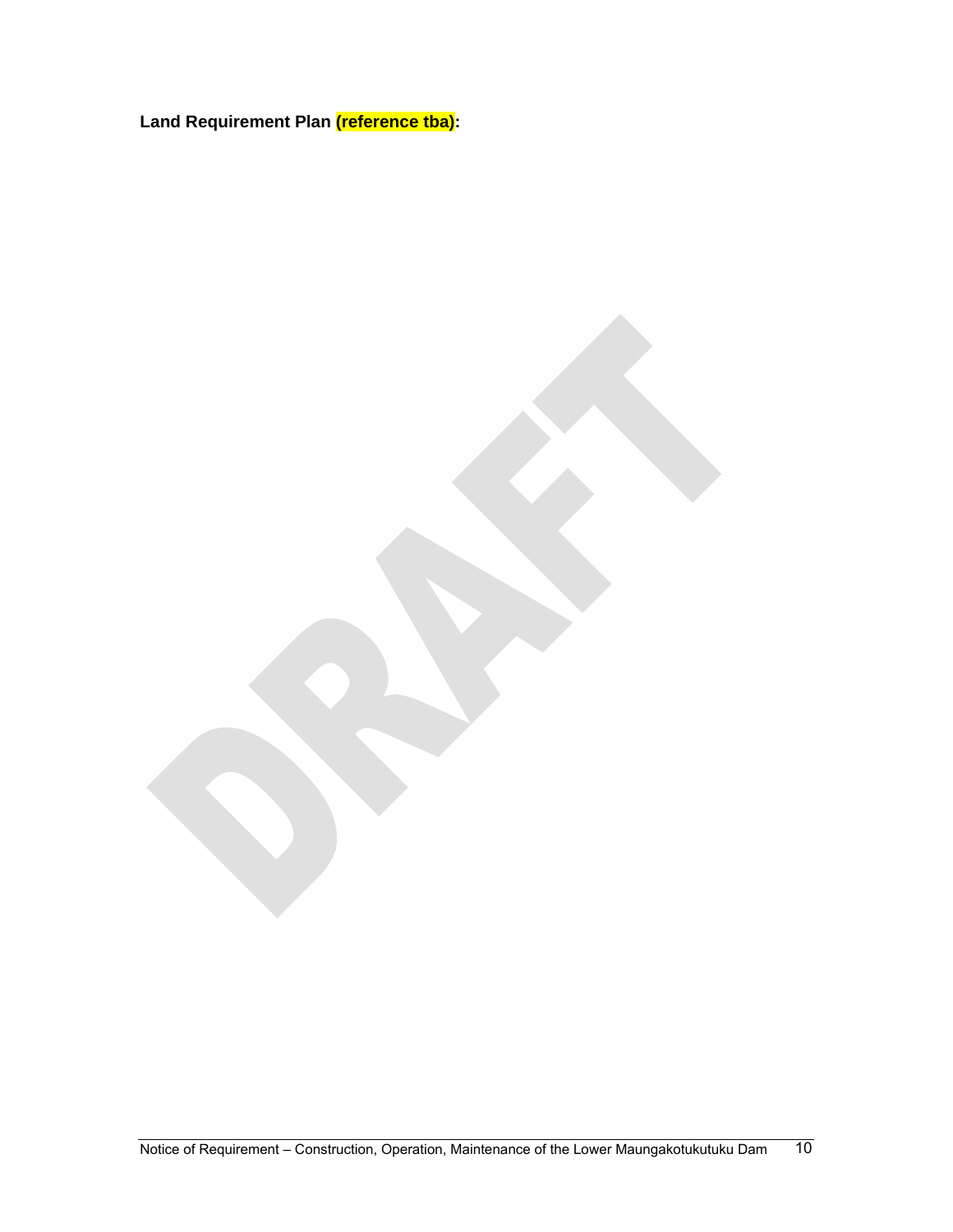# **PART B: ASSESSMENT OF ENVIRONMENTAL EFFECTS**

# **1 Introduction**

This assessment of environmental effects (AEE) has been prepared to meet the requirements of section 168A(3) of the Resource Management Act 1991 (RMA). It has been prepared in support of the Kapiti Coast District Council's (KCDC or 'the Requiring Authority) Notice of Requirement (NOR) to designate land for water supply purposes to provide for the construction, operation and maintenance of the proposed Lower Maungakotukutuku Dam.

#### **1.1 Notice of Requirement**

KCDC has lodged this NOR under section 168A of the RMA. Section 168A(3) sets out that:

*"When considering a requirement and any submissions received, a territorial authority must, subject to Part 2, consider the effects on the environment of allowing the requirement, having particular regard to -* 

*(a) any relevant provisions of -* 

*(i) a national policy statement:* 

*(ii) a New Zealand coastal policy statement:* 

*(iii) a regional policy statement or proposed regional policy statement:* 

*(iv) a plan or proposed plan; and* 

*(b) whether adequate consideration has been given to alternative sites, routes, or methods of undertaking the work if -* 

> *(i) the requiring authority does not have an interest in the land sufficient for undertaking the work; or*

> *(ii) it is likely that the work will have a significant adverse effect on the environment; and*

*(c) whether the work and designation are reasonably necessary for achieving the objectives of the requiring authority for which the designation is sought; and* 

*(d) any other matter the territorial authority considers reasonably necessary in order to make a decision on the requirement."* 

These matters are addressed as follows: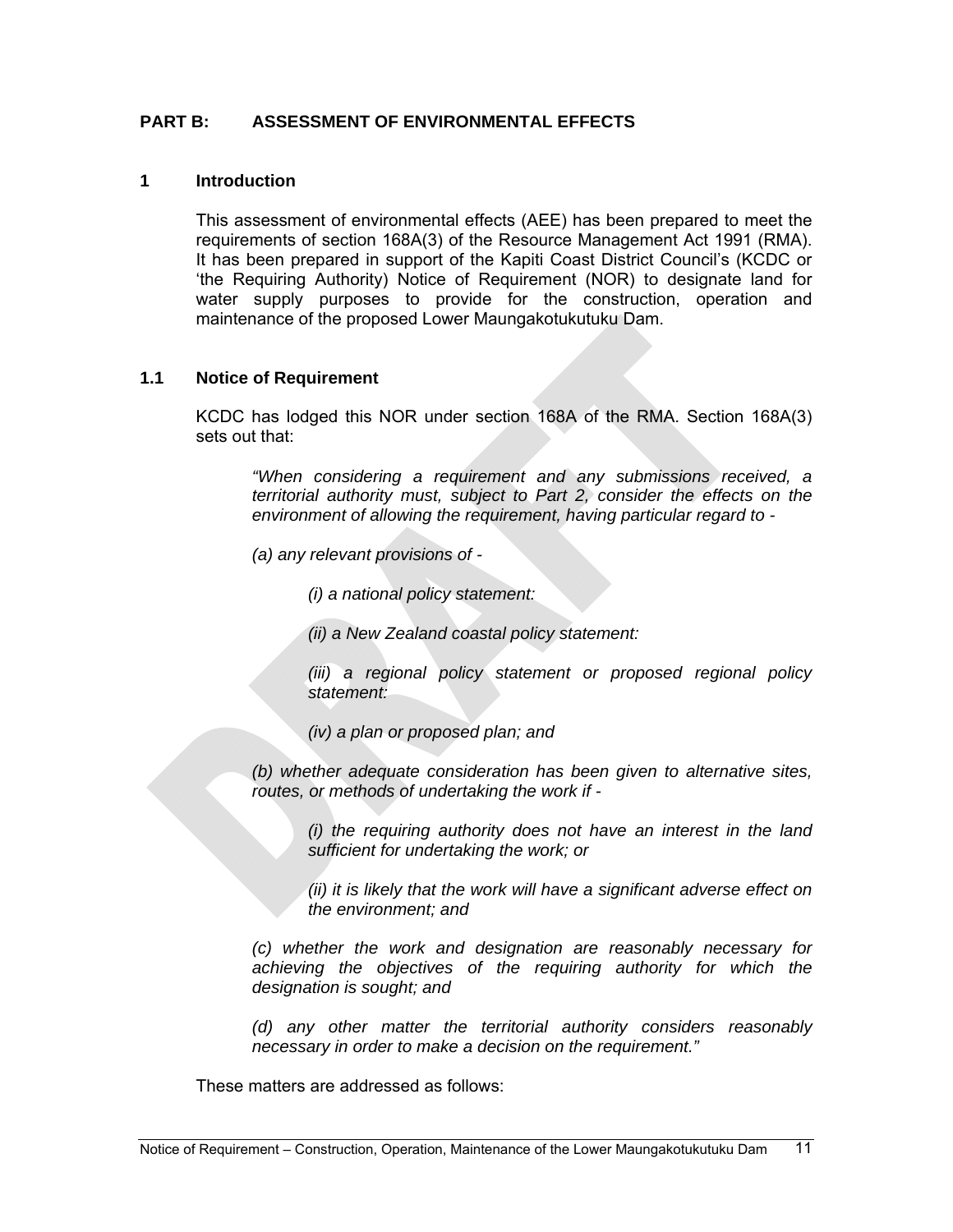- **Section X** of this report provides a statutory assessment of the relevant provisions (ss.168A(3)(a));
- **Section X** of this report provides an assessment of the alternatives considered (ss.168A(3)(b));
- **Part A (Form 18)** sets out the reasons why the designation is reasonably necessary to achieve the Requiring Authority's objectives(ss.168A(3)(c));
- **Section X** of this report provides an assessment of the environmental effects of the proposed work; and,
- **Section X** of this report provides an assessment of the NOR in terms of Part 2 of the RMA

# **1.2 Inclusion of NOR with Proposed District Plan**

KCDC is currently reviewing the Kapiti Coast District Plan. Clause 4 of Schedule 1 of the RMA provides for the insertion of requirements as part of the district plan review process prior to notification. Specifically, sub-clause (6) provides that:

*"A territorial authority may include in its proposed district plan -* 

*(a) any requirement for a designation or heritage order which the territorial authority has responsibility for within its district; and…"* 

It is intended that this requirement (i.e. as described in this NOR) for the Lower Maungakotukutuku Dam will be included as part of the proposed Kapiti Coast District Plan when it is publically notified.

#### **1.3 Background**

 $\overline{a}$ 

The purpose of this NOR is to provide for<sup>[1](#page-11-0)</sup> the construction, operation and maintenance of the Lower Maungakotukutuku Dam. It is anticipated that the dam will be required in approximately 50 to 100 years' time. The requirement for the dam will trigger the next stage in its construction. This will include gaining the required consents and the final design of the project.

The purpose of the dam is to provide a reliable water supply for the Waikanae, Paraparaumu and Raumati (WPR) communities that is sustainable and will meet the expectations of consumers is a fundamental issue for KCDC. The existing water supply is under stress in terms of its capacity to meet the peak water demand in summer.

The proposed NOR is part of the Kapiti Water Supply Project, and the purpose of the project is to identify the most suitable solution for providing water to meet the communities' needs for the next 50 years. The aim was to find a solution that provides the required amount of water by  $2060 -$  that is,  $32,000$  m $3$ /day  $-$  up from the currently consented limit of  $23,000$  m $\frac{3}{day}$ .

<span id="page-11-0"></span> $<sup>1</sup>$  i.e. to authorise in terms of those activities restricted under section 9(3) of the RMA.</sup>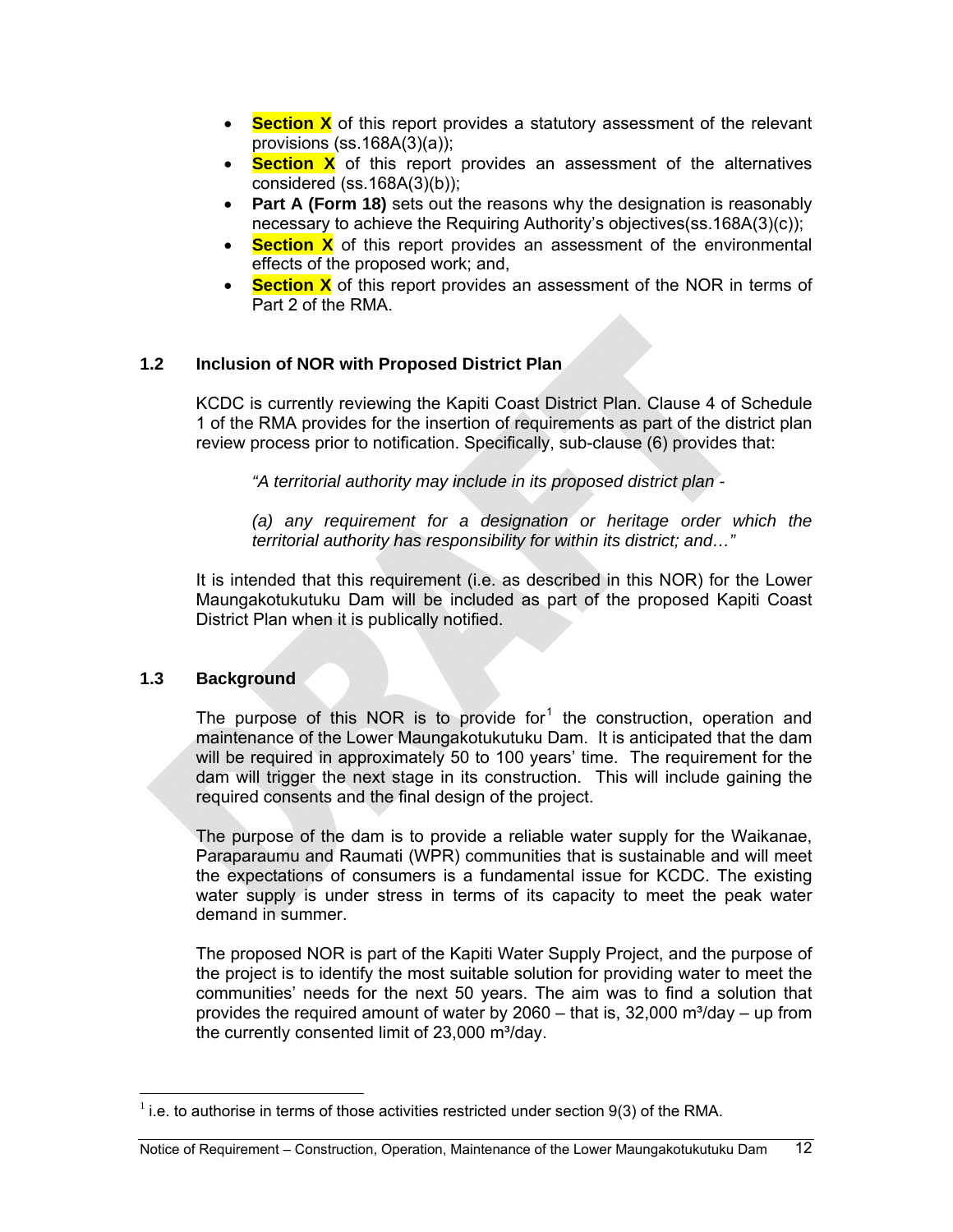Significant research has been undertaken and a number of options have been identified to future-proof water supply for the WPR. After a Council meeting on 19 August 2010, the Council has recommended the following –

*"That Council accepts the conclusions and recommendations in CH2M/Beca – Ranked Options – Summary Report dated 6 August 2010 but confirms River Recharge with Groundwater as the top ranked water supply option for the Waikanae/Paraparaumu/Raumati catchment.* 

*That Council confirms the Maungakotukutuku Dam as the second ranked water supply option for the Waikanae/Paraparaumu/Raumati catchment.* 

*That Council authorises the Chief Executive to negotiate the conditional purchase of the Maungakotukutuku Dam site subject to final approval by Council."* 

A summary of the CH2M/Beca report recommendation is as follows –

- that Council proceed with River Recharge with Groundwater as the preferred solution; and
- that Council future-proof the WPR water supply for the long term (e.g. 50-100 years) by securing ownership for the Lower Maungakotukutuku dam site and resolving any constraints to development of a dam on that site in the long term.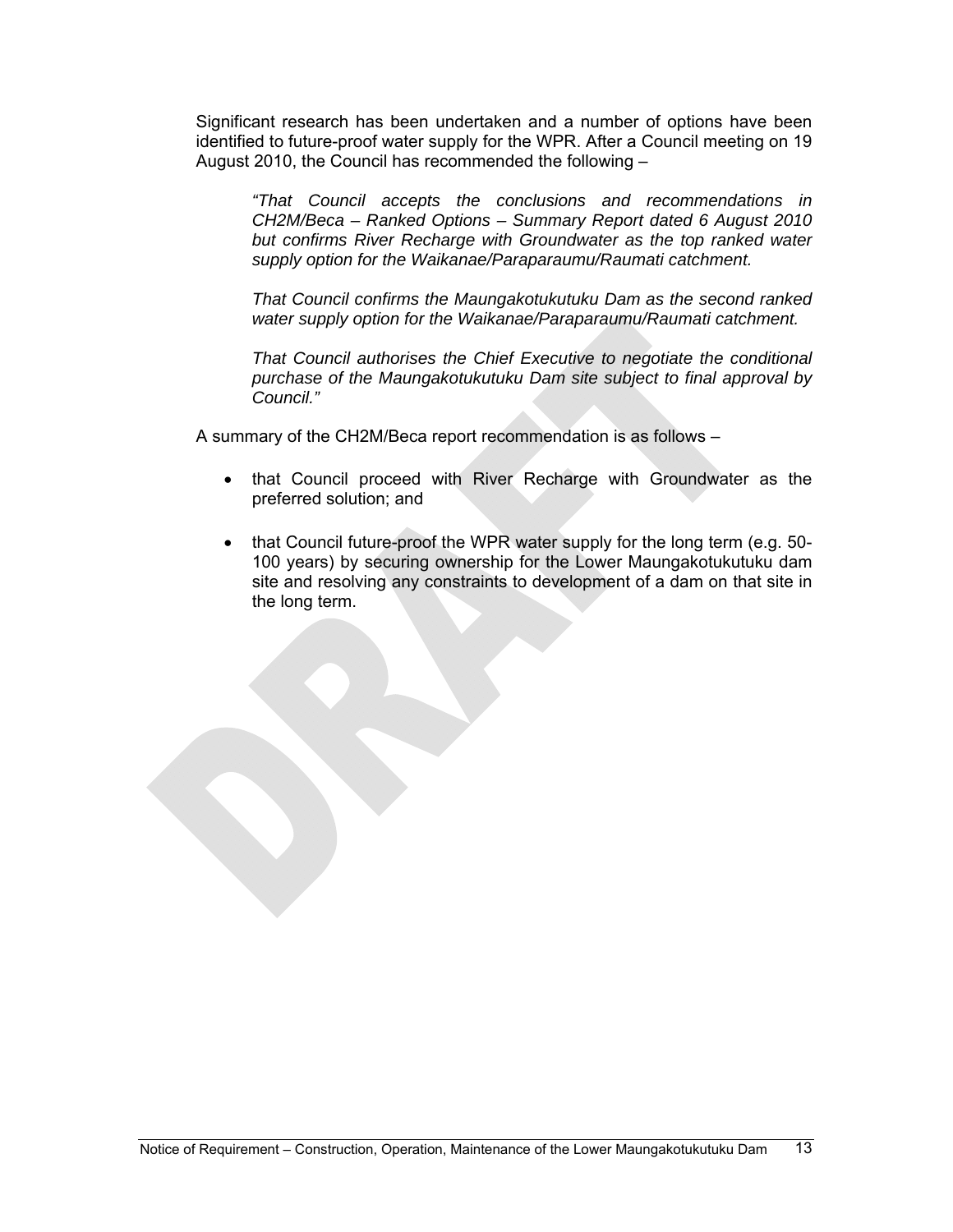# **2 Description of Environment**

# **2.1 Legal Description**

The proposed designation will cover the following land:

| <b>Legal description</b>                      | Owner(s)                                         | Total<br>(ha) | area Area to be<br>designated<br>(ha) |
|-----------------------------------------------|--------------------------------------------------|---------------|---------------------------------------|
| Lot 2 DP 360865                               | Ikaham Holdings Ltd                              |               |                                       |
| Ngarara West C 1 Block                        | Wellington<br>Greater<br><b>Regional Council</b> |               |                                       |
| Ngarara West C 2 Block                        | Kaitawa Forests Ltd                              |               |                                       |
| Ngarara West C 3 Block Kaitawa Forests Ltd    |                                                  |               |                                       |
| Section 11 Block I Kaitawa Forests Ltd        |                                                  |               |                                       |
| Akatarawa SD                                  |                                                  |               |                                       |
| Lot 15 DP 669                                 | Wellington<br>Greater<br><b>Regional Council</b> |               |                                       |
| Maungakotukutuku                              | Kapiti Coast District                            | 0.122         |                                       |
| Legal<br>Road<br>Road<br>Document 496456.1 DP | Council                                          |               |                                       |
| 670.                                          |                                                  |               |                                       |
| <b>TOTAL</b>                                  |                                                  |               | 79.74                                 |

The land proposed to be designated is identified in the 'Maungakotukutuku Dam Land Requirement Plan' (GIS-6515959-13). The proposed designation area identified on this plan will be referred to as 'the site' in this report.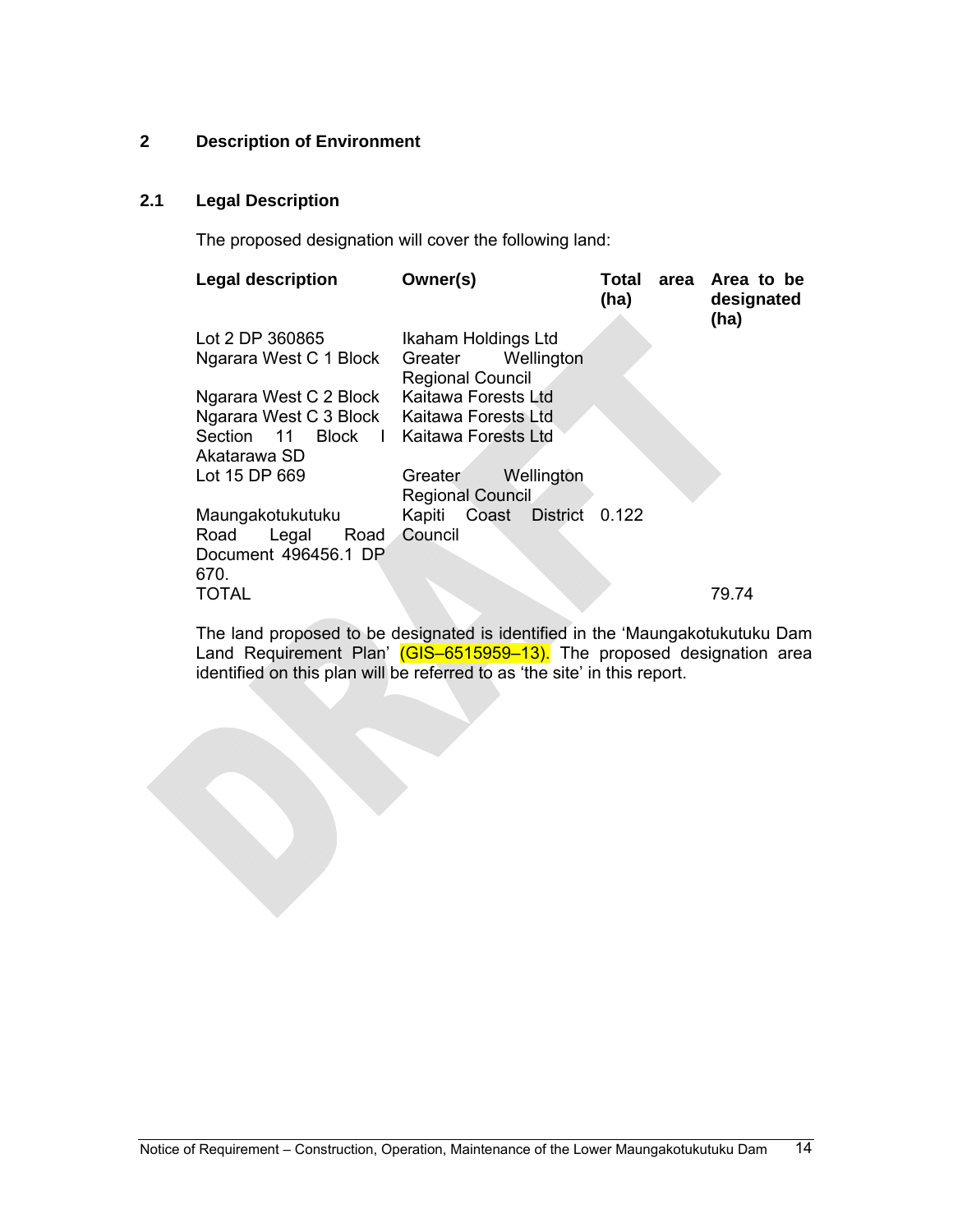

**Figure 5-1: Maungakotukutuku Dam Site Location (source: 'Kapiti Water Supply – Ranked Options Reports' by CH2M BECA, dated 6 August 2010).** 

# **2.2 Locality**

The site lies to the east of the Paraparaumu town centre and can be accessed from the Nikau Valley subdivision, from 78 Mahaki Road. The site lies in a rural setting and is isolated from residential areas. The site is accessed via a farm track and is currently used for stock grazing, forestry harvesting, and contains native bush. The overall area required for the designation is 79.74 hectares. The shape of the site is irregular.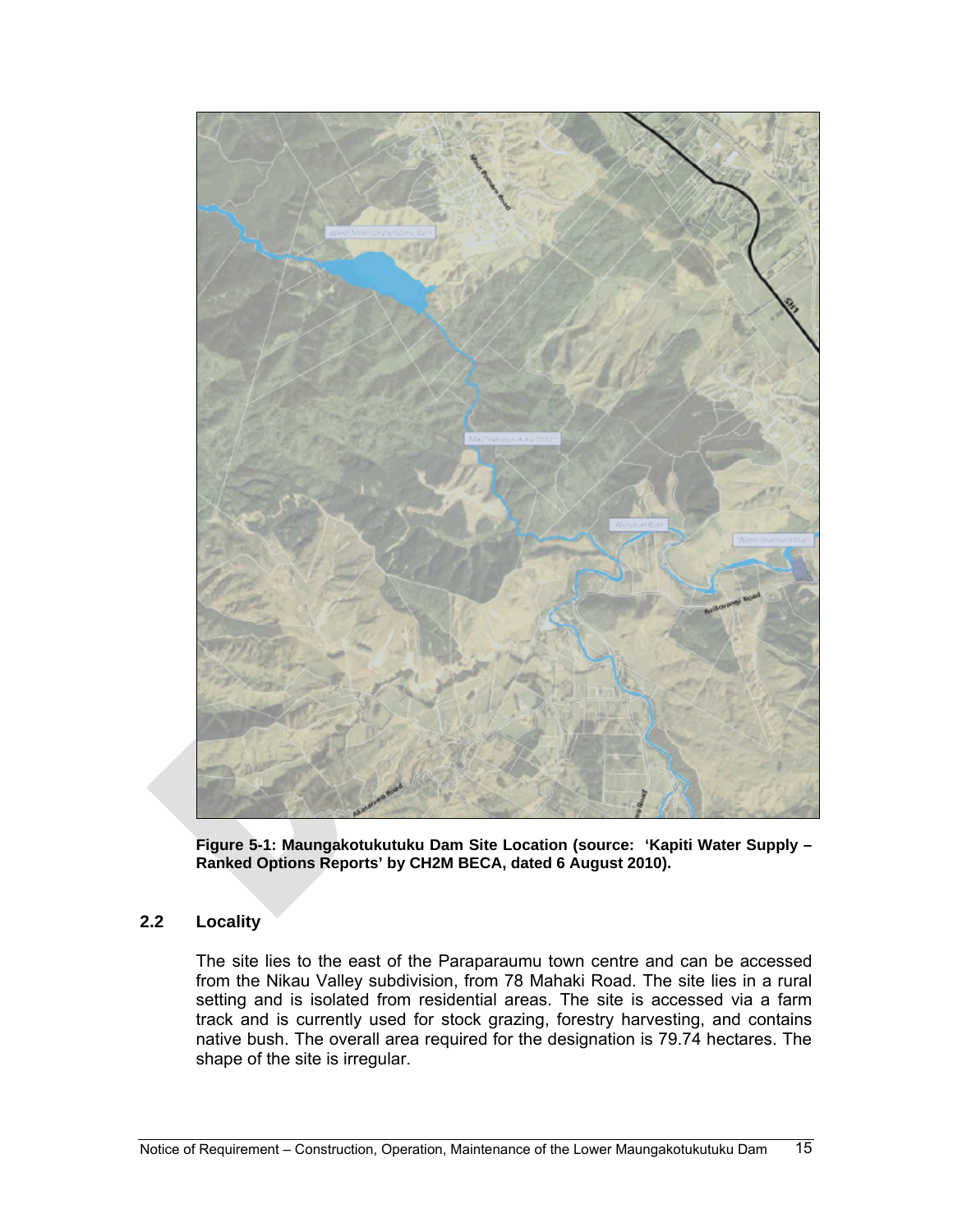The proposed Lower Maungakotukutuku Dam will be located on the Maungakotukutuku Stream, a tributary of the Waikanae River in the western part of the river catchment. The dam site is located where the valley narrows to a gorge downstream of a wider valley section, approximately 3 km upstream of the confluence of the Maungakotukutuku Stream with the Waikanae River.

The terrain of the site is undulating. A large portion of the site is a flat area, with the surrounding land rising steeply forming a basin-like landscape.

#### **2.3 Land Use**

The subject site consists of a variety of land uses. The flat area in the valley is currently utilised for stock grazing and has an farm shed. The surrounding hillsides are predominantly used for forestry.

The land to the north and north-west of the site are occupied by rural lifestyle blocks while the land to the west, south, and east are predominantly used for forestry harvesting.

# **2.4 Terrestrial Ecology**

Wildland Consultants Ltd have been engaged to assess the ecological features of the site. The following are compiled from extracts of their full report titled 'Preliminary Ecological Assessments of Six bulk Water Supply Options for Kapiti Coast' dated July 2010 which is attached in Appendix 1 of the subject report. They have described the ecological features of the site as follows –

*Most of the area proposed to be flooded in association to the dam is primarily pasture or exotic plantation forest, with a range of indigenous species in the understorey of the pine plantation. The riparian margin of the stream, including that within plantation forest, comprises primarily indigenous species.* 

*The quality of the indigenous riparian vegetation improves along a downstream gradient. Vegetation at the southern end of the property has been more modified by introduced conifers and stock. Vegetation along the stream progressively improves towards the northern half of the property, to become (rimu-pukatea)/tawa-mahoe forest at the northern*  end, especially on the true right of the stream. Downstream, on the true *left, vegetation appeared to be predominantly kohekohe and mahoe, with mamaku and occasional rewarewa, rimu and matai (Prumnopitys taxifolia). A small toetoe-bracken (Pteridium esculentum) wetland is present where the degraded pastoral wetland drains down through the riparian forest to the Maungakotukutuku Stream.* 

*The entire true right face adjacent to the stream, above the strip of riparian vegetation, comprises kohekohe forest or (rewarewa)/kokekohe forest. Part of this area would also be flooded. The good condition of the kohekohe forest indicates that possums are being controlled to relatively*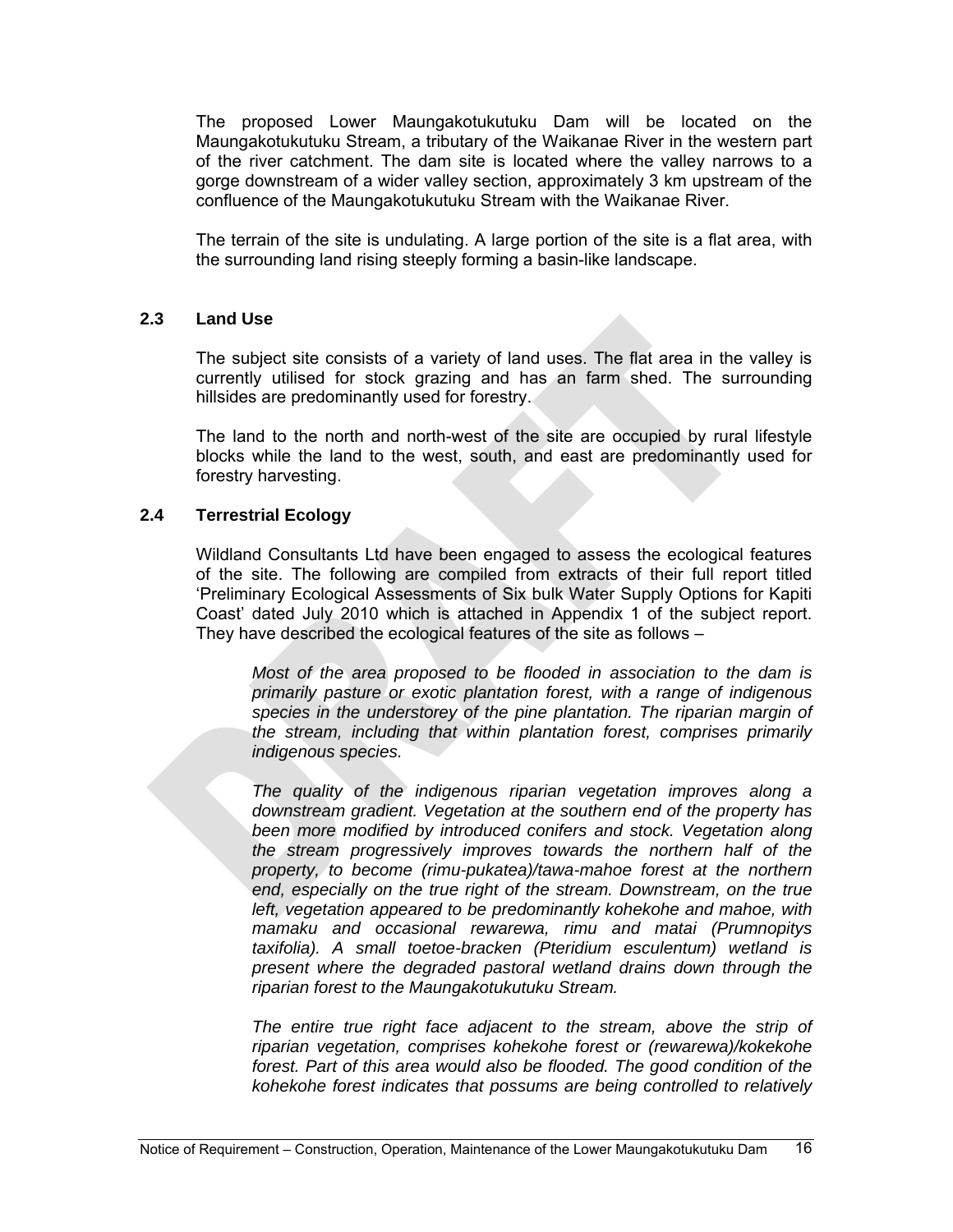*low levels. The canopy is generally completely closed, with the exception of some clearings c.100 m upstream of the potential dam site.* 

*Fencing along a section of the southern part of the covenant is in poor repair, with stock gaining access and grazing the understorey. At the northern end, the fence was in better condition, but stock may still move along the stream and gain access to this area.* 

*At the northern end of the inundation area, the vegetation includes a range of species in the canopy, including tawa, rewarewa, pukatea, and kohekohe with stem diameters greater than 30 cm, and impressive, old multi-stemmed mahoe with a combined stem diameter greater than one metre. A matai with a diameter at breast height (dbh) of c.1.7 m and c.30 m tall is present near proposed drilling site LM5. Other canopy species include heketara, pigeonwood, pate, nikau (Rhopalostylis sapida), and mamaku.* 

*Understorey vegetation, including that present at the proposed drilling sites, was reasonably dense, reflecting stock exclusion and possum control. Understorey vegetation comprised seedlings and small trees of kohekohe, heketara, rewarewa, kawakwawa (Macropiper excelsum), mahoe, tawa, and pate. A range of shrub and small tree species was present, including kanono, karamu, Coprosma rotundifolia, hangehange (Geniostoma ligustrifolium), pigeonwood, ramarama (Lophomyrtus bullata), nikau, supplejack vines (Ripogonum scandens), silver fern (Cyathea dealbata), mamaku, wheki, and kiekie (Freycinetia banksii). In most places, a carpet of ferns clothes the ground, including hen and chicken fern (Asplenium bulbiferum), kiokio (Blechnum novae-zelandiae), and a variety of filmy ferns.* 

*No threatened plant species were seen during the brief field surveys. The podocarp-hardwood forest and the kohekohe forest, are not classified as regionally-threatened plant communities in the Wellington Region (Sawyer 2004). Kohekohe forest is under threat from possum browse, but possums are controlled to low levels at this site by the Department of Conservation (three-monthly refilling of bait stations with Feratox).* 

*Tui were abundant, and a black shag (Phalacrocorax carbo novaehollandiae, Naturally Uncommon) was seen to fly into the northern riparian margin, indicating a possible roost or fishing site. Warblers, silvereyes, fantails, and pukeko were common. Kereru, Australasian harrier and paradise shelduck were regularly seen. A range of introduced species use the site, such as eastern rosella, greenfinch, goldfinch, blackbird, and starling. Sheep and cattle (Bos taurus) graze the paddocks and a goat carcass was seen within the pine forest.*

# **2.5 Existing Protective Covenant**

In the same aforementioned report, Wildland Consultants Ltd has also described an existing protective native vegetation covenant on site as follows –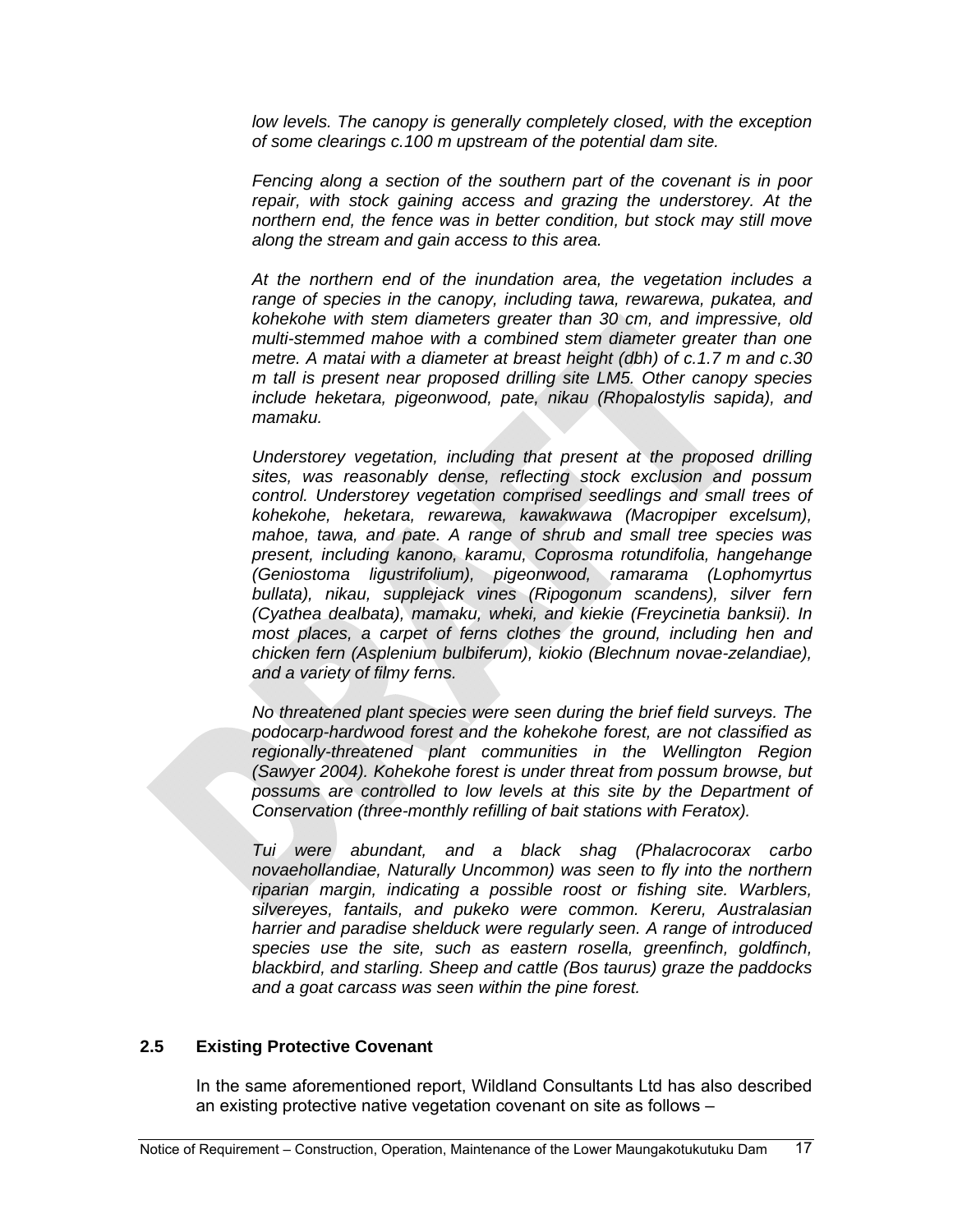*It is noted that approximately 18 hectares of the subject site, in Lot 2 DP 360865, has been covenanted by previous landowners under the Reserves Act 1977, to protect ecological values. This area is part of the 41,353 ha Heritage Site E17 in the District Plan, which is the largest example of indigenous bush/wilderness area on the Kapiti Coast, and is considered to be of 'Regional Significance'. Approximately 4.41 ha of this covenant would be inundated or affected by construction works. However adverse effects on the forest could extend beyond this area as waterlogged soils may kill some species or rot roots, and vegetation clearance increases edge effects, such as drying out of the interior of the forest margin due to increased exposure to wind and sunlight.* 

*The covenant includes the following provisions:* 

- *(a) To protect and enhance the natural character of the Land with particular regard to the indigenous flora and fauna;*
- *(b) To protect the landscape amenity of the Land;*
- *(c) To protect the landscape amenity of the indigenous vegetation, and to preserve the land as a representative sample of the class of natural ecosystem which in the aggregate originally gave the Tararua Ecological District its own recognizable character;*
- *(d) To allow and encourage the natural regeneration of indigenous species;*
- *(e) To preserve freshwater life and habitat of the land;*
- *(f) To preserve the historical, archaeological and educational values of the land. Ecological values of this covenant include the primarily indigenous riparian vegetation along the Maungakotukutuku Stream, an extensive area of kohekohe (Dysoxylum spectabile) forest on the slopes above the stream, and mature (for lowland parts of Tararua Ecological District) podocarp hardwood forest along the lower reaches of the stream within the land parcel.*

# **2.6 Aquatic Ecology**

National Institute of Water & Atmospheric Research Ltd (NIWA) has provided an investigation report on the aquatic ecology of the Maungakotukutuku Stream. The following extracts from NIWA's full report titled 'Technical memo summarizing the effects to aquatic ecology of proposed water supply options for the Kapiti Coast' dated May 2010 (attached in full under Appendix 2 of the subject report) give a general description of the existing aquatic environment –

*The biological communities of the Maungakotukutuku stream were investigated. Six fish species were found, the most common of which were longfin eels and redfin bullies. The fish fauna appears typical to that*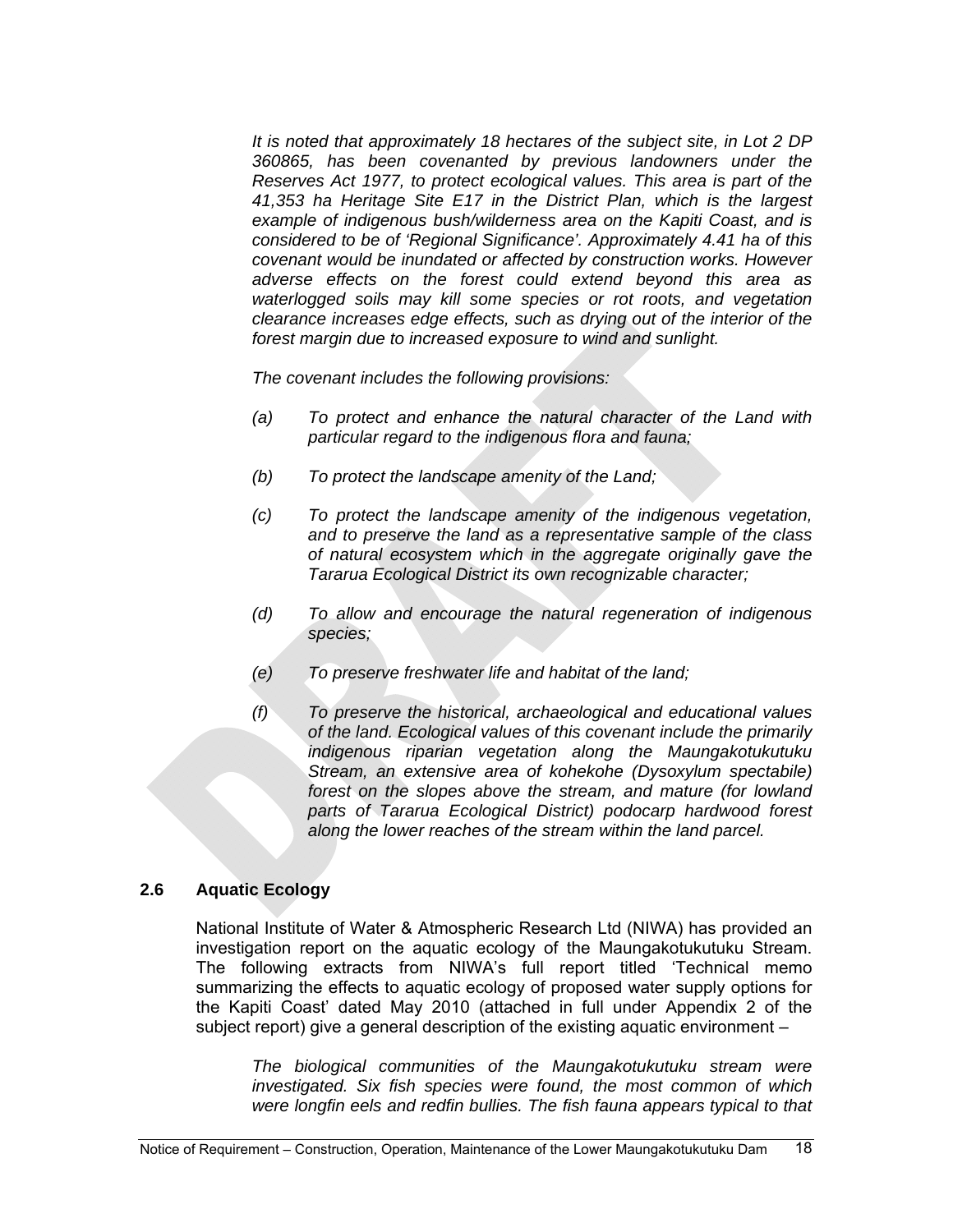*of other rivers in the area. The invertebrate community was dominated by invertebrates indicative of streams in good – excellent condition, with lownutrient water. Community composition changed little along the river. Hydrological analysis of data from the Waikanae River shows that there would be very little difference in flow statistics of the residual flows downstream of the take when low flows are augmented with release from the proposed dam.* 

#### **2.7 Geotechnical Description**

The basement rock in the area of the dam site and reservoir is greywacke. Although bedrock exposures are limited at the site, those seen show the greywacke to be hard and strong, consistent with the steep terrain. Greywacke exposure in the vicinity of the site is suitable for a dam foundation.

Terraces on both banks at the dam site are the result of previous valley aggradation. Exposures on the right bank show approximately 3 m of relatively fine alluvium. A wedge of alluvium is probably present at the same level on the left bank.

Colluvium mantles steeper slopes in abutment areas. There is a possible small mass movement debris tongue which extends out onto the terrace approximately 600 m upstream from the right abutment. While interpreted as a mass movement deposit the source may be "erosional" rather than a failure in bedrock. This feature would be further investigated as part of further design work.

Groundwater profiles are unknown but are expected to be near the bedrock surface.

A traverse of the inner (slot) gorge showed that the stream channel is sinuous and is not controlled by a particular discontinuity i.e. there is no obvious fault present and master joints in the greywacke are random. Most of the gorge walls are very steep to precipitous.

Aerial photographs of the reservoir and dam site area show no sign of major slope failures or mass movement in the steep bedrock slopes of the valley walls.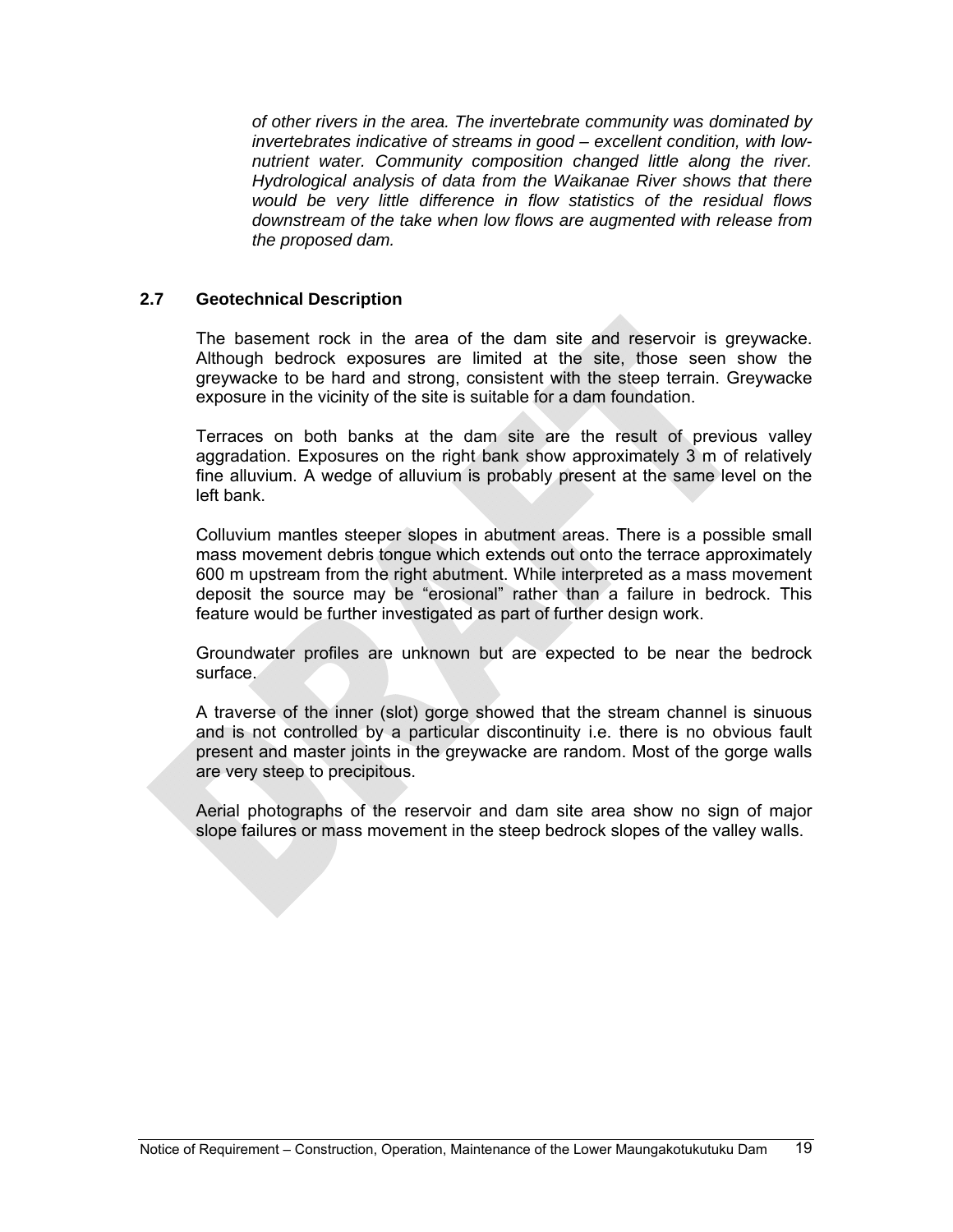# **3 Description of the Proposed Works**

# **3.1 Time Factor**

As the dam will not be built for at least 50 years, the following information forms the basis on which it has been determined that a dam can be constructed on the site using today's materials and construction techniques.

It is acknowledged that many of the following references will alter over the next fifty years. The information provides the evidence that a dam can be constructed and commissioned on the site within today's parameters.

The details include a summary of current best practices of dam design and construction/maintenance that will stay the same or improve over time.

#### **3.2 Activity Outline**

The Kapiti Coast District Council, as the Requiring Authority, is seeking to designate an area of 79.74 hectares of land currently accessed from Mahaki Road, Paraparaumu.

The purpose of the designation, to be noted in the Kapiti Coast District Plan, is for 'Water Supply Purposes (Lower Maungakotukutuku Dam)' and is required to enable the construction, operation and maintenance of a proposed dam in order to future-proof the freshwater supply for the Waikanae, Paraparaumu and Raumati communities.

The land to be designated provides for:

- the physical extent of the dam;
- all ancillary structures associated with the dam;
- earthworks and vegetation clearance associated with the construction of the dam and ancillary structures;
- aggregate extraction associated with the dam construction;
- on-site concrete milling;
- the area to be flooded upstream of the dam; and
- tracks for construction access and long-term access for maintenance.

# **3.3 Concept Design of Dam**

The proposed Lower Maungakotukutuku Dam will be located on the Maungakotukutuku Stream, a tributary of the Waikanae River in the western part of the catchment (Figure 5-1). The proposed dam and reservoir is a means of providing in-catchment storage to augment the existing water supply during periods of low flow in the Waikanae River. Water from the reservoir would be released into the stream to be conveyed by the Waikanae River to the water treatment plant and extracted at the existing intake.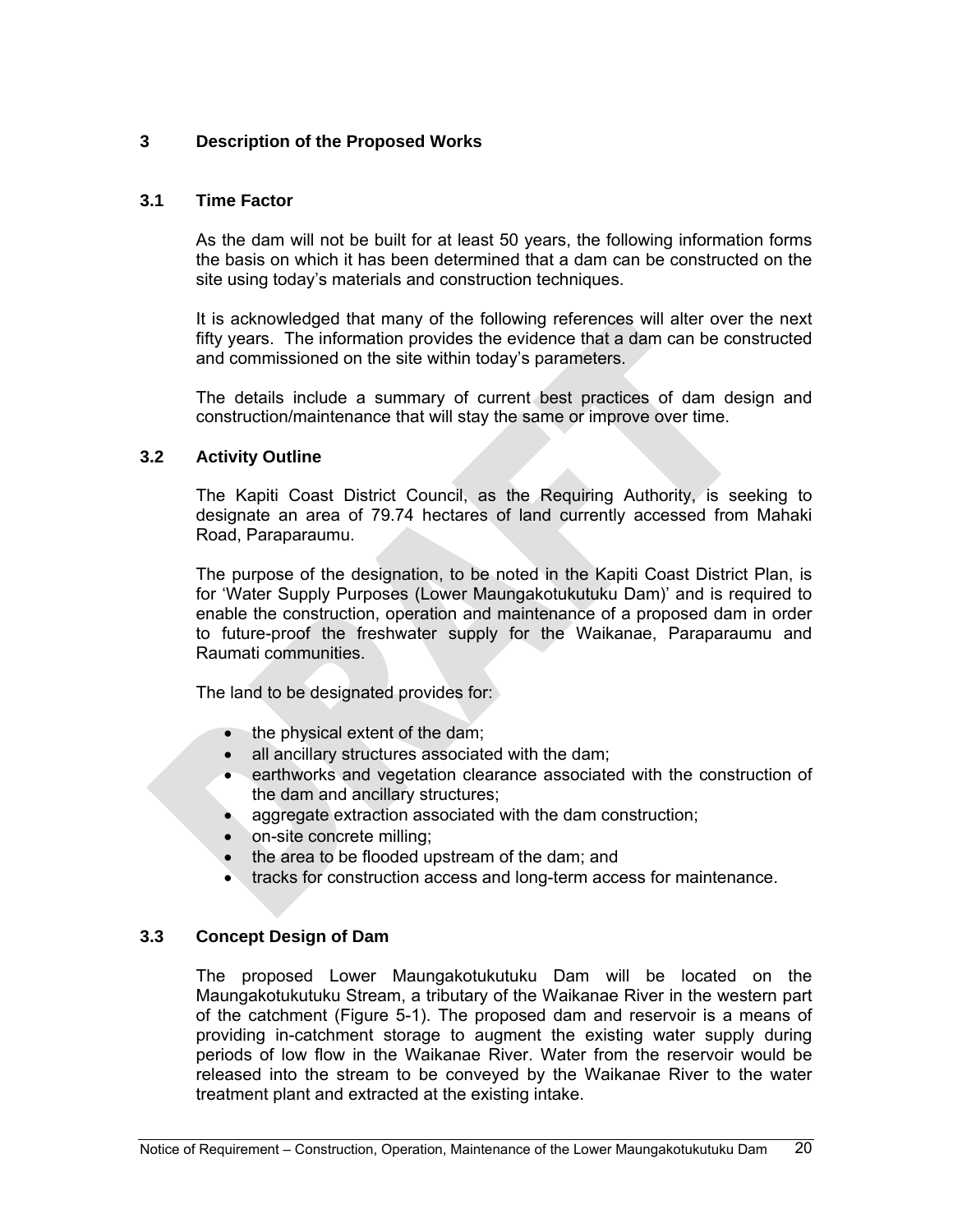The dam site was identified in the mid-1990s and is located where the valley narrows to a gorge downstream of a wider valley section. This site takes advantage of the inherent reduced length of the dam in the narrow section and the increased volume of reservoir in the wider section of the valley. The dam site is approximately 3 km upstream of the confluence of the Maungakotukutuku Stream with the Waikanae River.

The dam site can be accessed from State Highway 1, Nikau Palm Rd, Maui Pomari Rd. The easiest way to access the site is from the end of Mahaki Rd, from where a farm track leads to the Maungakotukutuku Valley upstream of the dam site.

A roller-compacted concrete (RCC) dam construction process has been selected based on the reduced construction cost and duration when compared to conventional mass concrete dam construction.

Concrete gravity dams can withstand overtopping and are commonly designed with the spillway accommodated over the dam body, characteristics not inherent in other types (rockfill and embankment) of dam. The ability of a concrete gravity dam to accommodate an overflow spillway over the dam was influential in the choice of a concrete gravity dam.

The chosen dam design will have a capacity of 1.9 million cubic metres. The proposed layouts showing a plan and sections for the design are shown on drawings WS909/20/21, 22, 23 and 24, included in Appendix 5. The significant characteristics of the dam are –

| 1,931,000 m <sup>3</sup>   |
|----------------------------|
| 350,000 m <sup>3</sup>     |
|                            |
| 31.5 m                     |
| RL 123.5                   |
| RL 120.5                   |
| $120 \text{ m}^3\text{/s}$ |
| 280,200 m <sup>2</sup>     |
|                            |

#### **Table 5-2: Significant Characteristics of Lower Maungakotukutuku Dam (source: 'Kapiti Water Supply – Ranked Options Reports' by CH2M BECA, dated 6 August 2010).**

A free overflow spillway has been chosen for reasons of safety, simplicity of operation and economics. It is designed to pass a 1 in 10,000 annual exceedance probability flood in accordance with the Medium Potential Impact Classification assessed for this dam. The spillway utilises the stepped downstream face of the dam for the base of the spillway chute that is formed by side walls supported from the downstream face of the dam. A roller bucket energy dissipater is included at the base of the spillway to dissipate energy and reduce erosion downstream when the spillway operates.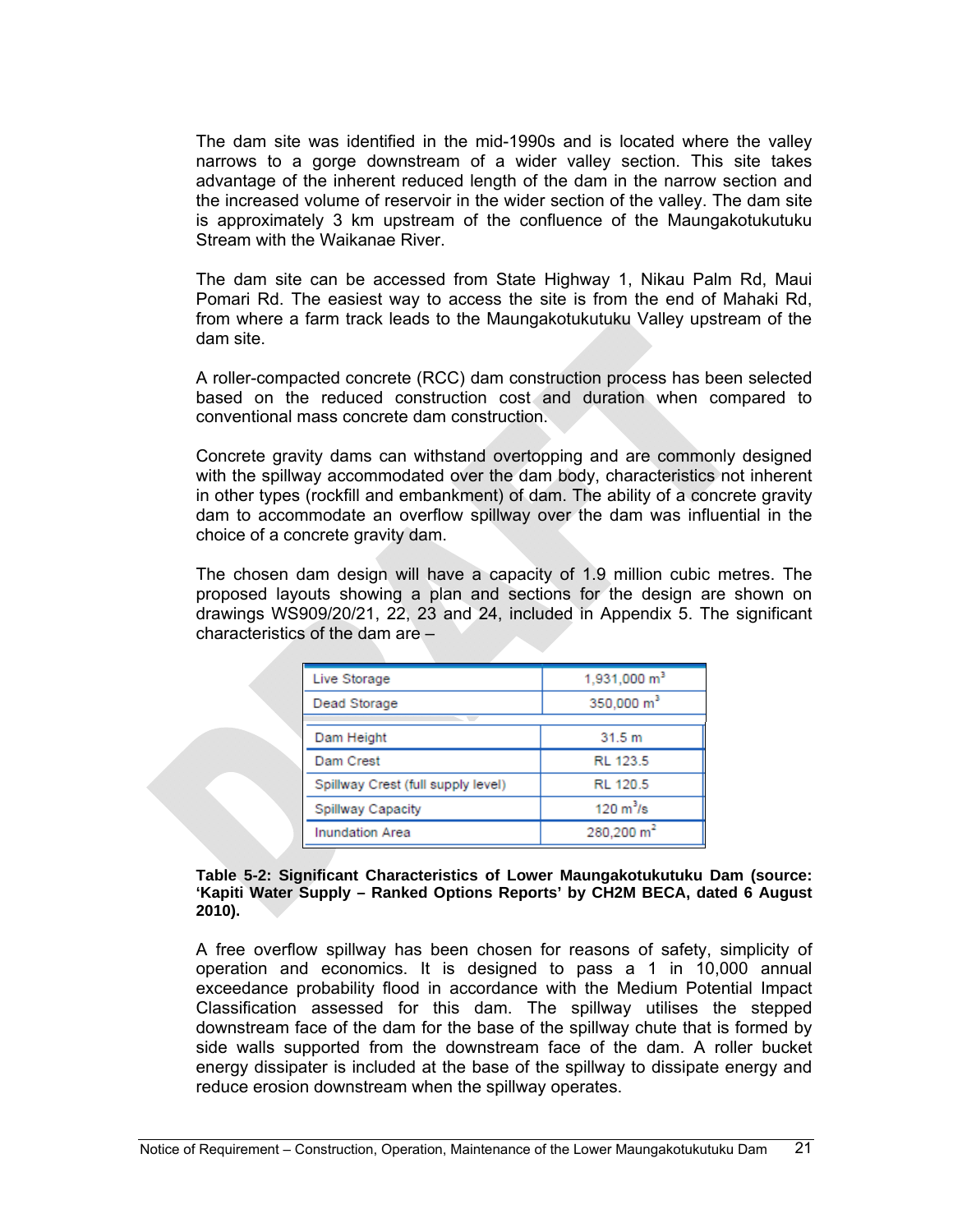The RCC dam body is founded on greywacke bedrock. Foundation preparation would involve excavation of alluvium from the flat terrace on the right bank and areas of colluvium on both banks.

The bedrock is generally finely fractured and to reduce seepage through the rock fissures a grout curtain has been included.

Drainage of the downstream area of the dam footprint would be with underdrains placed at the time of preparation of the foundation rock surface. These underdrains would discharge downstream of the dam. Flows from these drains would be monitored as part of the dam surveillance program.

Outlet works which enable drawing reservoir water from three levels of the reservoir are accommodated in an intake tower which is integral with the upstream face of the dam. The outlet works deliver from the tower through a gallery through the dam body to a control valve discharging into the spillway energy dissipater. It is anticipated that outlet flows would be controlled remotely from the water treatment plant. This outlet will provide minimum flows immediately downstream during reservoir filling.

# **3.4 Construction of the Dam**

The main construction activities are civil works activities including:

- Progressively clear the construction area of vegetation, strip and stockpile top soil.
- Construct access roads and site facilities.
- Commence quarry activities and preparation of aggregates for RCC production.
- Construct the river diversion.
- Excavate and prepare dam foundation.
- Construct dam.
- Commence reservoir impoundment using closure gate planned with favourable weather forecast.
- Commission dam monitoring reservoir filling and initial dam performance.
- Clear construction site and complete site rehabilitation works.

The construction period is estimated to be 18-20 months.

More technical details will be provided during the construction phase of the dam (i.e. at the Outline Plan stage).

# **3.5 Operation and Maintenance of the Dam**

Once operational Lower Maungakotukutuku dam would require routine maintenance of the facilities including: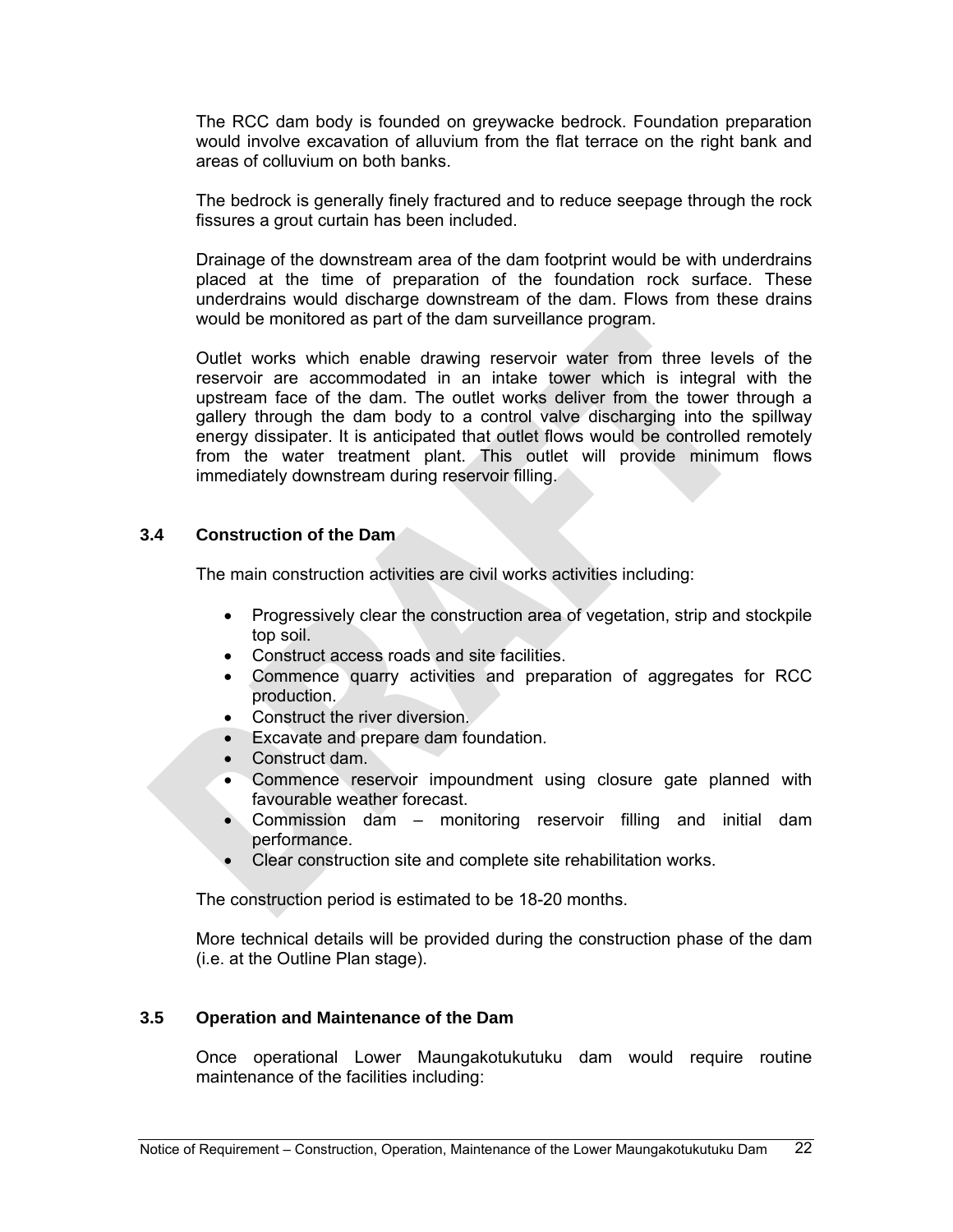- Access roads, including running surface, drainage facilities, berms and verges vegetation control.
- Site maintenance including, site drainage facilities, and clearance of debris from the spillway works.
- Servicing of the outlet valves and associated automatic controls and actuators.
- Routine surveillance which would include bi-monthly inspection and reading of the drainage weir and piezometers; annual inspection and a Comprehensive Safety Review every 5 years.

# **3.6.1 Dam Safety (Industry Guidelines/Legislation)**

It is recognised that as the dam will not be constructed for at least 50 years, the following outlines the current situation with regards to the construction and operation of dams. This commentary has been included in the assessment of effects to provide the reader with an understanding as to the framework/regime that the proposed dam may be subject to. It is reasonable to assume that the construction, operation and maintenance of the dam will be subject to equlivant industry guidelines and legislation.

The construction of dams is currently subject to the New Zealand Society of Large Dams (NZSOLD) Dam Safety Guidelines. NZSOLD is a technical group of the Institute of Professional Engineers New Zealand. The organization leads the profession in ensuring that dams are built safely, efficiently, economically and with minimal detrimental effects on the environment.

The guidelines are seen as the minimum standard that the owners and operators must comply with. Anything less that compliance with the published guidelines would expose dam owners to allegations of negligent practice and actions for damages in the event of dam failure.

New dams that are designed, constructed, operated , maintained, monitored and inspected in accordance with the NZSOLD Design Safety Guidelines are expected to be Broadly Acceptable Risk structures.

In addition to the above, the construction and operation of dams are subject to the provisions of the Building Act 2004 and the Building (Dam Safety) Regulations 2008. The Act and Regulations are administered by the Department of Housing and Regional Council.

The proposed dam has been assessed under the Dam Safety Scheme (Regulations) to have a Medium Potential Impact Classification (PIC). This classification is based on the potential for damage to the dam and the impacts that would occur if the dam were to release its reservoir contents. Owners of medium potential impact dams are required to prepare a Dam Safety Assurance Programme, which are approved by the Regional Council.

The Dam Safety Assurance Programme is required to be reviewed with 10 years of it begin approved by the regional authority and after the first review, at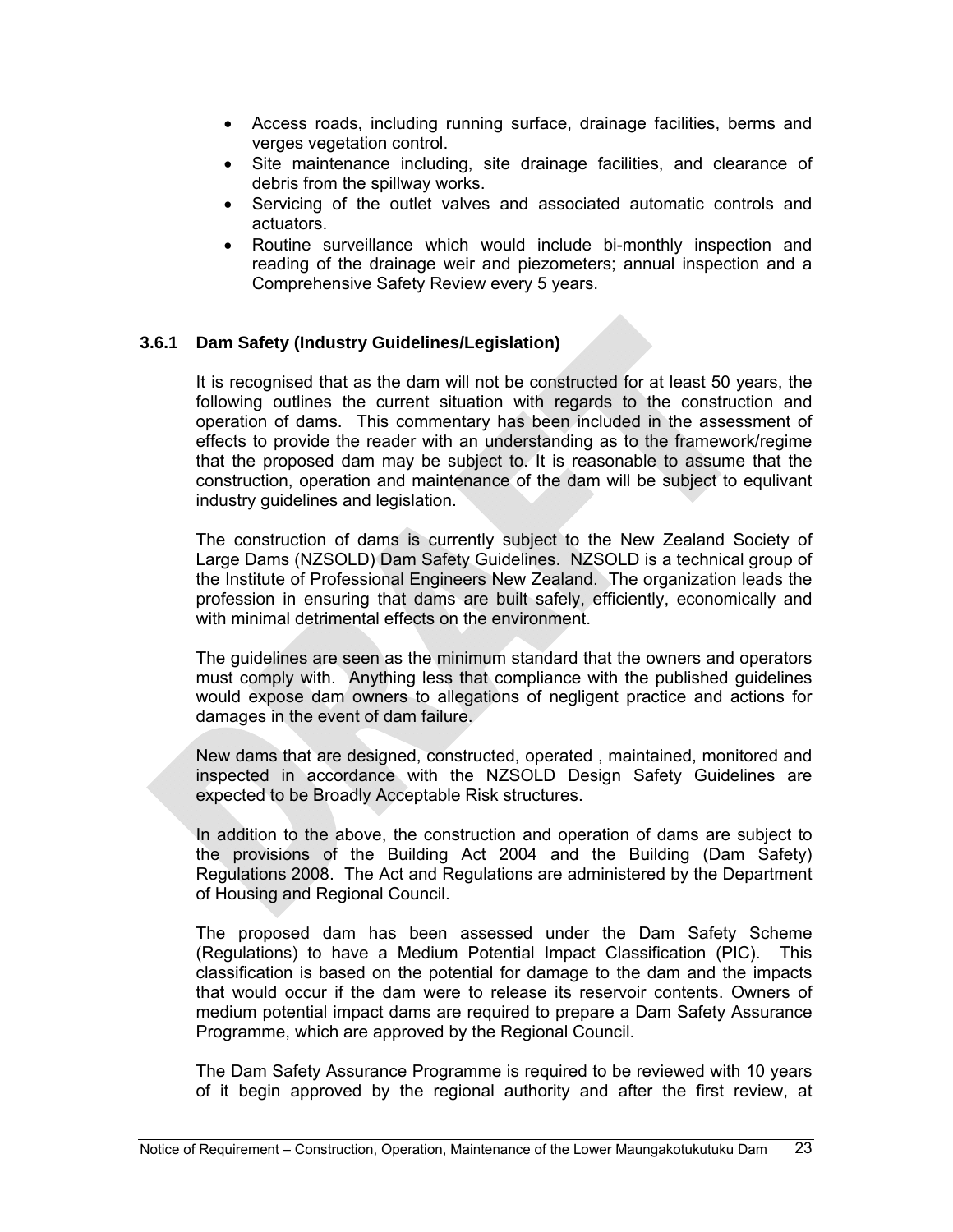intervals of no more than five years.

In addition to the Programme, the Council will be required to provide the regional council with a Dam Compliance Certificate every year. The certificate provides ongoing evidence of the Council carrying out the appropriate surveillance and maintenance in line with the approved Programme.

The design philosophy for the dam considers safety of the dam structure as a vital component of not only the design, but also of the construction and long term operation of the water storage scheme.

The design, construction and operation practices will address the hazards that have the potential to impact on the safety of the dam and the potential consequences downstream that the dam might influence.

Based on the PIC rating (refer above), the appropriate level of security in the design and operation of the dam has been assigned based on he NZSOLD Dam Safety Guidelines.

Having a medium PIC means that the dam must safely pass a 1:10,000 annual exceedance probability flooding. A similar situation applies in regard to earthquakes generated by all the active fault sources in the region would be considered in the design of the dam. Similarly, higher standards of design, construction and operation are demanded where the consequence of dam failures are significant.

This means that if the dam were to be built today, it would need to be designed to the standards for a Medium PIC dam and be able to safely withstand any of the known natural hazards that might affect it. The design and geotechnical risks together with the construction management and systems and procedures would be taken into consideration in managing the operational risks associated with the dam.

# **3.7 Risk Mitigation**

The risks that have identified in the construction and operation of the dam and the reservoir include:

- Algal blooms
- Poor water quality
- Dam foundations
- Reservoir takes longer to fill
- Public (1 dwelling in floodplain downstream)
- Natural hazards (flooding, earthquakes, slope instability).

These potential risks will be minimised by the adoption of appropriate practices in the deign of the dam, its construction, operation and management. These include:

Engaging suitable designers and peer reviewers.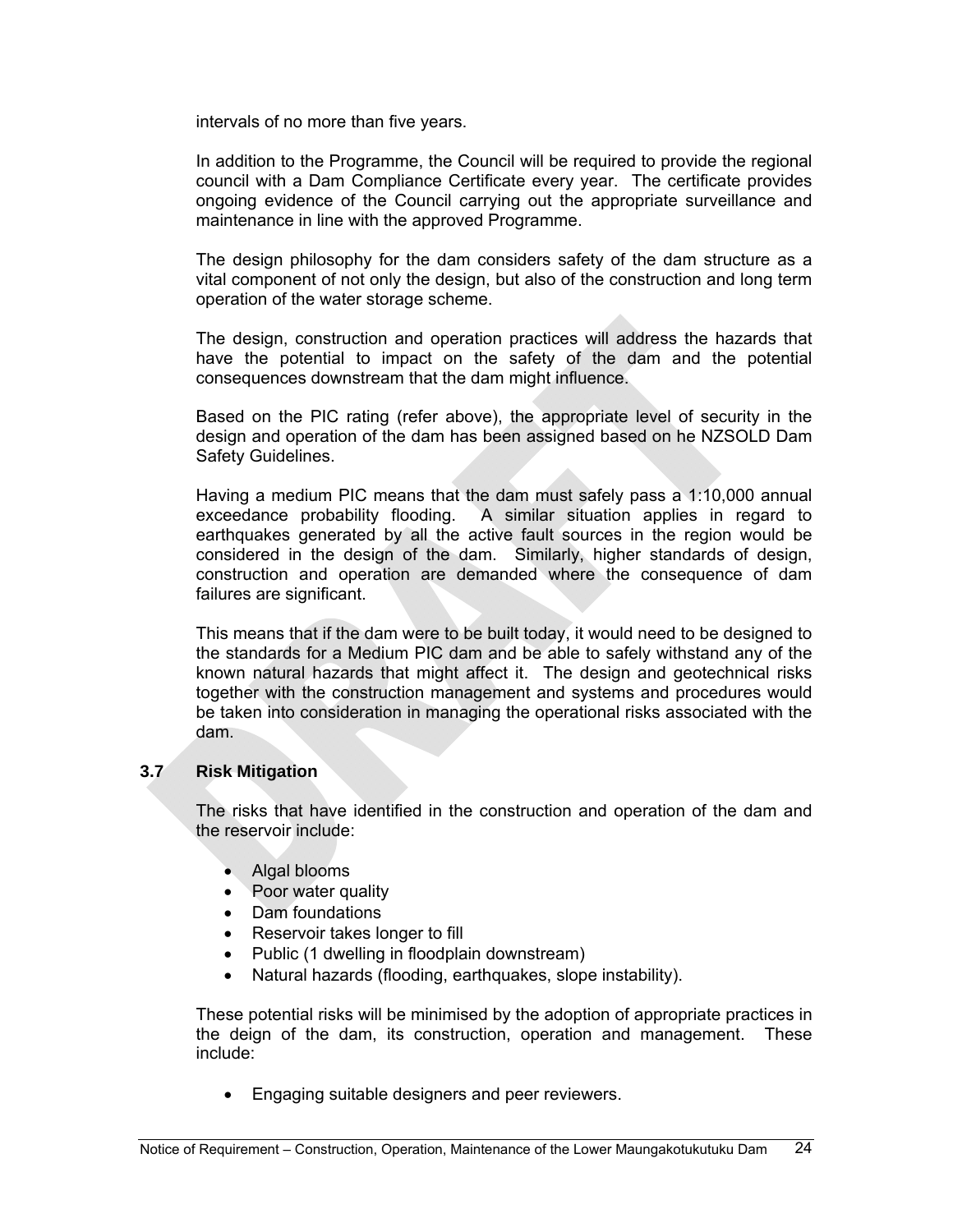- Assessing the flood hazard and providing adequate spillways and diversion facilities to manage this hazard.
- Assessing the seismic hazard and providing adequate defence against earthquake effects
- Provision of an emergency action plan
- Regular safety reviews of the dam and associated gates and structures.
- Appropriate techniques adopted during the commissioning of the dam to ensure the stability of the dam and the reservoir.

# **3.8 Consideration of Alternatives**

The Requiring Authority has undertaken significant research in selecting the subject proposal as part a broader research project to ensure the sufficient supply of water to the Waikanae, Paraparaumu and Raumati areas. A full description of the selection process along with a series of option selection reports is on Council's Website and can be found on the following link –

<http://www.kapiticoast.govt.nz/Projects/Water-Supply-Project/Project-Reports/>

Stage 1: A review of 41 options (Preliminary Status Report). This report narrowed the list down to 31 options, with 9 being eliminated due to insufficient yield, excessive cost or major technical or consenting difficulties. This report was tabled with Council on 17th December 2009.

Stage 2: An evaluation of all 31 options was based on the values the wider community identified as being important in making a decision on water supply. Further investigations into each of the 31 options eliminated a further 11 based on yield, cost or other technical difficulties. A multi-criteria assessment was carried out on the remaining 20 options.

The criteria were strongly informed by the results of community consultation and technical knowledge of each option. At this time, there was a strong view from the Otaki community that water from the Otaki River should not be considered. When this view was considered alongside Council policy which was to favour incatchment solutions in the first instance, Otaki options were placed on hold while Council undertook further consultation with that community. The Option Selection Report therefore recommended a short-list of six in-catchment options that was adopted unanimously by Council on 11th March 2010.

At the conclusion of Stage 2, Otaki River source options were not pursued further due to Council's policy preference for in-catchment sources, and also local community concerns.

In addition, as investigations occurred into each of the six in-catchment solutions,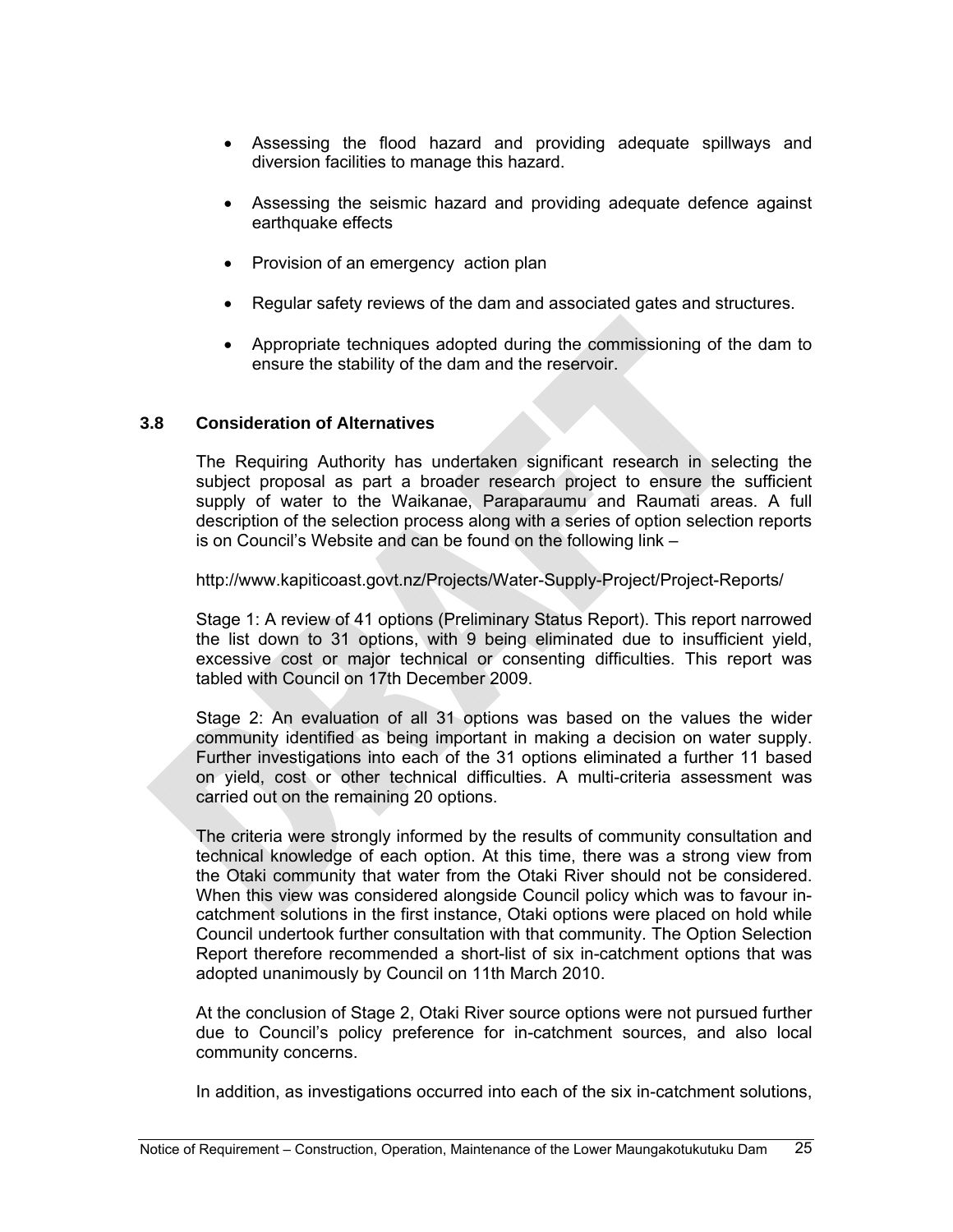some options were eliminated. The Ngtiawa Dam and Kapakapanui Dam, as well as two variations of the Borefield and Storage/Treatment option were eliminated as a result of an interim report adopted by Council on 24th June 2010.

These options were going to be significantly over the capital budget Council identified. Therefore, four in-catchment options remain. They are – River Recharge with Groundwater, Lower Maungakotukutuku Dam, Aquifer Storage and Recovery, Borefield and Treatment.

After further research and consultation, the following two options were eliminated:

- o The Aquifer Storage and Recovery (ASR) option was eliminated due to it being unproven in New Zealand and the uncertainty that it brings. It is also more expensive than the River Recharge option. The principles of ASR can be refined and applied in the River Recharge option.
- o Bore field and Treatment is simply too expensive. Furthermore, it is the one option that involves continuing to drink bore water, albeit that there would be enhanced treatment. Based on extensive community consultation carried out in the past, this option may have difficulty gaining the support of the public.

This then leaves two options for implementation. They are; the River Recharge with Groundwater as the preferred solution for the next 0 to 50 year period, and to purchase land for the Lower Maungakotukutuku Dam to future proof water supply for the next 50 to 100 year period.

This was confirmed by Council in August 2010 following the Ranked Options Report dated 6 August 2010 prepared by CH2M Beca.

#### **4 Consultation**

#### **4.1 Iwi**

Council has undertaken extensive consultation with Te Ati Awa Water Working Group, Ngati Raukawa and Nga Hapu o Otaki.

Council is working in partnership with tāngata whenua in relation to water management, including both the water supply and conservation initiatives. Te Āti Awa, as the Tāngata whenua of Maungakotukutuku dam site and wider water catchment area, has been actively involved in this project. Te Āti Awa has a long history of water management on the Kapiti Coast and a strong connection to the Waikanae River and its tributaries and surrounding environment.

At a broader level, Council's strategic policy documents, such as the District Plan and the Water Matters document, stress the importance of a partnership approach between Council and tāngata whenua to decision-making and resource management. This is consistent with the purpose and principles of the Resource Management Act and the Treaty of Waitangi. The core values of Te Āti Awa,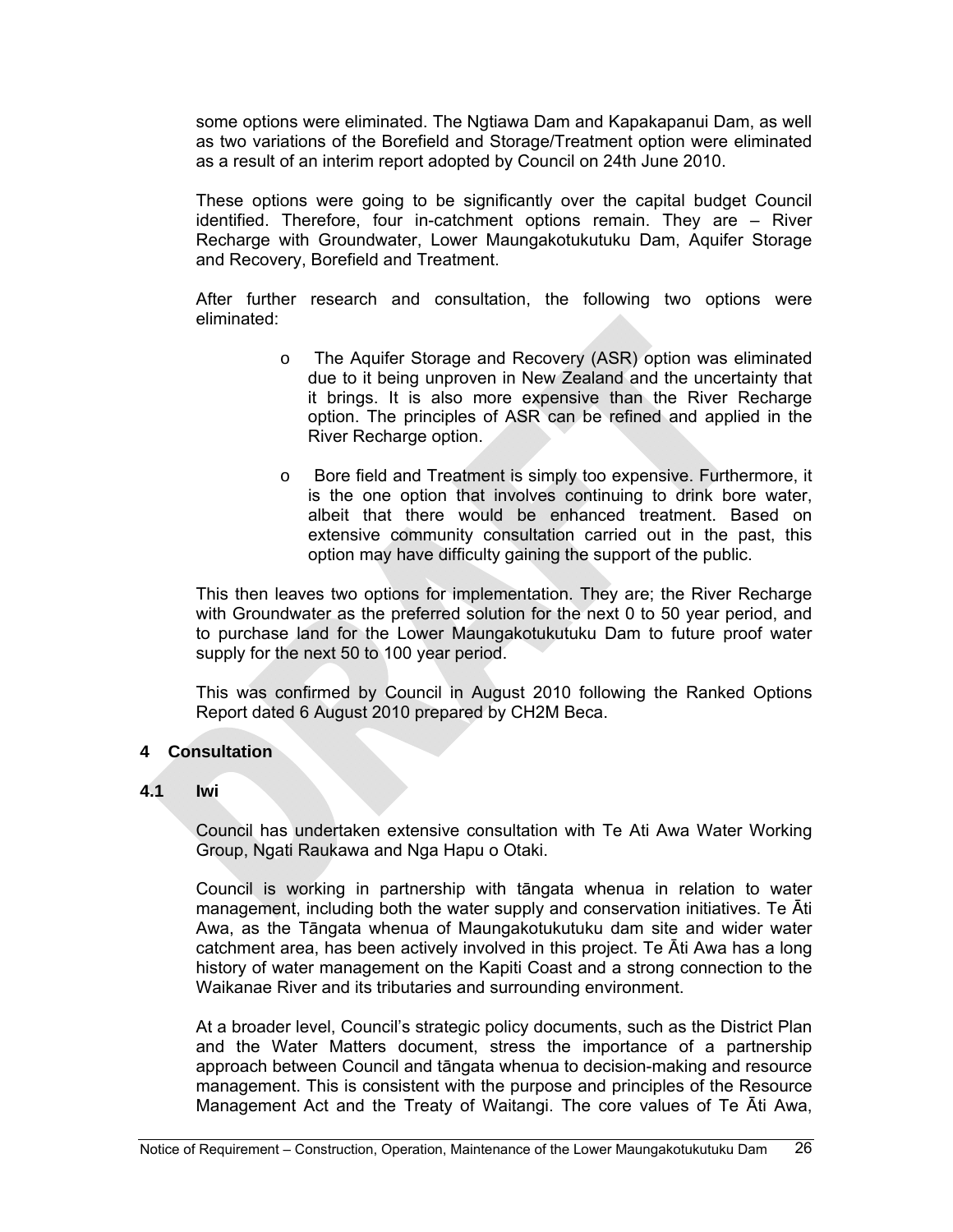such as kaitiakitanga, taonga, mauri and whakapapa are well documented in Council policy and provide an overarching framework for project-specific engagement.

These core values are important to all tāngata whenua of the District, including Ngāti Raukawa and Ngāti Toa Rangatira. All iwi have an active role in water management within the District and have been involved to some degree in this project, particularly early on during the consideration of many District-wide options.

Ngāti Raukawa in particular has confirmed their support for an in-catchment water supply solution.

Iwi will continue to have an important partnership role with Council for this project, including through the more formal Te Whakaminenga o Kāpiti Partnership Committee.

Specific to the dam site, Te Āti Awa has worked in partnership with Council during all stages of this project, from the initial optioneering of some 40 water supply options, through to the short-listing of options and the selection of the combined water supply solution (being the more immediate river recharge solution and the future Maungakotukutuku dam).

Significantly, in May 2010 the Kaumatua Committee proposed a Water Working Group to represent iwi on water matters and to work closely with Council on the water supply project. The Water Working Group (a group of 3 iwi representatives) was actively involved in the water supply project from its inception in 2011 and regularly contributed to the option selection process on behalf of iwi.

This process of partnership on water management was further endorsed during October 2010 with a Memorandum of Understanding in Relation to Water between KCDC and Te Āti Awa signed at the Whakarongotai Marae.

The Water Working Group has visited the Maungakotukutuku dam site and surrounding area as part of the assessment of short-listed options and later visited the Maitai Dam site in Nelson to gain a better understanding of the longerterm effects of a water supply dam.

A number of meetings and stakeholder hui have been held at the Whakarongotai Marae over the course of the project, involving iwi representatives and stakeholders such as KCDC; Greater Wellington Regional Council; Department of Conservation; Fish and Game; Forest and Bird and a range of environmental groups. The Maungakotukutuku dam option and its anticipated effects have been presented at the Marae and through a number of iwi newsletters.

Te Āti Awa has recently completed their Cultural Impact Assessment (CIA) for both the river recharge and Maungakotukutuku dam projects, completed by Hāpai Whenua Consultants. Te Āti Awa prefer the construction of the Maungakotukutuku dam over the river recharge with groundwater option. Te Āti Awa believe that the risks associated with the construction of a dam are well known and can therefore be managed. The dam was viewed as a secure long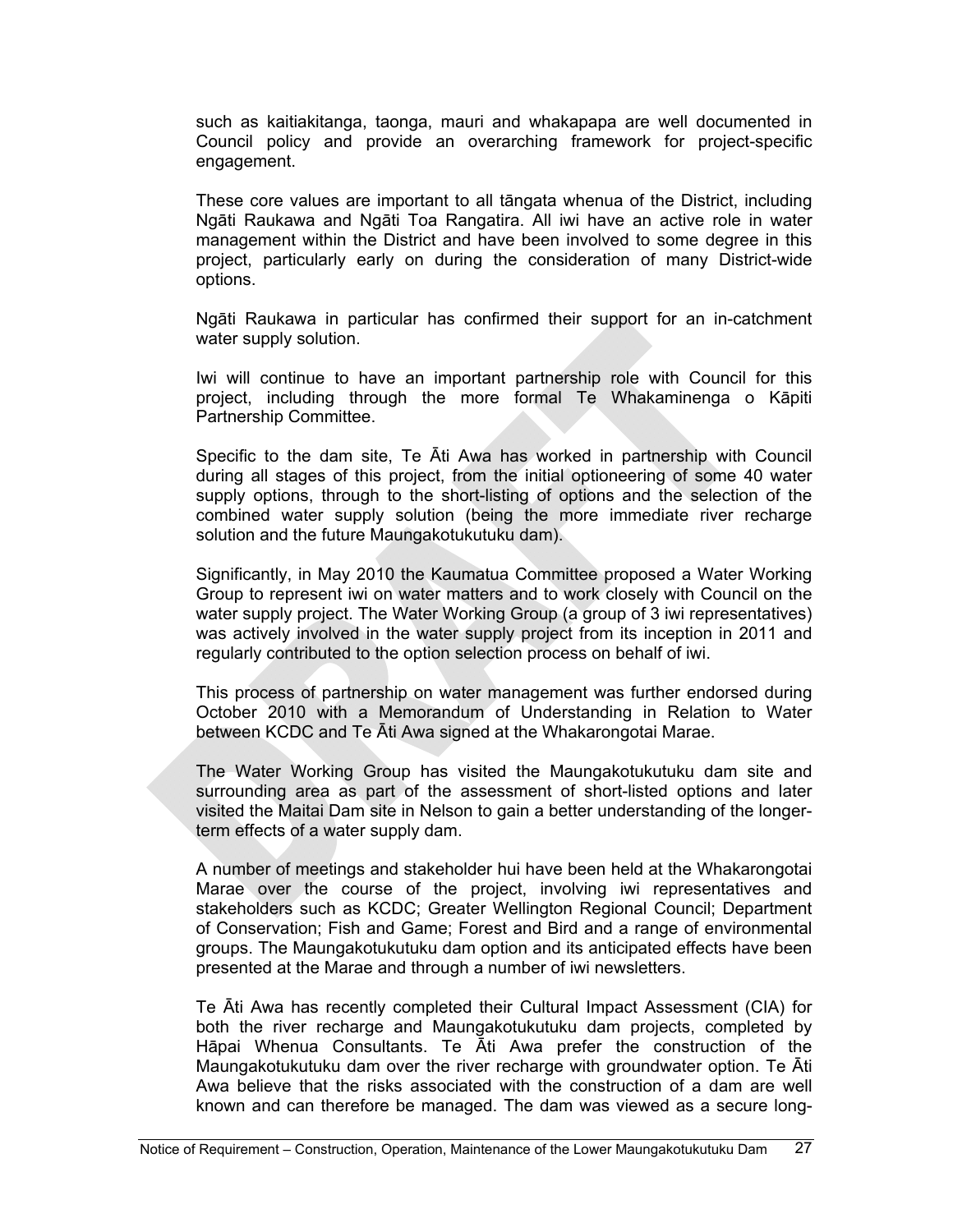term water supply solution for the district. The Maungakotukutuku valley was cited as a "natural gorge", which lends itself to being dammed.

The CIA states that Te Āti Awa has an authentic willingness to work with KCDC in order to explore and apply mitigation and remediation measures if the dam is to be constructed, potentially including riparian restoration downstream of the dam site and the inclusion of a fish passage on any structure which alters the flow of the stream.

Overall, Te Āti Awa support the Maungakotukutuku dam as a community water supply project.

#### **4.2 General Public**

The Council has held public meetings and undertaken a survey with regards to the water supply options.

The Council has also undertaken consultation with a wide range of stake holder groups and continues to do so. These include Forest & Bird, Fish & Game, and Friends of Waikanae River.

In addition to the public meetings, the wider community has had the opportunity to comment on the proposal through the [Annual Plan](http://www.kapiticoast.govt.nz/Planning/Annual-Plan/) and [Community Plan](http://www.kapiticoast.govt.nz/Planning/Long-Term-Plan/LTCCP/) processes.

The Council has published a series of Water Supply Project Newsletters, Water Update. These have been posted to residents on a regular basis.

The public consultation that has been undertaken is outlined in the water supply documents listed at: http://www.kapiticoast.govt.nz/Projects/Water-Supply-Project/Project-Reports/#council

#### **4.3 Affected Land Owners**

The Council has finalised negotiations with all the owners of the land required for the NOR. At the time of drafting this submission, the Council has reached purchase agreements with; Ikaham holdings Ltd, Kaitawa Forests Ltd and Greater Wellington Regional Council and Reikorangi Forests Ltd.

The Council is still in negotiations with the Department of Conservation regarding the 4.4 hectares of covenant protected land that will be affected by the proposal. The Mahaki Covenant requires alteration to allow work to occur on the site while still maintaining effective protection.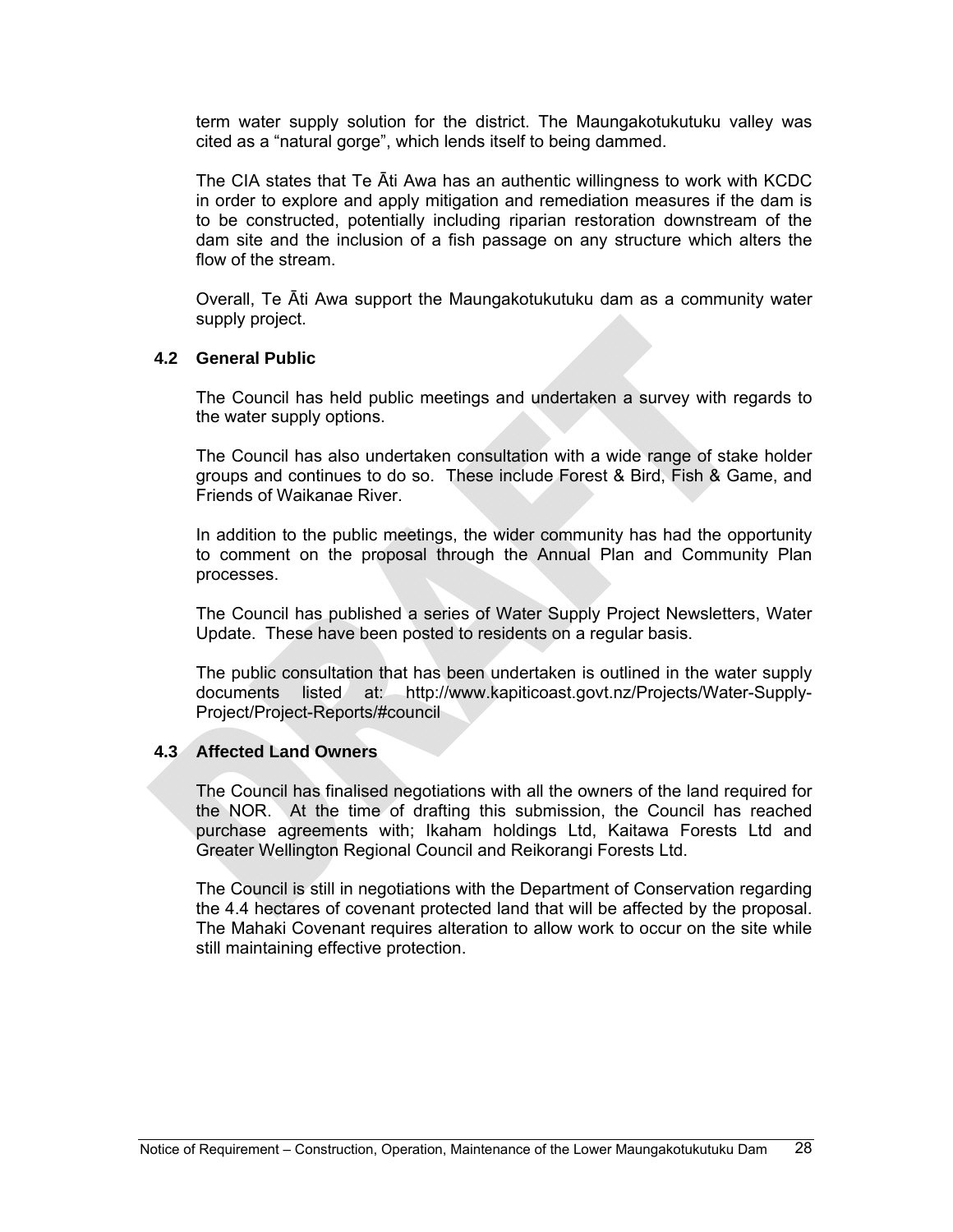# **5 Assessment of Effects on the Environment**

#### **5.1 Introduction**

It is widely accepted among the Kapiti Coast community that the current water supply for the district is under stress, especially for the Waikanae, Paraparaumu and Raumati areas.

All relevant regional and district policy statements point towards the need to secure water supply for the future generations of the Kapiti Coast. The proposed NOR is a directive of the Kapiti Coast District Council in order to safeguard the future of the community in terms of providing sufficient water supply. The intent of the proposed NOR is consistent with the intent of the Kapiti Coast District and all the district's relevant community outcome documents.

Although the use of the site is not strictly for 'rural purposes' as permitted by the underlying rural zoning, it is not out of character for the rural zone. Dams are generally constructed in rural areas due to their requirement for large amounts of land area. They often form part of the landscape once established, and are often utilised as reserve land (e.g. the Matai Dam in Nelson).

It is recognized that there will be adverse environmental effects associated with the proposed NOR and consequently the construction of a dam, the following assessment will study these effects in-depth and look at mitigation measures in order to ensure that the effects on the environment will be able to be managed to an acceptable level.

# **5.2 Effects on Landscape, Amenity and Natural Character**

The construction of the dam and the flooding of the valley behind the dam will have significant effects on the valley's landscape values and qualities and natural character, as it is today.

The actual and potential effects however need to be put in context. The subject site is located approximately 1200 metres from the nearest public road, being the end of Mahaki Road. The closest residential activity lies within the Mahaki Road subdivision.

The proposed activity will have no impact on the views gained from these properties or roadway due to the steep hill that lies between these locations and the proposed features.

The properties that lie to the east and south of the proposed dam/lake are steep and currently covered in pine trees. The properties are zoned rural under the provisions of the district plan. The steep contours and zoning would ensure that today, only a single dwelling could be erected on each of the separate titles. It is reasonable to assume that the steepness of the land is such that the potential to erect dwellings on the sites is severely constrained.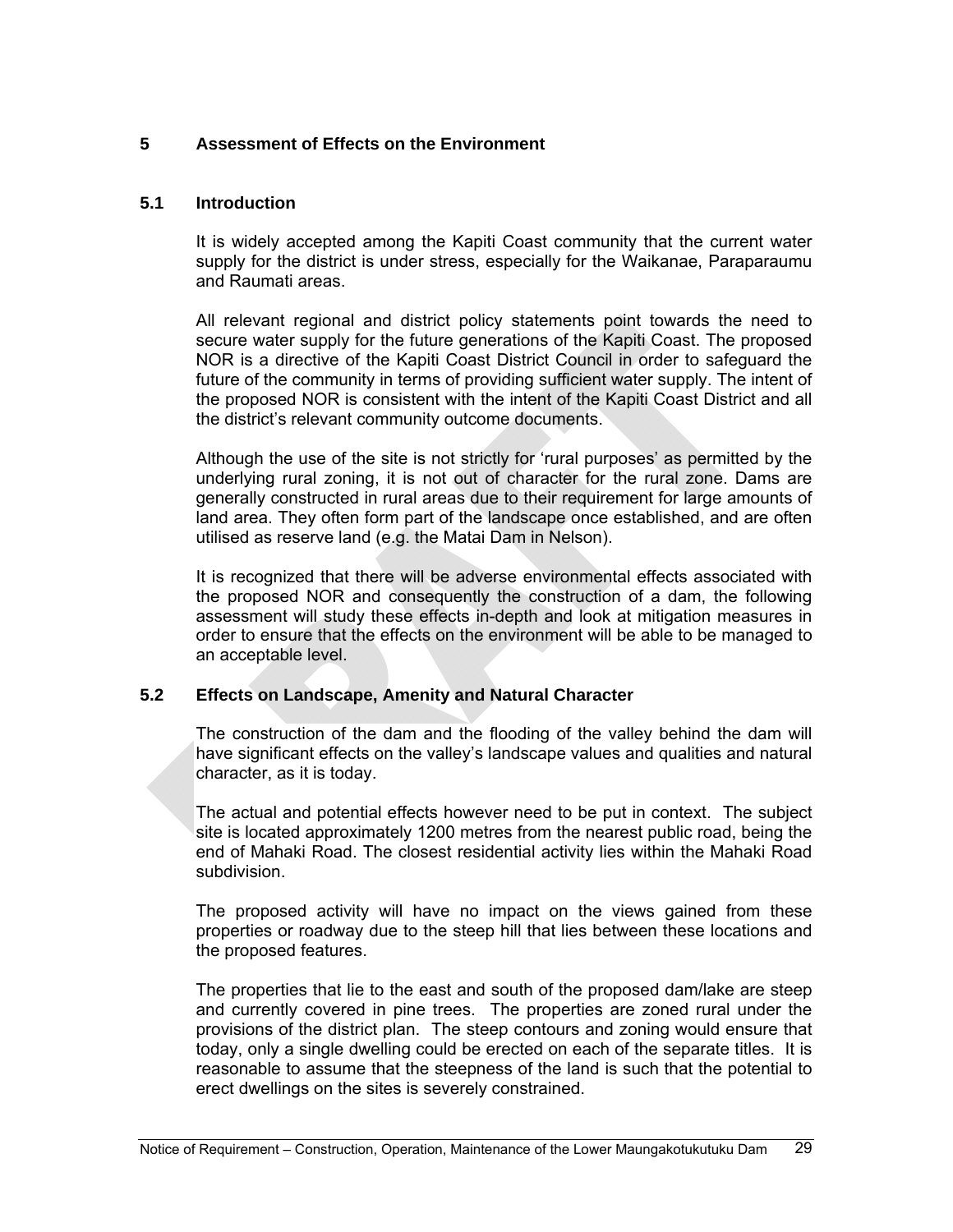The land to the north-west is in pasture and steep. Like the land to the east and south, it is considered that it will be built on.

The land to the north is covered in native vegetation and currently is subject to full protection under the provisions of the Plan.

The dam structure itself, will not be visually intrusive as there will be limited vantage points downstream of the structure. When viewed from this direction, any view of the dam face will be from the sides of the steep heavily vegetated slopes of the narrow valley down which the stream flows.

The lake behind the dam will intrude into the landscape when first filled, but the extent of the intrusion will be quickly mitigated as the water body reaches its final level and in doing so, it's "natural" state and corresponding presence/appearance.

When viewed from the western and southern shore lines, the lake will have a steep heavily vegetated backdrop. Any view the other way will be limited and seen through mature vegetation.

Currently there is no public access to the subject site. This may change prior to or after the dam is constructed. Any effects the dam and/or the lake may have on the values and qualities enjoyed by the public should be mitigated by factors that are yet to be determined, such as the use of the lake and surrounding areas for recreational use.

If not access is permitted, no member of the general public will be aware of the dam's presence, from a visual perspective.

Filling the dam will require the removal of significant areas of vegetation. The removal of the bush will have detrimental impacts on the current landscape, when viewed from the western side of the proposed lake. The actual effect will however be mitigated by the inundation of the valley. The lake level will rise above most of the areas affected by the required clearance. The areas that are left exposed will be colonised over time and will appear as integral components of the natural landscape following the commissioning of the dam.

The level of water in the reservoir/lake will fluctuate depending on the flow of the Waikanae River and community water supply needs. The receding shoreline will expose bare earth during periods of draught. However, it is considered that that the exposed banks will appear as a natural element, within the context of the dam.

# **5.3 Effects on Vegetation (Removal)**

Wildland Consultants Ltd has been engaged by Council to undertake significant study on the ecological effects of the proposal in terms of vegetation removal. They have compiled a report titled '*Preliminary Ecological Assessments of Six bulk Water Supply Options for Kapiti Coast'* dated July 2010 which is attached in Appendix 1 of the subject report.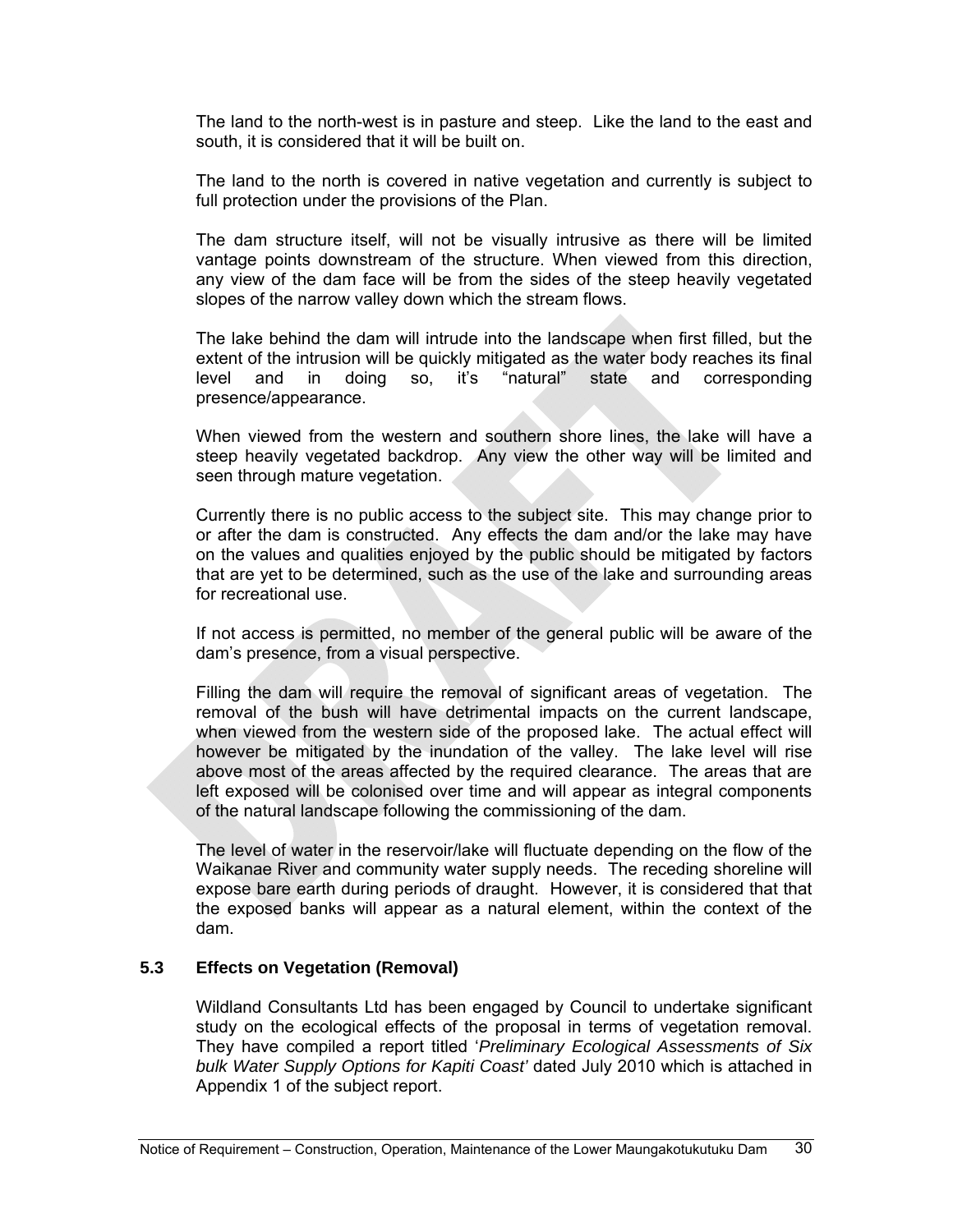The ecology of the site has already been described under Part 2.4 of the subject report.

The following table was extracted from the Wildland report and it identifies the different types of species that will be removed or inundated in association with the proposed dam.

| <b>Ecological Value</b>    | <b>Vegetation Type</b>             | Area<br>inundated<br>(ha) | % of Total<br><b>Inundation Area</b> |
|----------------------------|------------------------------------|---------------------------|--------------------------------------|
| High                       | Riparian forest                    | 2.67                      | 9.5%                                 |
|                            | Mixed hardwood podocarp            |                           |                                      |
|                            | forest                             | 1.68                      | 6.0%                                 |
|                            | Kohekohe forest                    | 0.85                      | 3.0%                                 |
|                            | Wetland                            | 0.03                      | 0.1%                                 |
| <b>High Total</b>          |                                    | 5.23                      | 18.6%                                |
| Moderate                   | Introduced conifer/riparian forest | 0.71                      | 2.5%                                 |
| <b>Moderate Total</b>      |                                    | 0.71                      | 2.5%                                 |
| Low-moderate               | <b>Plantation forest</b>           | 5.94                      | 21.1%                                |
|                            | Degraded wetland                   | 2.88                      | 10.3%                                |
|                            | Clearing                           | 0.47                      | 1.7%                                 |
|                            | Indigenous-exotic shrubland        | 0.16                      | 0.6%                                 |
| <b>Low-moderate Total</b>  |                                    | 9.00                      | 33.6%                                |
| Low                        | Pasture                            | 12.69                     | 45.2%                                |
| Low total                  |                                    | 12.69                     | 45.2%                                |
| <b>Total inundation</b>    |                                    |                           |                                      |
| area                       |                                    | 27.63                     | 100.0%                               |
| <b>Total Area High and</b> |                                    |                           |                                      |
| <b>Moderate Value</b>      |                                    | 5.94                      | 21.2%                                |

*Table 4 – Vegetation types within the Lower Maungakotukutuku inundation area (source: Wildland Consultants Report – attached in Appendix 1 of the subject report)* 

Wildland Consultants Ltd has identified the following possible ecological effects –

- *Clearance of vegetation. Indigenous vegetation clearance may be greater than indicated above* (table 4)*, as this figure was based solely on potential inundation area and did not include work platform of access or maintenance routes.*
- *A forest edge in excess of 700 m long would be created. Vegetation clearance may cause surrounding vegetation to dry out by removal of buffering vegetation. Such edge effects are likely to be more pronounced in taller vegetation.*
- *Construction and clearance works may cause damage to roots of large trees adjacent to clearance areas, with subsequent deterioration in health.*
- *Potential introduction of unwanted species (e.g. weeds).*
- *Soil compaction.*
- *Changes to the water table, which could cause previously unaffected vegetation to die or deteriorate through root rot.*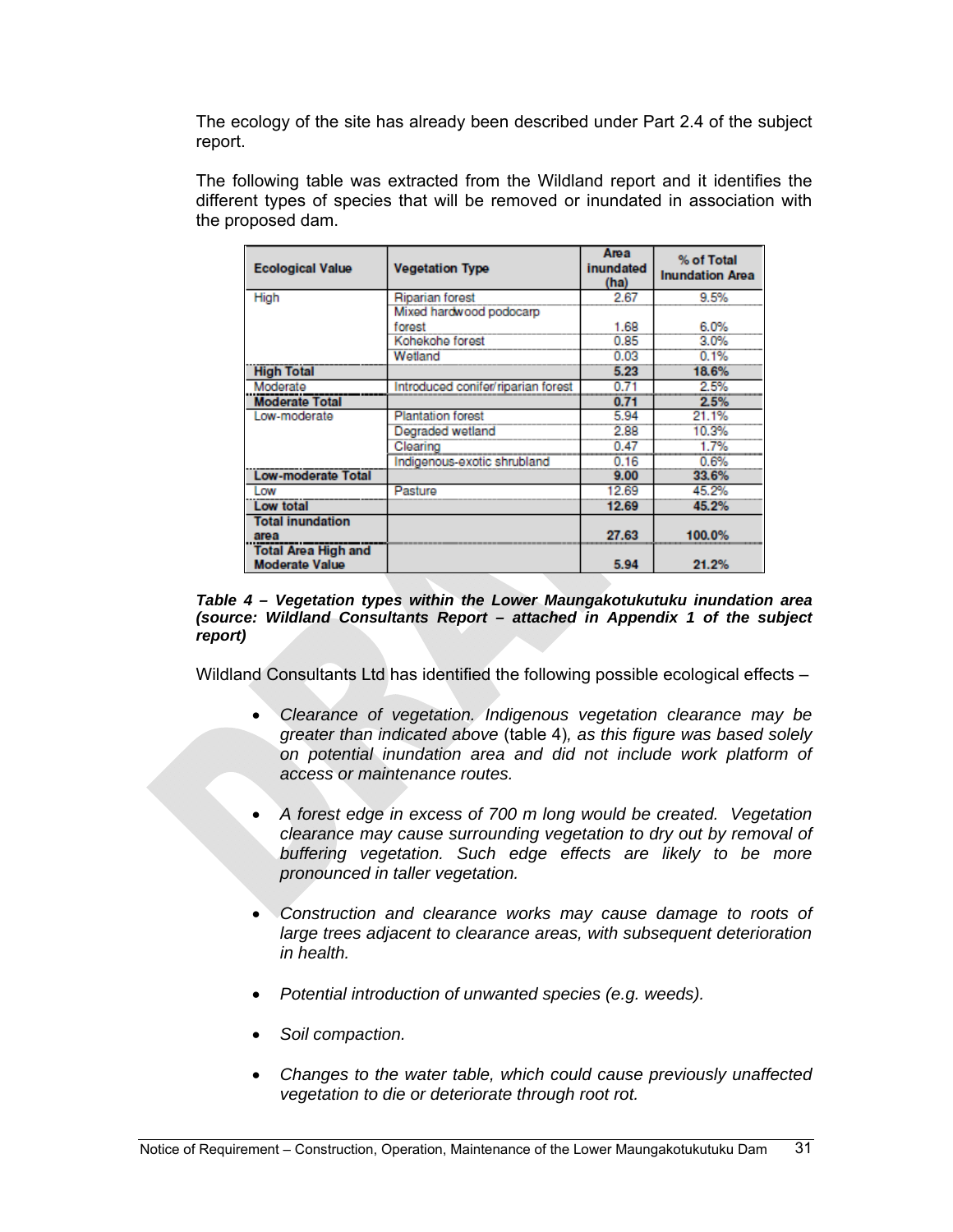- *Loss of habitat for indigenous terrestrial fauna.*
- *Loss of riparian vegetation and potential deterioration of in-stream ecological values.*
- *Soil slumping causing additional loss of vegetation.*

The report has recommended the following mitigation measures –

- *Replanting forest edges with suitable eco-sourced indigenous plant species to assist with rapid edge reestablishment.*
- *Check for weeds on construction and works sites every three months for the first two years, and yearly thereafter for up to five years, or until an indigenous canopy is re-established, and undertake weed control as required.*
- *Establish temporary fences or high visibility tape around trees and parts of the site that need to be avoided during construction.*
- *Employ silt retention devices around the perimeter of the cleared site and construction areas.*
- *Undertake or fund pest control within remaining area of forest.*
- *Establish indigenous riparian margin (at least 20 m wide) using suitably eco-sourced plant species, along non-forested portions of the final lake.*

The report forms the basis on which the effects of the proposal may have on the area's ecology. It must be recognised that the report's recommendations are preliminary at this stage as it may be 50 to 100 years before the structure and associated work are carried out. It is reasonable to assume that the significant time delay will require that a new report be commissioned closer to the time that the dam is to be constructed.

The report does however provide the reader with an understanding of the area's ecology.

Most importantly, the report demonstrates that the effects can be avoided or mitigated through adopting appropriate measures.

In addition to the above, Council is currently working with DOC to mitigate the effects on the covenanted area of bush to an acceptable level. Measures include offset modeling, regeneration of areas of pasture, and covenanting new suitable areas in a 'like for like' manner.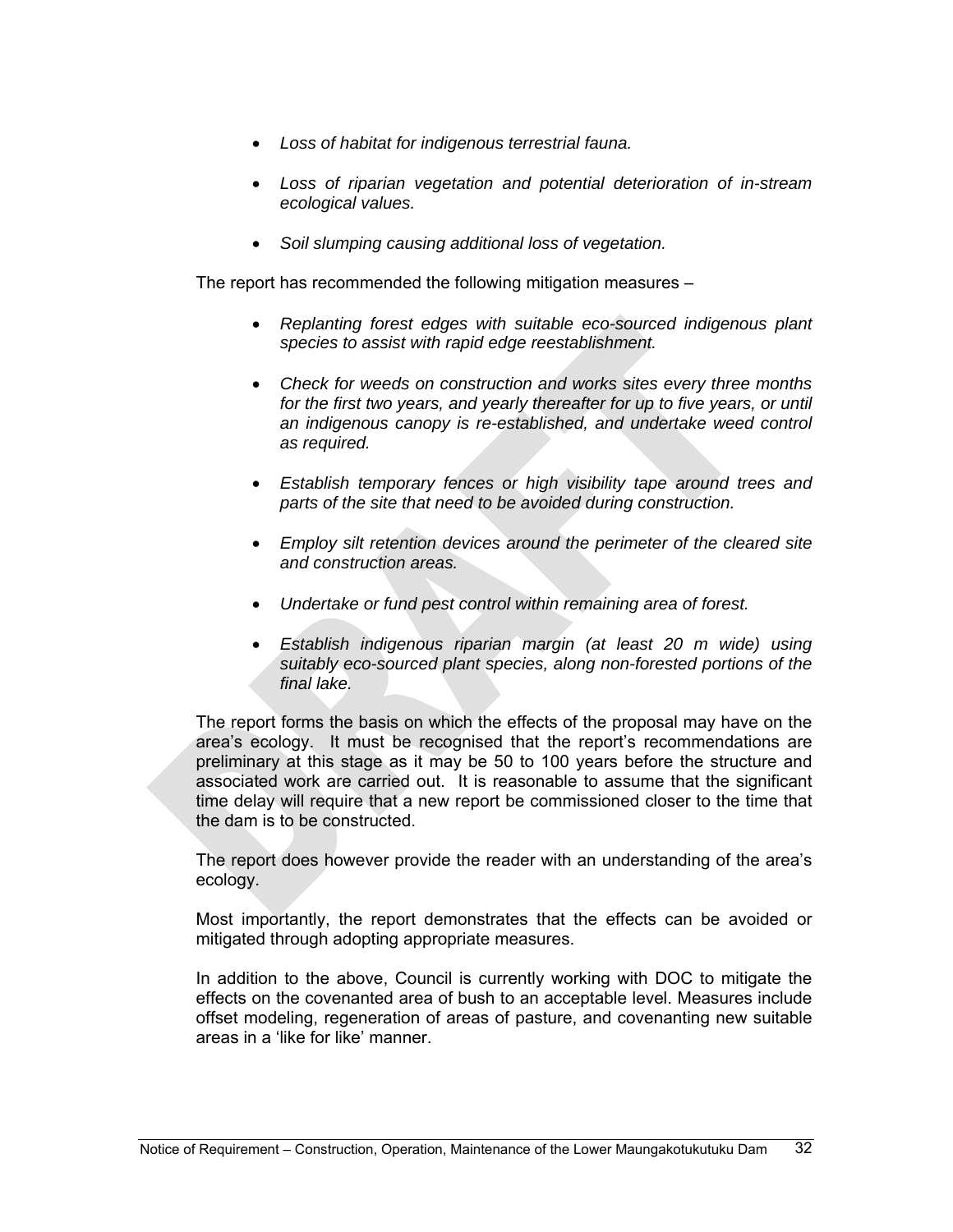# **5.4 Effects on Ecology (Fish Passage, Water Quality)**

The National Institute of Water & Atmospheric Research Ltd (NIWA) has provided a report on the Maungakotukutuku Stream's aquatic ecology.

The aquatic ecology has been described in Part 2.6 of the subject report. NIWA's report titled *'Technical memo summarizing the effects to aquatic ecology of proposed water supply options for the Kapiti Coast'* dated May 2010 is attached in full under Appendix 2 of the subject report.

This report has identified the following effects on the aquatic ecology in relation to the proposed NOR –

- *Dam construction would potentially disrupt movement of native fish to*  and from the sea. In particular, there is a high risk that eels will *encounter the dam when migrating downstream. Survival of or damage to eels moving past the dam will be an issue.*
- *Water quality in the reservoir may be affected as flooded vegetation at the proposed site decomposes. A decision needs to be made as to whether large trees would be removed prior to reservoir filling, or whether they would be left to decompose. If vegetation is removed, sedimentation may become an issue.*
- *There will be a total loss of river habitat, displacing fish such redfin bullies and torrent fish and koaro, and invertebrates from the flooded river. Other fish species such as trout, giant kokopu and eels, however, can tolerate lentic conditions.*

NIWA has recommended the following mitigation measures to reduce the effects of the proposal –

- *Fish passage can be assisted by constructing a bypass pipe/channel such that when water gets close to crest/spill levels, an open pipe through the dam provides safe passage down to the riverbed.*
- *A multi-level outlet structure could be included in the dam design to allow the release of both surface oxygenated water, and deeper water to minimise against release of poor quality water.*

This report, like the report prepared by Wildland Consultants Ltd, provides an understanding of the current situation and demonstrates that any adverse effects on the streams ecology can be mitigated by the adoption of appropriate mitigation measures.

Again, any methods and techniques that are adopted will be based on good practice at the time the dam is erected.

Overall, it is considered that subject to the adoption of appropriate measures, the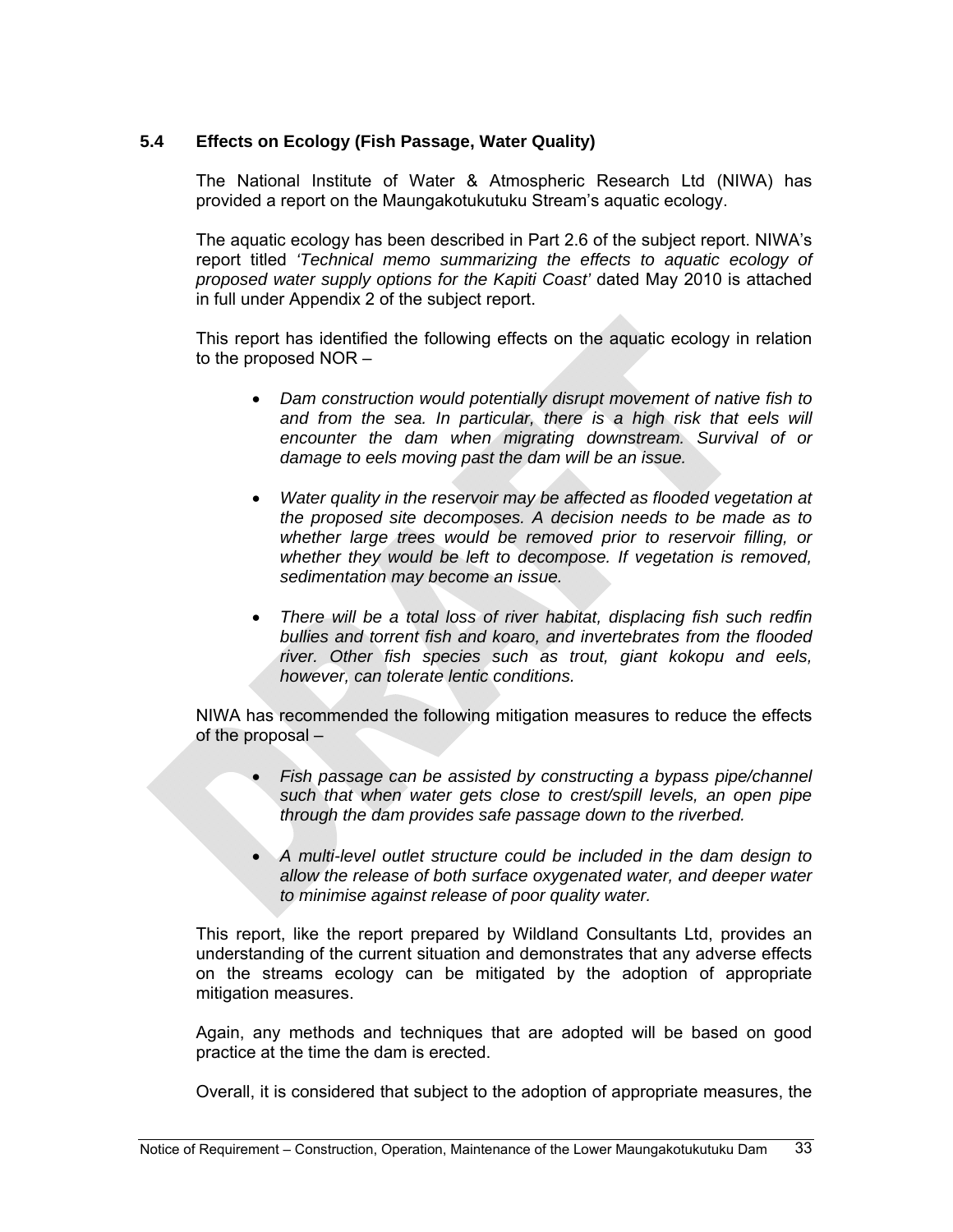effects on the stream's ecology will be acceptable and manageable.

# **5.5 Effects of Stability (Geotechnical Investigations)**

The Gibbs Fault (which is an uncertain – poorly constrained fault) runs across the site in a north-east to south-west direction, and a thin strip of land across the northern corner of the site running in a west-east direction is identified as a welldefined fault.

Damwatch Services Ltd has been engaged to carryout the relevant geotechnical investigations for the dam site. They have carried out a series of field surveys including drilling and sampling. The following is an extract from their full report titled *'Lower Maungakotukutuku Dam Interpretave Geotechnical Report'* dated August 2010 is attached in Appendix 3 of the subject report. They have summarized the following –

*The dam site is underlain by greywacke bedrock.* 

*The greywacke bedrock is moderately to highly jointed and sheared. The rock mass however is relatively competent, as demonstrated by the near vertical sides of the inner gorge, which has withstood multiple seismic events over tens of thousands of years.* 

*The left abutment greywacke has been hydrothermally altered.* 

*The greywacke beneath the left abutment intercepted by drillhole LM1 has been hydrothermally altered millions of years ago. This accords with observations in the inner river gorge just upstream from the dam site. The extent of this altered greywacke is yet to be defined.* 

*The permeability of the greywacke rock mass is low.* 

*Tests within the drill holes indicate the greywacke rock mass has a very low permeability. It is anticipated that foundation treatment, such as grouting, required to control seepage under the dam, would therefore be limited.* 

#### *No large scale discontinuities have been identified.*

*No faults, or low angle discontinuities of significance have been encountered within the drill holes. This concurs with the lack of surface displacement displayed at the dam site, inferring an absence of potentially active faults. No sub-horizontal discontinuities or through going*  faults of recent origin have been encountered, although drilling has yet to *fully investigate the dam foundation.* 

*Overburden on the terraces would need to be stripped.* 

*Approximately 6m of alluvial and colluvial overburden was intercepted on the right bank terraces with inferred thickening of overburden at the right abutment. Minor alluvium and a wedge of colluvium is present on the left bank. This overburden would be stripped to prepare the dam foundation.* 

*The site is considered suitable for siting a gravity dam and diversion tunnel.*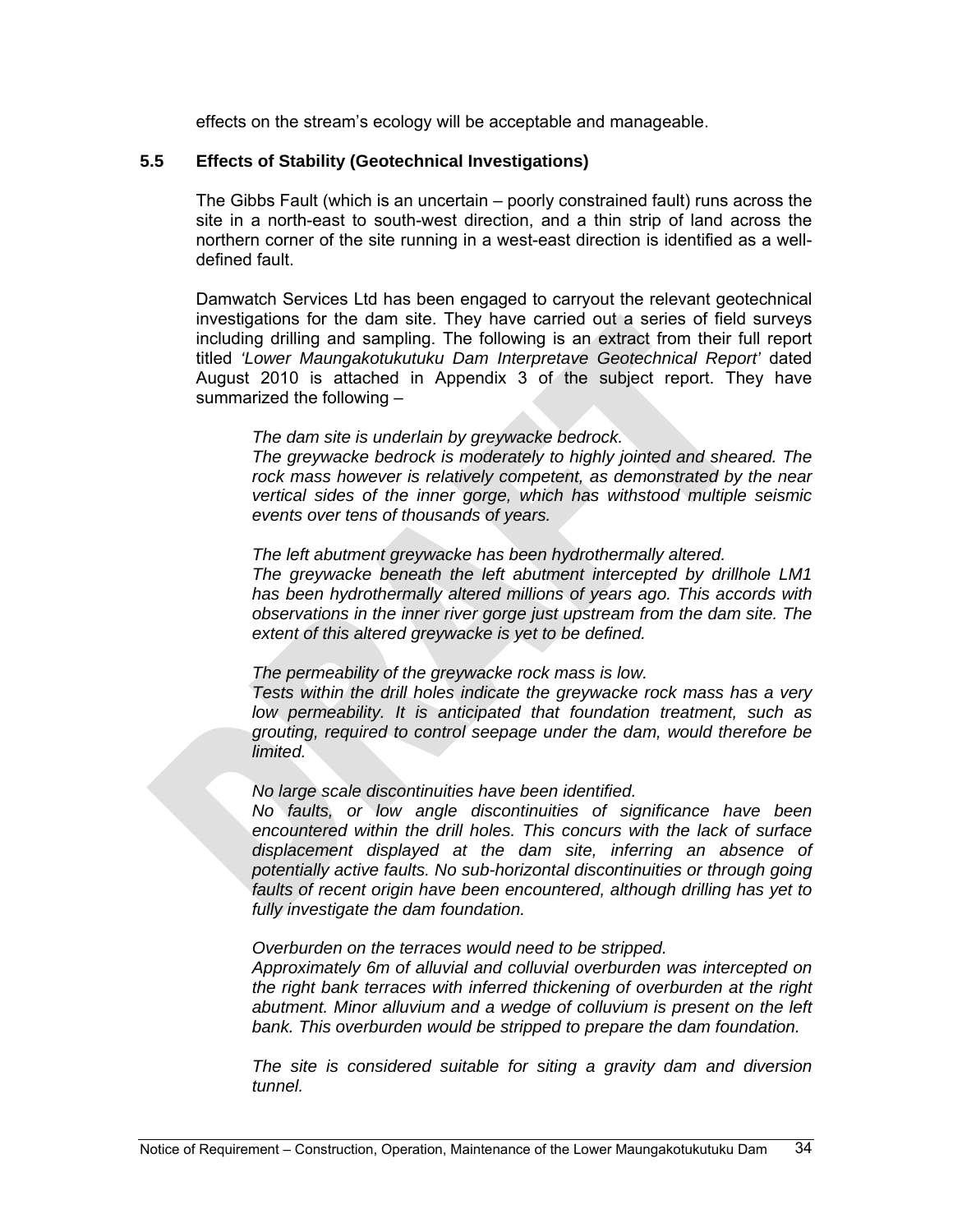*The current level of investigation has located no fatal flaws. Further investigation necessary to fill in gaps in the geological information would be required as part of subsequent detailed design.* 

In light of the above, it can be drawn that the proposed siting is suitable for the construction of a dam. Further geological survey will be undertaken prior to the construction of the dam and will be lodged with at the outline plan stage.

#### **5.6 Effects of Slope Stability**

The NZSOLD Dam Safety Guidelines refer to the risk of landslides in the reservoir potentially affecting downstream safety. The initial assessment of the reservoir and dam site area that the slopes are free of areas of major instability.

#### **5.7 Effects of Construction and Operation**

The proposed method of construction of the dam and its operation and maintenance requirements are described in Parts 3.3 & 3.4 of the subject report respectively.

#### **5.6.1 Effects of Construction**

The proposed dam is a large scale construction project and is expected to take between 18 to 20 months to complete.

Significant construction effects are anticipated for a project of such a scale. These include those associated with access roads, site clearing, diversion of water course, drilling, concrete supply, quarrying and temporary site buildings.

It is envisaged that a Construction Management Plan (CMP) or similar document will be submitted at the outline plan stage. CMP's are used to mitigate environmental effects associated with construction activities to acceptable levels. The Plans generally include such matters as: traffic management, dust, odour, noise, sediment control and site remediation measures.

These plans are generally drafted in consultation with the local council and are subject to the Council's approval.

The majority of the construction traffic should be limited to light vehicles, as the bulk of the raw materials to be used in the construction of the dam, are to be quarried on-site. A temporary crushing plant and concrete batching plant will be established on the site.

All construction traffic will be subject to the CMP and appropriate traffic techniques will be implemented to minimise any impact on the local traffic network and vehicle movements.

Significant construction noise and vibration will be unavoidable during the construction of the dam. However, these can be managed to an appropriate level through the use of appropriate mitigation measures in the CMP. The measures will be supplemented by the steep hill and the significant separation distance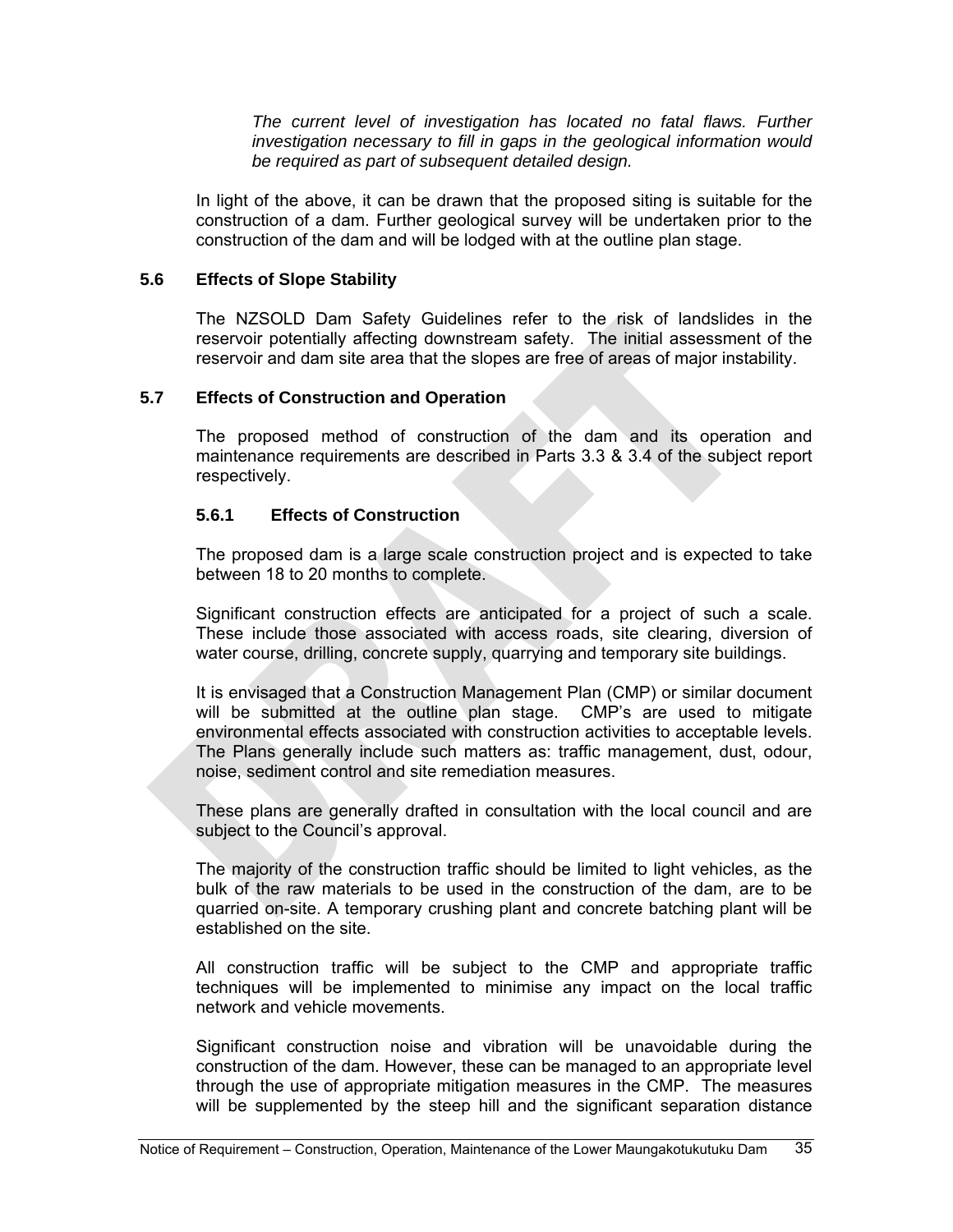between the nearest houses and the construction site.

Construction air quality will be monitored carefully and appropriate mitigation measures will be part of the CMP. These will include dust repression, and regular cleaning of equipment to avoid mud being trekked onto the legal road.

The proposed dam will most probably require consents from the Greater Wellington Regional Council. The Council will apply for these consents closer to the time of construction. If approved it is reasonable to assume that the consents will be subject to conditions.

# **5.7.2 Effects of the Reservoir**

The filling of the reservoir is anticipated to take approximately 7 weeks. This will be achieved by closing the diversion culvert bulkhead gates when the dam, spillway and penstock intake structure are complete and functional. This will preferably take place in autumn to take advantage of higher winter flows to speed filling the reservoir.

During the lake filling period downstream flows will be maintained by discharging through the lowest intake.

Also during this period, the dam will be monitored with flow measuring weirs on the outlet to the under drains. Piezometers would be located under the dam foundation to measure any uplift pressure under the structure. Survey marks will be located along the crest of the dam to monitor any deformation of the dam structure.

These instruments will be monitored from the completion of the dam structure through to the filling of the reservoir, and over the life of the dam.

The monitoring, reading and recording of the instruments will take place in order to ensure the safety and stability of the dam. During the filling of the reservoir, the lake's banks will be monitored to ensure that they are stable.

After the reservoir has filled, the diversion culvert will be permanently plugged with water tight mass concrete infill.

# **5.7.3 Effects of Changing Reservoir Levels**

The level of the reservoir will fluctuate due to its function. The environmental effects that may result from the fluctuation in the lake's levels will be determined by the area's topography, nature of soils, rock, climate and hydrology.

In this case, there is the potential for wind erosion of the exposed ground at low lake levels. The options available to manage the dust effects that may arise are managing the level to reduce extremes in fluctuation and plantings to minimise wind erosion.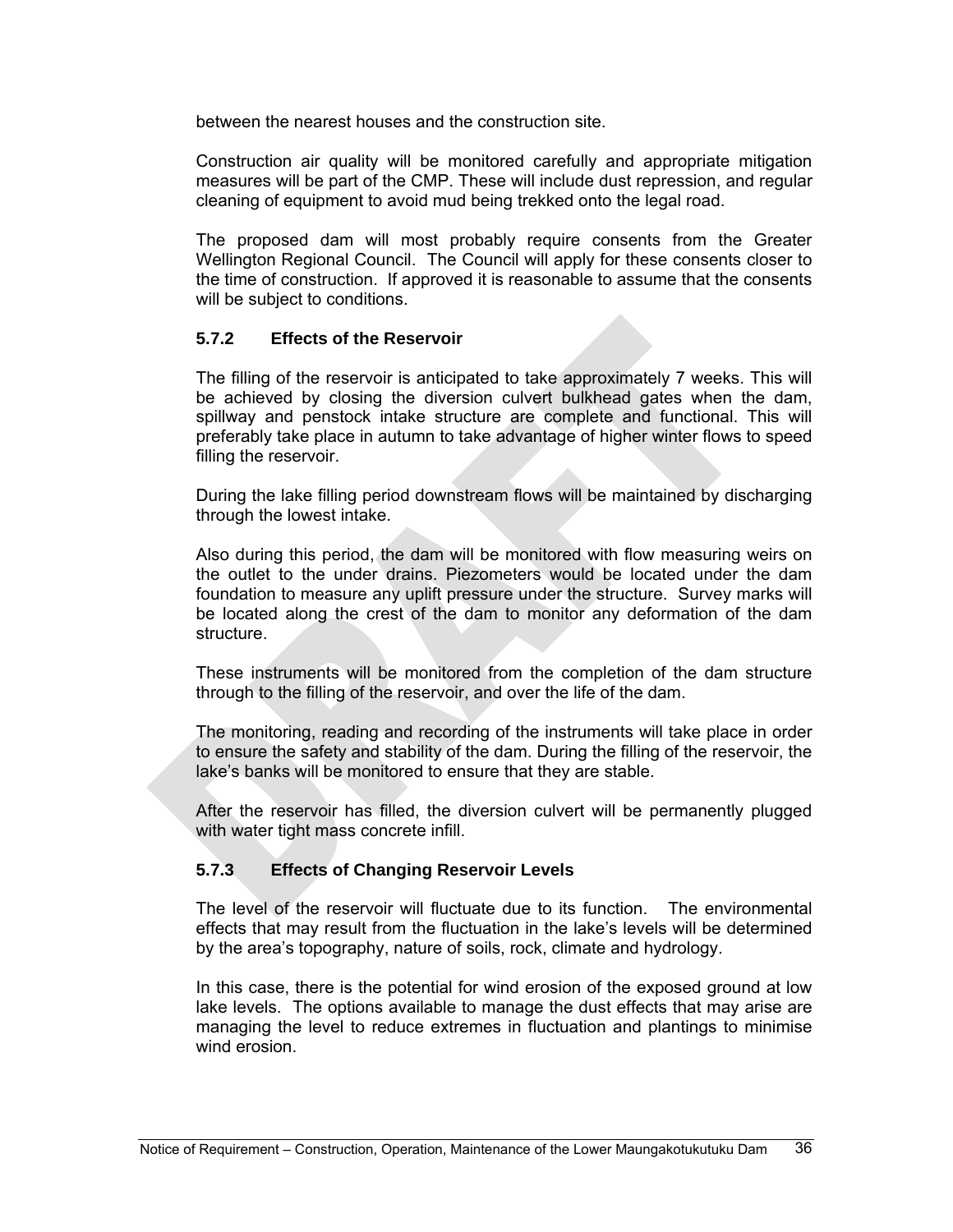# **5.7.4 Effects of Operation and Maintenance**

A dam maintenance plan will be submitted at the outline plan stage once the design of the dam and its associated facilities are finalized. This plan will include provisions for access road, drainage, and vegetation control, clearance of debris from the spillway, servicing of the outlet valves, and routine surveillance.

#### **5.8 Effects of Potential Land Contamination**

Greater Wellington Regional Council has confirmed that the subject site is not listed under the Selected Land Use Database (SLUR) database as a site that has used, stored or disposed of hazardous substances.

# **5.9 Effects on Maori Cultural Values**

The Council has been working closely with the tangata whenua in selecting the options that led to the selection of the Lower Maungakotukutuku dam site. The relationship has taken into account the tangata whenua's relation to water management, based around the core values of kaitiakitanga, tino rangatiratanga, taonga, mauri, and whakapapa. The focus has been on investigating incatchment options as a first priority. This approach demonstrates that the Council considers that these core values are important and must be into account.

Ngāti Raukawa in particular has confirmed their support for an in-catchment water supply solution.

Te Āti Awa has recently completed their Cultural Impact Assessment (CIA) for both the river recharge and Maungakotukutuku dam projects, completed by Hāpai Whenua Consultants. Te Āti Awa prefer the construction of the Maungakotukutuku dam over the river recharge with groundwater option. Te Āti Awa believe that the risks associated with the construction of a dam are well known and can therefore be managed. The dam was viewed as a secure longterm water supply solution for the district. The Maungakotukutuku valley was cited as a "natural gorge", which lends itself to being dammed.

The CIA states that Te Āti Awa has an authentic willingness to work with KCDC in order to explore and apply mitigation and remediation measures if the dam is to be constructed, potentially including riparian restoration downstream of the dam site and the inclusion of a fish passage on any structure which alters the flow of the stream.

Overall, Te Āti Awa support the Maungakotukutuku dam as a community water supply project.

# **5.10 Effects of Dam Failure**

The potential effects of the dam failing include those on public safety, property and livelihood, the environment, people and other tangible factors.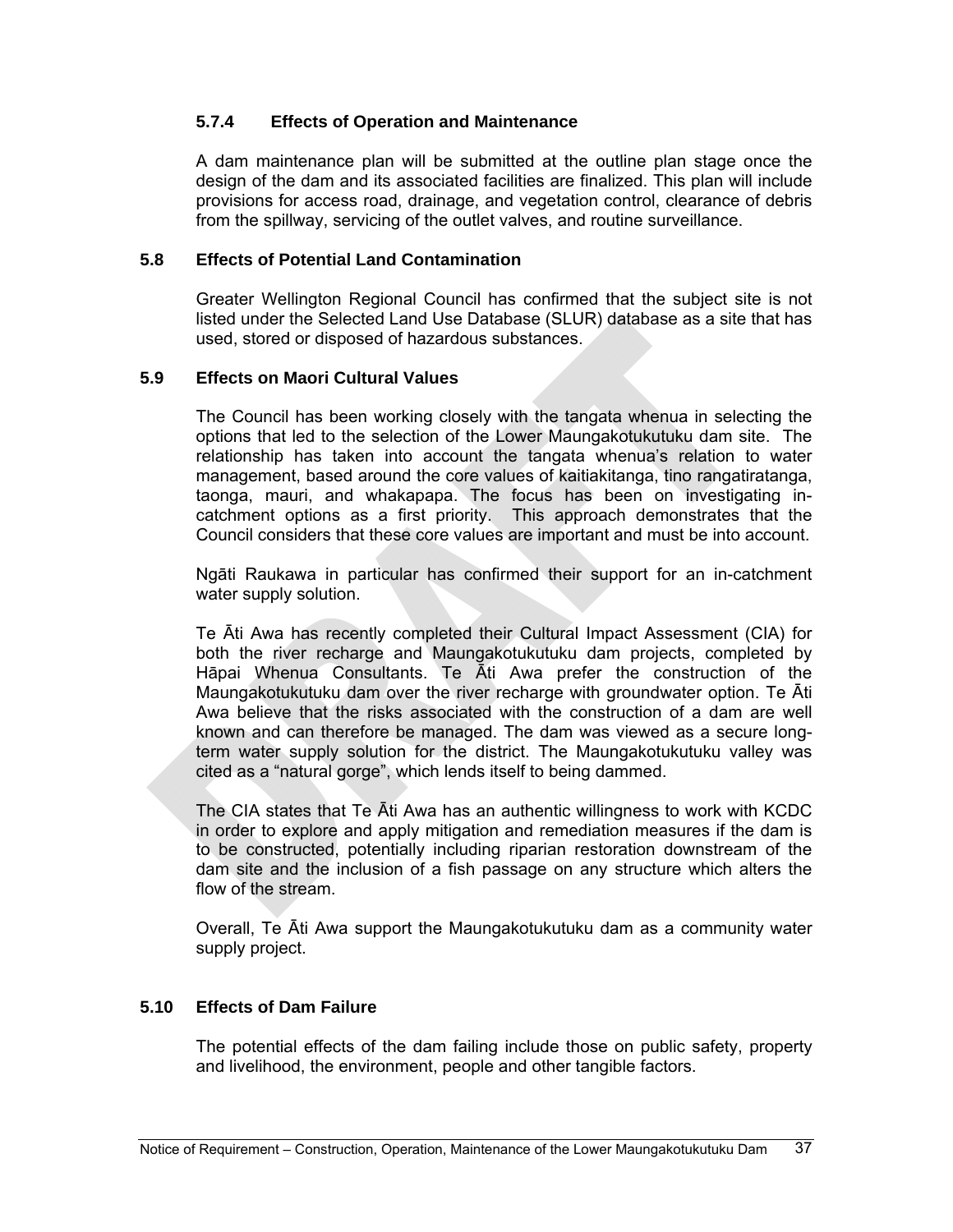Dam safety risks can be managed, reduced and treated through adopting the principles of risk management as recommended in AS/NZS 4360:1999.

In addition to the tools set out in the standard, the NZSOLD Dam Safety Guidelines provides guidance on the design, construction and commissioning of dams. The guidelines also identify operation,. maintenance and surveillance of completed dams as being important components of the overall Quality Assurance objective for dam safety.

The sound operation, maintenance and surveillance systems and training in their use will reduce the likelihood off dam failure by providing early warning of unsatisfactory conditions developing. Where these can be identified with sufficient time for intervention actions to be taken, it should be possible to maintain dam safety before it deteriorates to a critical state.

Emergency action planning and training are an important method to reduce the consequences of dam failure.

AS/NZS 4360:1999 endorses ongoing monitoring and review of risks because livelihoods and consequences may change. Reviews should be a part of the safety management programme. These include Intermediate and Comprehensive safety reviews as described in the NZSOLD Dam Safety Guidelines as part of the ongoing process.

It is considered that subject to the provisions of the standards and the guidelines being fully implemented and maintained, the effects of the dam failing would be miminised.

To ensure that the above are adopted and the risk of dam failure is minimised, appropriate conditions will be imposed on the consent that require the dam to be built to the appropriate design standards.

#### **5.11 Other Relevant Matters**

There is an existing protective covenant on site in order to protect indigenous plant species. This was described in Part 2.5 of the subject report.

The applicant is currently negotiating with DOC and has engaged Wildland Consultants Ltd. The proposal is to adjust the covenant by incorporating other areas of similar ecological value to off-set the area of the existing covenant which will be affected by the NOR. This involves offsetting modeling, replant on pasture, and covenanting new suitable areas in a 'like for like' manner.

The site does not contain any archaeological sites that are identified by the District Plan.

# **5.12 Positive Effects**

The construction of the dam will have significant positive benefits which include:

The primary positive effect of the proposal is that it will future proof the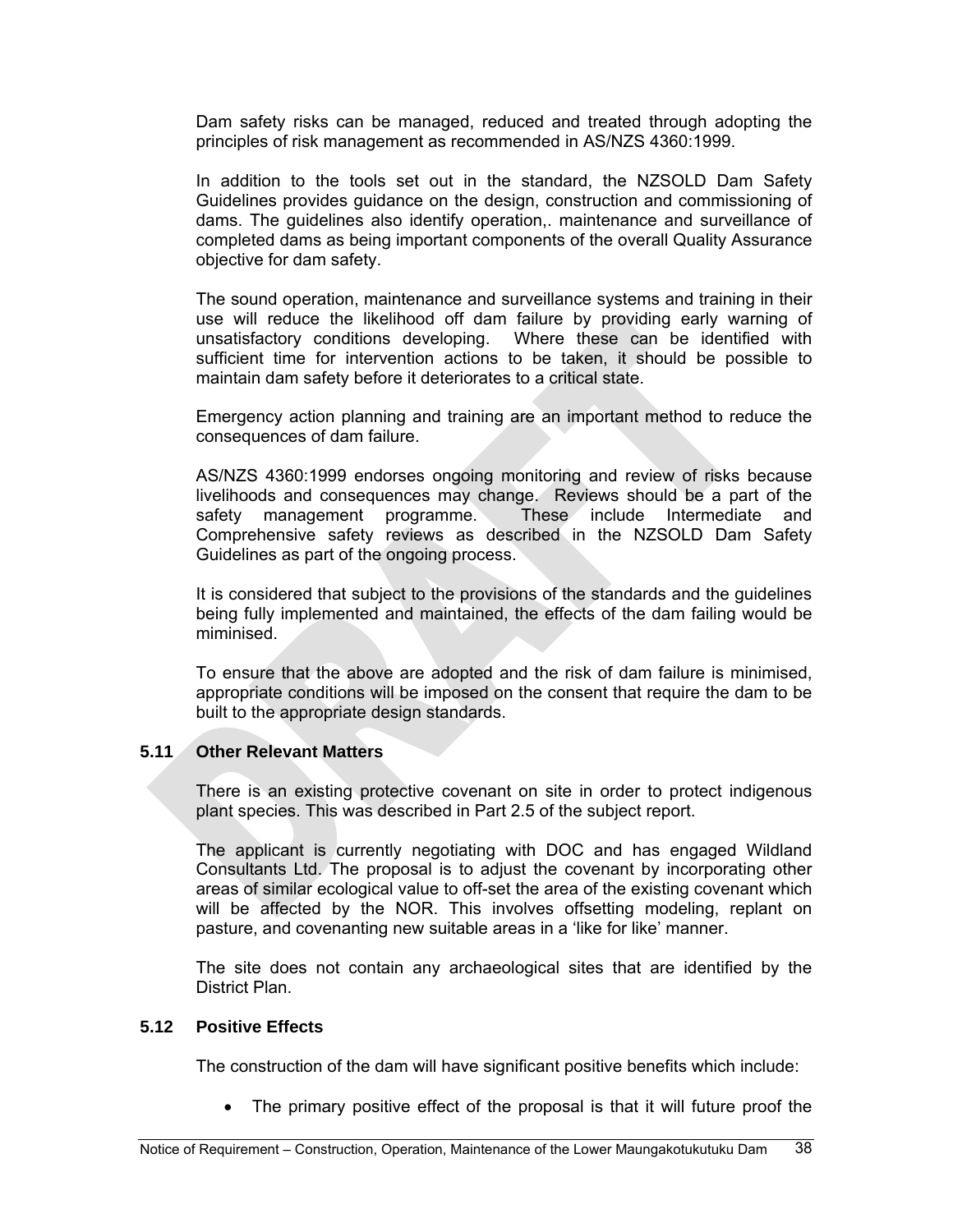water supply to the Waikanae, Paraparaumu and Raumati areas. This is consistent with the community's and Council's aspirations and The provision will have both economic and social benefits for the local communities.

- In addition to ensuring the supply of water to these areas, the dam and its surroundings have the potential to be used for recreational activities. If developed as a recreational facility, the dam will add to the district's list of attractions as well as being beneficial to its open space strategy. The water body will enhance the landscape character by adding diversity, interest and sense of open space to the valley.
- There is the potential for the dam to be used for micro-hydro generation.
- The dam may suppress flood flows and lessen flood effects downstream.
- The dam will create new habitats for particular wildlife, including water fowl and freshwater fisheries (lake based) fishery.
- Controlling the peak flows will reduce the scouring/erosion of the riverbanks and allow riparian vegetation to establish and be enhanced.
- The aquatic environment may be enhanced by the more extensive riverbank vegetation.

# **5.13 Conclusion on Assessment of Effects on the Environment**

The actual and potential effects of the construction and operation of the dam have been identified and outlined above. The key factor that must be taken into consideration is the time line. The dam is to be constructed in 50 to 100 years time, whereas the above assessment is based on the current environment.

Many of the issues and required mitigation measures may therefore vary significant than those identified and proposed above.

What this assessment does do, is provide guidance that the identified effects can be mitigated to the extent that any of the effects will be no more than minor. It is reasonable to assume that the mitigation measures will only be improved as technology allows the development of more suitable and effective measures, including construction techniques.

In addition to the advances in technology, the long lead in period will allow the Council to be proactive in mitigating many of the potential effects, such as undertaking appropriate planting.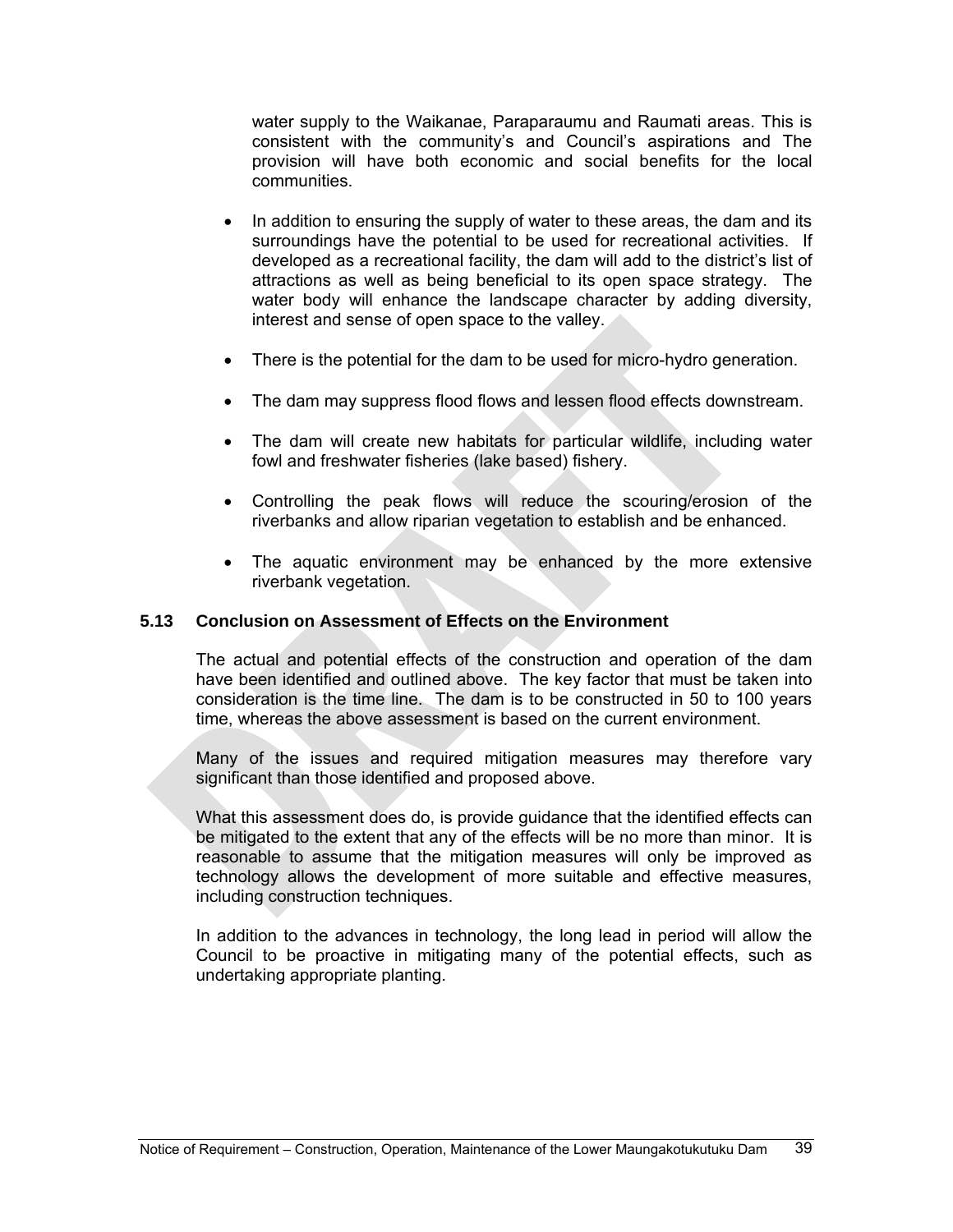# **6.0 Proposed Conditions**

In relation to the mitigation identified as being necessary, the following conditions are proposed. Note that many of the conditions will require modification at the time of the design and construction of the dam due to the lapse between when this designation is approved and when the dam is built. The ability to require the applicant to comply with the intent of the conditions will need to be incorporated into the consent.

| <b>Definitions</b> |  |
|--------------------|--|
|                    |  |

| <b>Council</b>                  |                         | Kapiti Coast District Council                                                          |
|---------------------------------|-------------------------|----------------------------------------------------------------------------------------|
| <b>District</b>                 |                         | Kapiti Coast District                                                                  |
| <b>District Plan</b> (the Plan) |                         | Kapiti Coast District Plan                                                             |
| <b>The Manager</b>              |                         | [insert relevant position title] of the Council                                        |
| <b>Outline Plan (OP)</b>        | section                 | an outline plan prepared in accordance with<br>176A of the RMA                         |
| <b>Project</b>                  |                         | construction, maintenance<br>The<br>and<br>operation of the Lower Maungakotukutuku Dam |
| <b>Requiring Authority</b>      |                         | Kapiti Coast District Council                                                          |
| <b>RMA or 'the Act'</b>         |                         | Resource Management Act 1991                                                           |
| <b>Road Asset Manager</b>       |                         | Kapiti District Council's road asset manager                                           |
| <b>Work</b>                     | relation to the Project | Any activity or activities undertaken in                                               |

#### General Conditions and Administration

- 1. Except as modified by the conditions below, and subject to final design, the Project shall be undertaken in general accordance with the information provided by the Requiring Authority in the Notice of Requirement dated October 2012 and supporting documents being:
	- (a) Assessment of Environmental Effects report, dated XXX
	- (b) Plans:
	- (c) List relevant plans

For the avoidance of doubt, none of these conditions prevent or apply to works required for the ongoing operation or maintenance of the Project following construction. Depending upon the nature of such works, Ps or OP waivers may be required for any such works. Where there is conflict between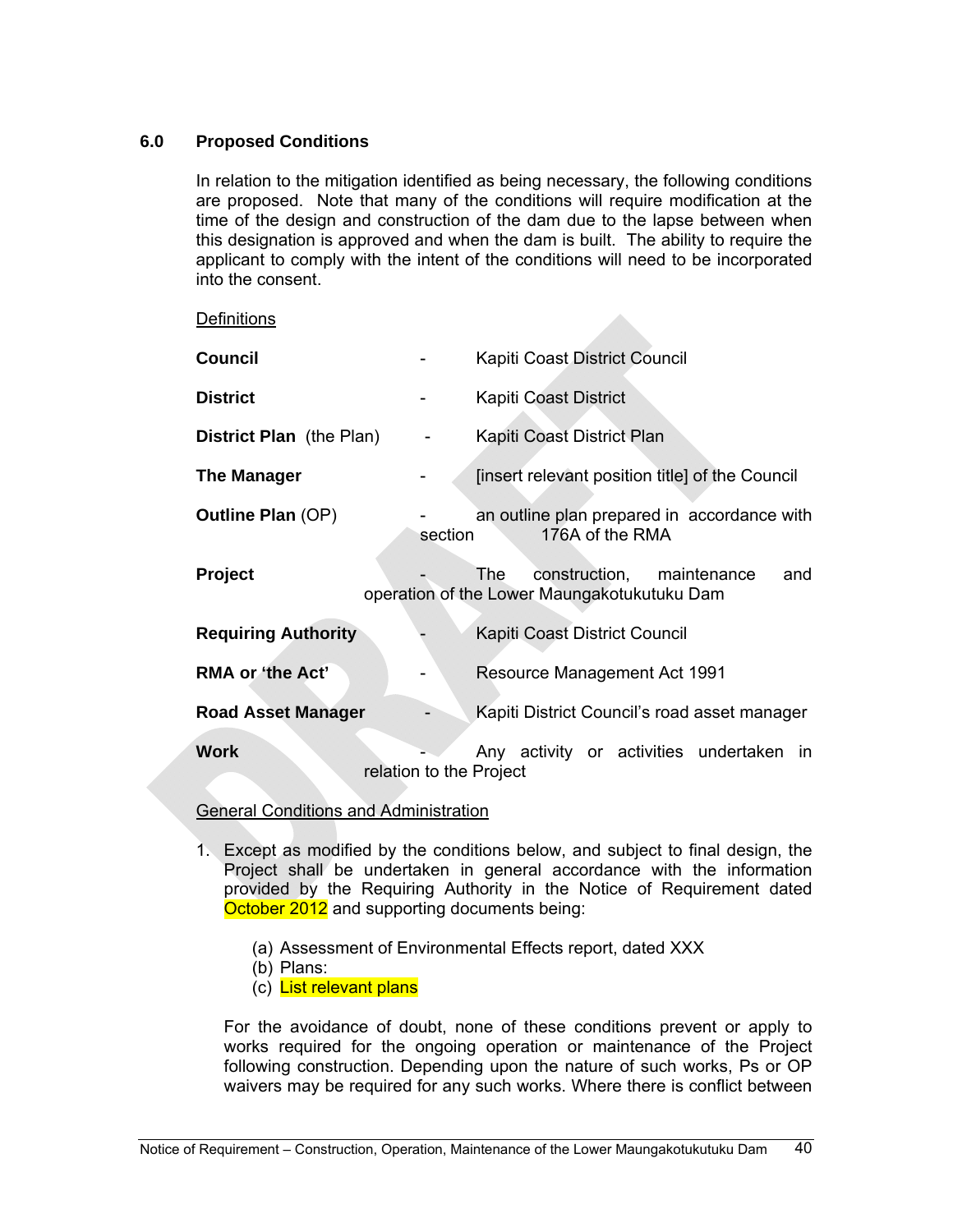the documents listed above and these conditions, these conditions shall prevail.

2. The designation shall lapse if not given effect to within 100 years from the date on which it is included in the District Plan under section 175 of the RMA.

# Construction Traffic

- 3. A construction traffic management plan (CTMP) shall be prepared by the Requiring Authority and provided to the Road Asset Manager for certification at least 20 working days prior to commencement of construction of any part of the Project.
- 4. The CTMP shall contain a section setting out methods to manage the construction traffic effects of construction of the Project. These methods shall include, but not be limited to:
	- (a) Traffic and access considerations;
	- (b) Methods to manage effects on the amenity of surrounding residents' including hours of operation, and number of heavy vehicle movements per day;
	- (c) Methods to maintain the quality of local roads used as access routes.

#### Archaeology and Accidental Discovery

- 5. The Requiring Authority, in consultation with, Te Ati Awa ki Whankarongotai and the New Zealand Historic Places Trust, shall prepare an accidental discovery protocol, and provide a copy to the Council at the same time as submission of the Outline Plan. The protocol shall be implemented in the event of accidental discovery of cultural or archaeological artefacts or features during the construction of the Project. The protocol shall include, but not be limited to:
	- (a) Training procedures for all contractors regarding the possible presence of cultural or archaeological sites or material, what these sites or material may look like, and the relevant provisions of the Historic Places Act 1993 if any sites or material are discovered;
	- (b) Parties to be notified in the event of an accidental discovery shall include, but need not be limited to Te Ati Awa ki Whankarongotai, the New Zealand Historic Places Trust, the GWRC, the relevant District or City Council and the New Zealand Police (if kiwi are discovered);
	- (c) Procedures to be undertaken in the event of an accidental discovery (these shall include immediate ceasing of all physical works in the vicinity of the discovery); and
	- (d) Procedures to be undertaken before Work under this designation may recommence in the vicinity of the discovery. These shall include allowance for appropriate tikanga (protocols), recording of sites and material, recovery of any artefacts, and consulting with Te Ati Awa ki Whankarongotai and the New Zealand Historic Places Trust prior to recommencing works in the vicinity of the discovery.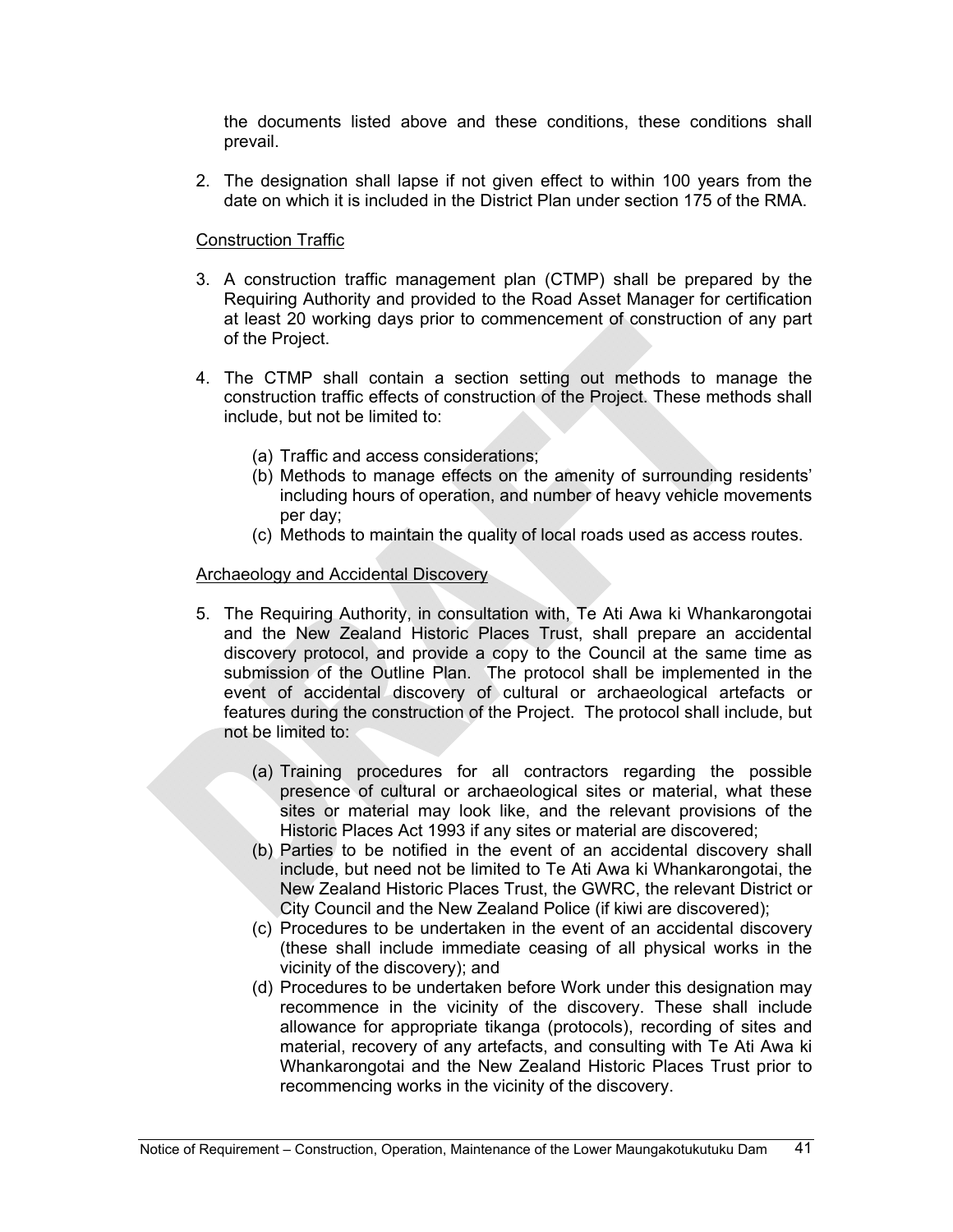#### Construction Noise and Vibration

- 6. At least 20 work days prior to the commencement of Works, a construction noise and vibration management plan (CNVMP) shall be prepared, by a suitably qualified and experienced person, and the works shall be undertaken in accordance with that CNVMP.
- 7. Subject to condition 6, all construction work shall be designed, managed and conducted to ensure that construction noise from the site does not exceed the limits in NZS6803:1999 Acoustics–Construction Noise at locations set out in section 6.2 of that standard.
- 8. Subject to condition 6, vibration from all construction activities shall not exceed the limits of, and shall be measured and assessed in accordance with, German Standard DIN 4150-3 (1999-02) *Structural Vibration – Effects of Vibration on Structures*.

# Landscaping and Visual Mitigation Planting

- 9. The Requiring Authority shall prepare a visual mitigation planting plan for the site as part of the Outline Plan.
- 10. The Requiring Authority shall implement the visual mitigation plan within the first planting season following completion of the first bulk earthworks on the site and shall thereafter maintain the planting to the satisfaction of the Manager.

# Protective Covenant

11. Work shall not commence until the affected area of protective covenant xxx on Lot 2 DP 360865 is uplifted.

# Terrestrial Ecology

- 12. Following the clearing of the site, forest edges for the reservoir/inundation area shall be replanted with suitable eco-sourced indigenous plant species to assist with rapid edge re-establishment. The species are to be selected in consultation with Council's Biodiversity Advisor.
- 13. The growth of weeds shall be inspected on construction and works sites every three months for the first two years, and annually thereafter for up to five years, or until an indigenous canopy is re-established. Weed control shall be conducted when required.
- 14. Prior to the commencement of construction, high visibility fencing or tape shall be established around trees and any parts of the site that need to be avoided during construction.
- 15. During and following the construction phase, pest control shall be undertaken (or funded to be undertaken) for the remainder area of forest on the site for a period of 5 years.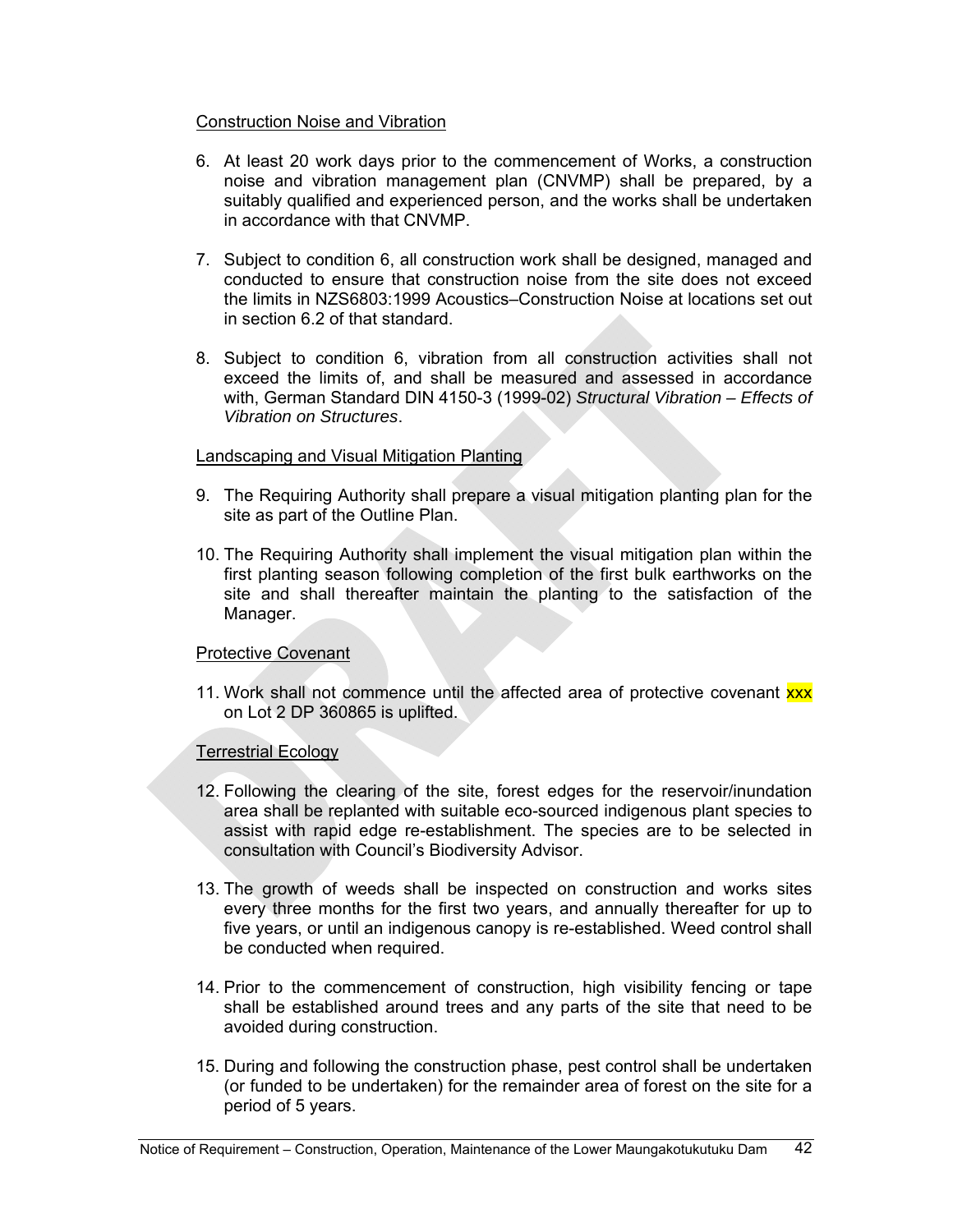16. Following the clearing of the site, an indigenous riparian margin (of at least 20 metres wide) shall be established using suitably eco-sourced plant species, along non-forested portions of the reservoir/inundation area. The species are to be selected in consultation with Council's Biodiversity Advisor.

#### Construction Environmental Management Plan

17. A construction environmental management plan (CEMP) shall be submitted to Council at the outline plan stage. This management plan shall incorporate the CTMP, CNVMP, and other measures including but not limited to: dust, odour, and sediment control, and site remediation measures.

#### Dam Construction, Maintenance and Monitoring Plan

- 18. A dam and associated structures shall be designed, constructed, operated and maintained for the life of the dam in accordance with the NZSOLD Dam Safety Guidelines, November 2000 or equlivant documents.
- 19. The consent holder must comply with the "Quality Assurance " requirements applying to medium hazard dams set out in section C.3 of the NZSOLD Dam Safety Guidelines, November 2000 or equlivant documents, during the construction of the dam.
- 20. A dam safety and surveillance management plan shall be completed in accordance with the criteria specified in the NZSOLD Dam Safety Guidelines, November 2000 or equlivant documents. The consent holder shall submit to the consent authority a copy of the Plan at least three months prior to the construction of the proposed work.
- 21. Dam safety inspections shall be carried out accordance with the criteria specified in the NZSOLD Dam Safety Guidelines, November 2000 . or equlivant documents. A report of the evaluation shall be submitted to the consent authority.
- 22. An emergency action plan shall be developed in accordance with the criteria specified in the NZSOLD Dam Safety Guidelines, November 2000 or equlivant documents.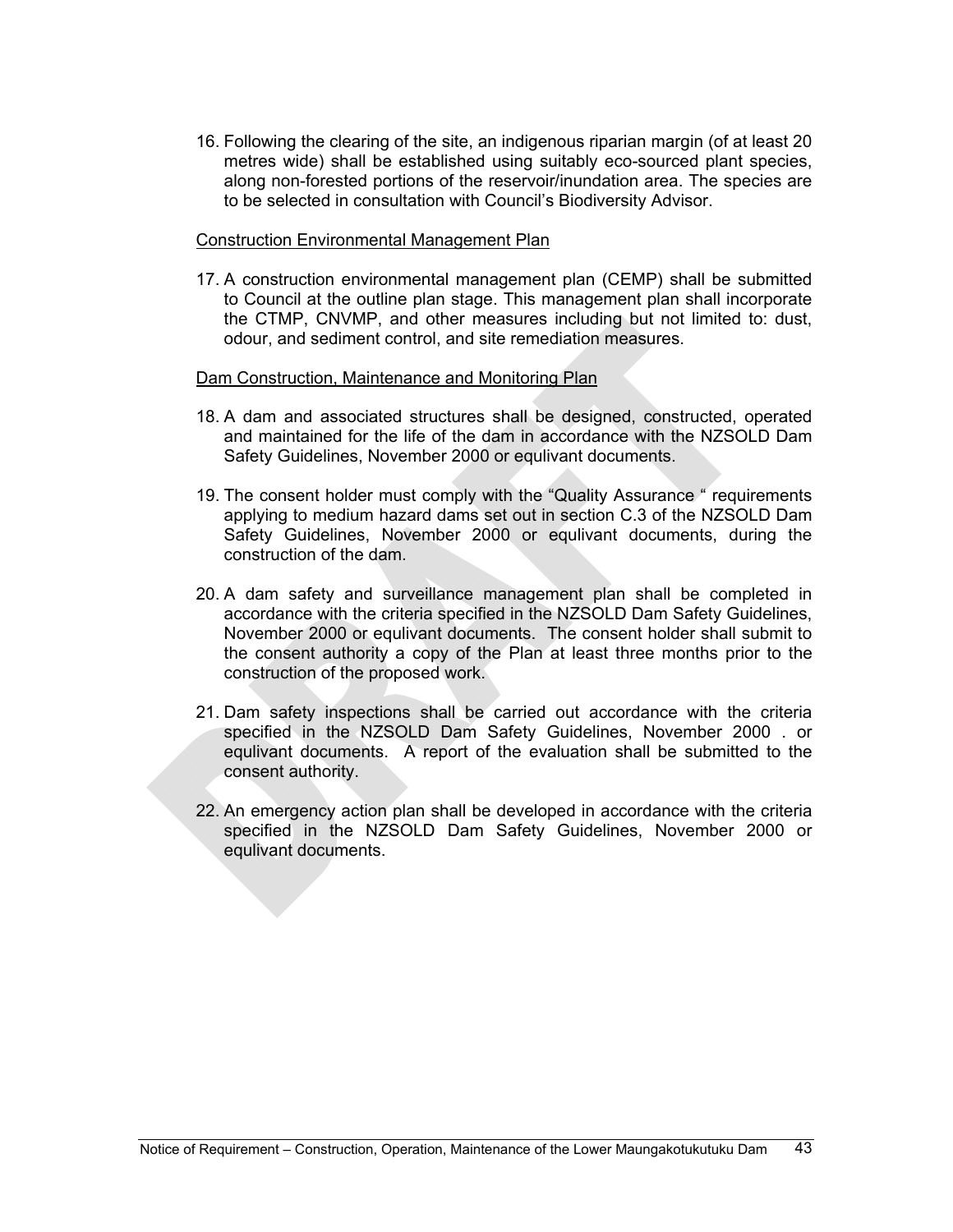# **7.0 Statutory Assessment**

# **7.1 Introduction**

As discussed in Section 1 of this report, section 168A(3)(a) of the RMA provides that a territorial authority must consider the effects on the environment of allowing the NOR, having particular regard to:

Of relevance to this NOR are:

- National policy statements:
	- o National Policy Statement for Freshwater Management 2011
	- o National Policy Statement for Renewable Electricity Generation 2011
- Regional policy statements:
	- o Wellington Regional Policy Statement 1995
	- o Proposed Wellington Regional Policy Statement.
- Plans:
	- o Wellington Freshwater Regional Plan 1999.
	- o Kāpiti Coast District Plan 1999.

In addition to these statutory matters, there are some other relevant matters:

- Water Matters Sustainable Water Management Strategy.
- The Long Term Council Community Plan (including the sustainable development principles).
- Development Management Strategy.
- Conservation covenant under the Reserves Act 1977.

The relevant provisions of all these matters are set out and assessed.

# **7.2 National Policy Statement**

The National Policy Statement for Freshwater Management 2011 took effect in July 2011, and is considered relevant to the application as the NOR is for water supply purposes.

The National Policy Statement for Renewable Electricity Generation 2011 is also considered relevant as there is the potential for the proposed dam to generate electricity.

The dam would remain full most of the time when there is sufficient flow in the Waikanae River to supply the water demand. Stream flow would discharge over the spillway if the outlet works are closed.

There is potential to tap into the water supply outlet works pipe which passes through the dam body with a micro-hydro penstock. This penstock could feed into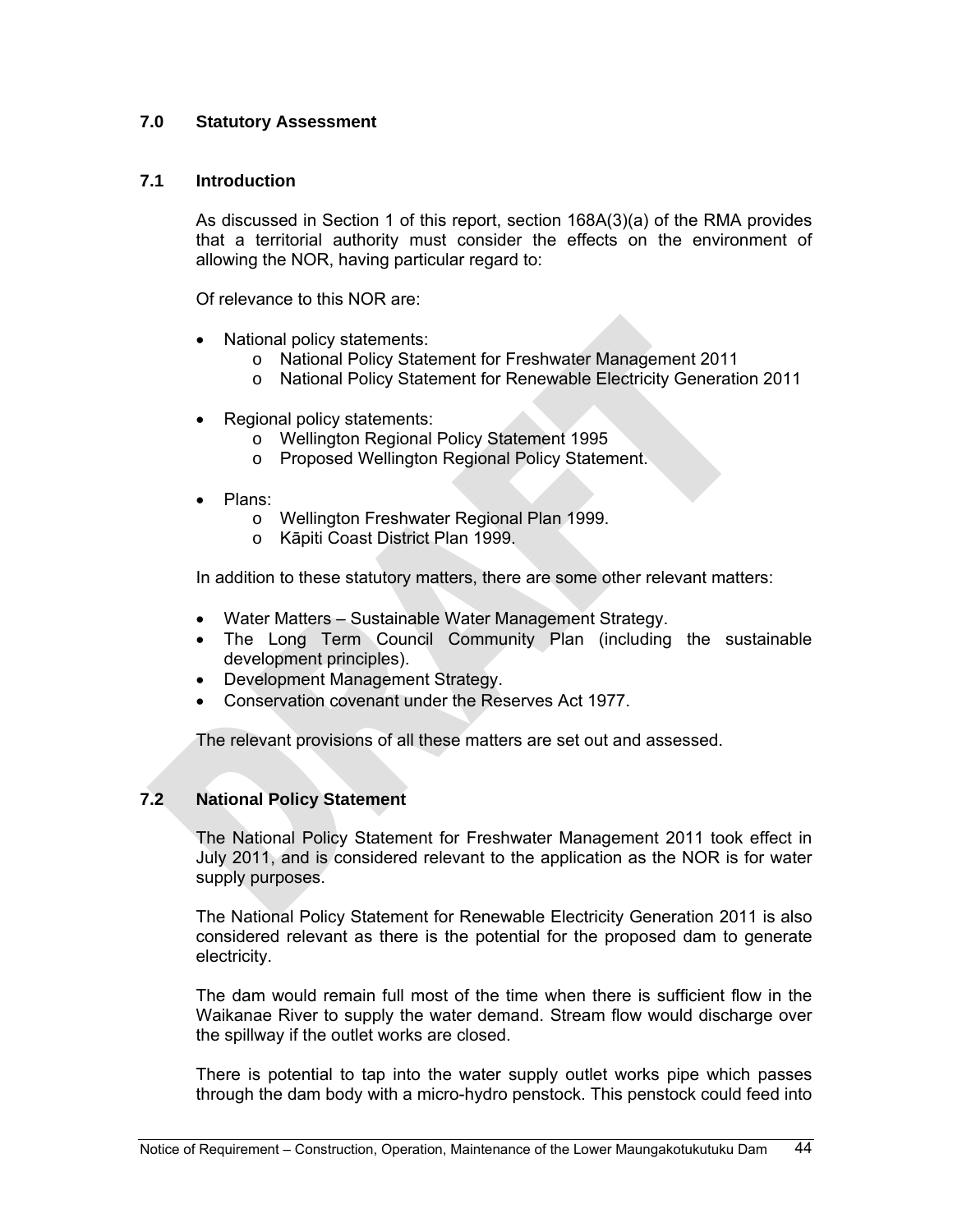a micro-hydro power station immediately downstream of the dam. The amount of flow that could be utilised to generate electricity would be dependant on the generation capacity installed and ability of the plant to utilise low flows.

If the plant can utilise 70% of the flow available, which is a normal utilisation for such an installation, the potential energy generation, based on mean flow of 598 L/s and overall efficiency of 80%, would be 900,000 kW.hr per year.

# **7.3 Regional and District Policy**

 The Regional Policy Statement, Regional Plans and District Plan contain objectives and policies to guide the sustainable management of natural and physical resources on the Kapiti Coast. This includes the management of water and development of water supply to provide for well-being of the community.

#### **7.3.1 Regional Policy Statement**

The following provisions of the Proposed Regional Policy Statement (PRPS) are considered relevant to the proposed NOR. The provisions of the PRPS were used for assessment as they provide a more detailed vision than those of the operative Regional Policy Statement. It is understood that the decision on submissions has been notified for the PRPS and it is currently undergoing an appeal process.

Regionally significant infrastructure

*Objective 10:* The social, economic, cultural and environmental, benefits of regionally significant infrastructure are recognised and protected.

*Policy 6:* Recognising the benefits from regionally significant infrastructure and renewable energy – regional and district plans.

The quantity and quality of fresh water

*Objective 12:* The quantity and quality of fresh water to

(a) meet the range of uses and values for which water is required;

(b) safeguard the life supporting capacity of water bodies; and

(c) meet the reasonably foreseeable needs of future generations.

*Policy 11 and 39:* Maintaining and enhancing aquatic ecosystem health in water bodies – regional plans and consideration.

*Policy 12:* Allocating water – regional plans

*Policy 14 and Policy 40:* Minimising the effects of earthworks and vegetation disturbance – district and regional plans and consideration.

#### The health of the region's rivers, lakes and wetlands

*Objective 13:* The region's rivers, lakes and wetlands support healthy functioning ecosystems.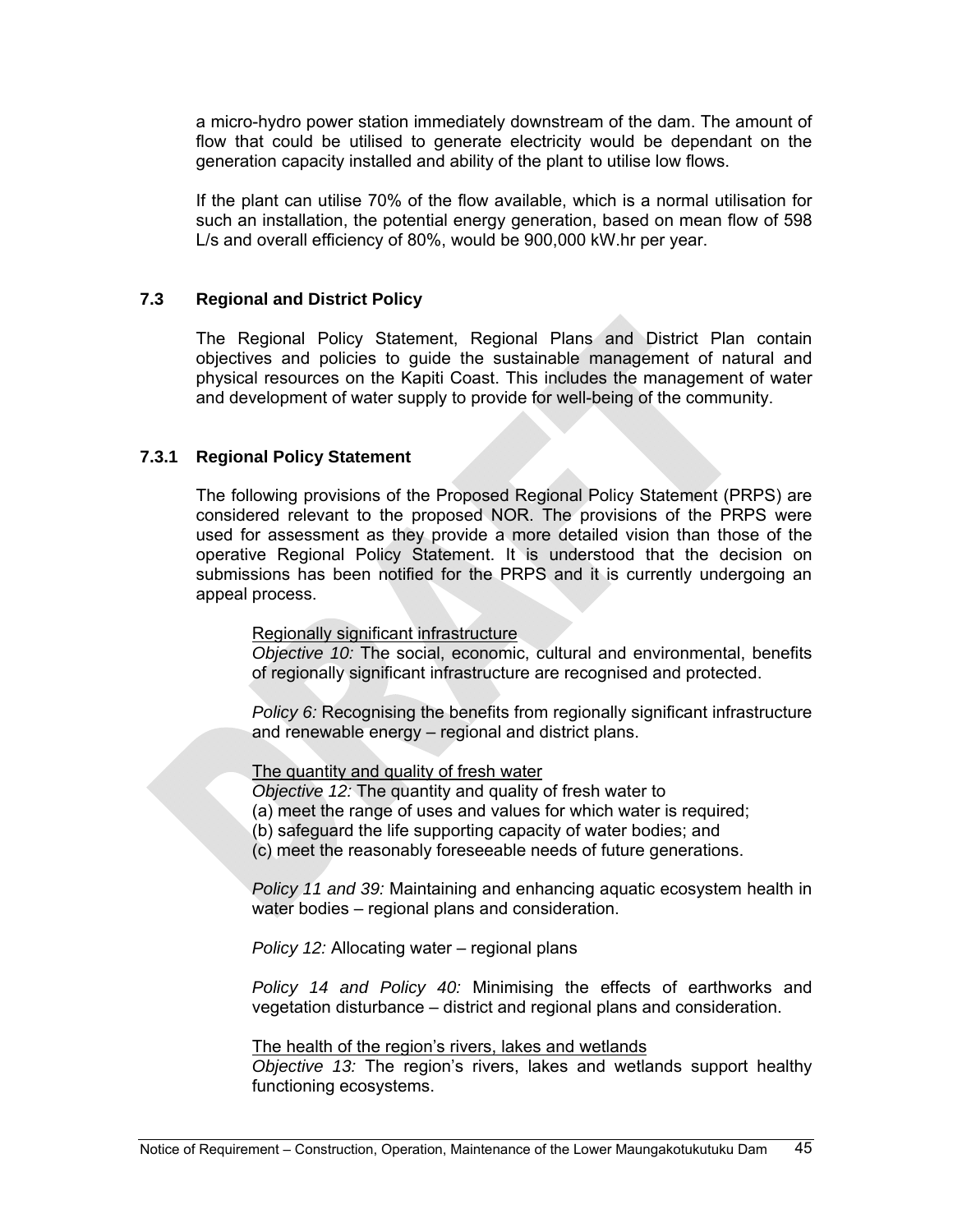*Policy 16 and 42:* Protecting aquatic ecological function of water bodies – regional plans and consideration.

*Policy 17:* Protecting significant values of rivers and lakes – regional plans.

Efficient use of water

*Objective 14:* Water is used efficiently and is not wasted.

*Policy 18:* Using water efficiently – regional plans and consideration.

*Policy 19:* Prioritising water abstraction for the health needs of people – regional plans.

*Policy 43:* Managing water takes to ensure efficient use – consideration.

*Policy 65:* Promoting efficient use and conservation of resources – nonregulatory.

#### Protection and enhancement of ecological values

*Objective 16:* Indigenous ecosystems and habitats with significant biodiversity values are maintained and restored to a healthy functioning state.

*Policy 23:* Protecting indigenous ecosystems and habitats with significant indigenous biodiversity values – district and regional plans.

*Policy 46:* Managing effects on indigenous ecosystems and habitats with significant indigenous biodiversity values – consideration.

The purpose of the NOR is largely consistent with the principles of the RPS and PRPS. The purpose of the NOR is to secure the future supply of water to the local community which is consistent with the purpose of the PRPS.

# **7.3.2 Kapiti Coast District Plan**

The subject site lies in the rural zone and adjoins the conservation zone to the north. A small corner of the site on the northern side will be within the outstanding landscape overlay, while the eastern corner of the site is under the ecological site overlay (E17). The site is also wholly within the Waikanae water collection area in accordance with the rural subdivision overlay. The Gibbs Fault (which is an uncertain – poorly constrained fault) runs across the site in a northeast to south-west direction. A thin strip of land across the northern corner of the site running in a west-east direction is identified as a well-defined fault.

#### *Objectives and Policies of the Kapiti Coast District Plan*

The Relevant provisions of the Kapiti Coast District Plan are listed and assessed below –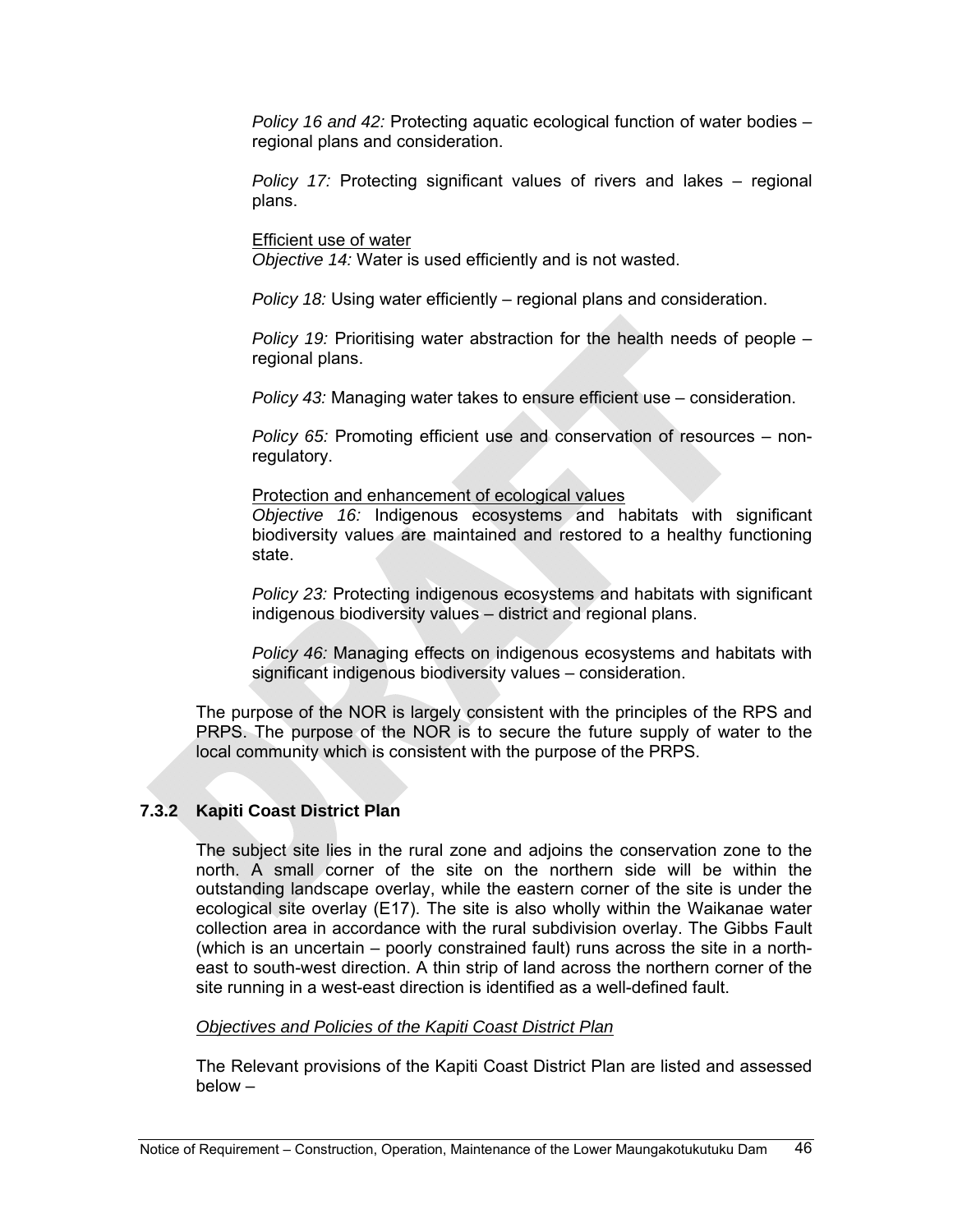#### C.2 Rural Zone

#### C.2.1 Objectives & Policies

#### Objective 1.0 – General

*Ensure that any adverse effects of activities on the natural and physical environment of rural areas and of rural based activities beyond this environment are avoided, remedied or mitigated with particular regard to sustaining the life supporting capacity of the resources of the land to meet the needs of future generations.* 

Comment – The purpose of the NOR is to provide water supply to future generations by utilizing existing resources. The effects of the proposal is considered to be no more than minor following Parts 5.1 to 5.7 of the subject report.

#### Policy 1(A) – Natural Environment – Identification and Protection

*Identify and protect areas of significant indigenous vegetation and significant habitats of indigenous fauna.* 

Comment – The applicant is currently working with Wildland Consultants Ltd and DOC in order to identify a suitable area within the subject site to offset the area under protective vegetation covenant that will be affected by the proposal.

#### Policy 1(B) – Natural Environment – Use and Development

*Ensure the adverse effects of rural use and development on the natural environment are avoided, remedied or mitigated.* 

Comment – With the mitigation measures proposed by experts, and in consultation with Council's Biodiversity Advisor, the effects of the proposal on the natural environment will be no more than minor.

#### Policy 2 – Outstanding Landscapes

*Maintain, enhance and protect the district's outstanding landscapes in the Rural Zone from inappropriate subdivision, use and development.* 

Comment – Although the proposal will include the creation of an access track around the buffer zone, the proposal will not alter the topography of the site in terms of its natural landscape. The surrounding hilltops will be untouched while the filling of the reservoir will not be visible to the general public unless they are granted access onto the site or are flying overhead. The appearance of the proposal will result in a lake surrounded by hilltops that is not considered to be out of character for a rural zone.

#### Policy 3 – Production Forestry

*Control production forestry to avoid, remedy or mitigate any adverse effects on the environment.*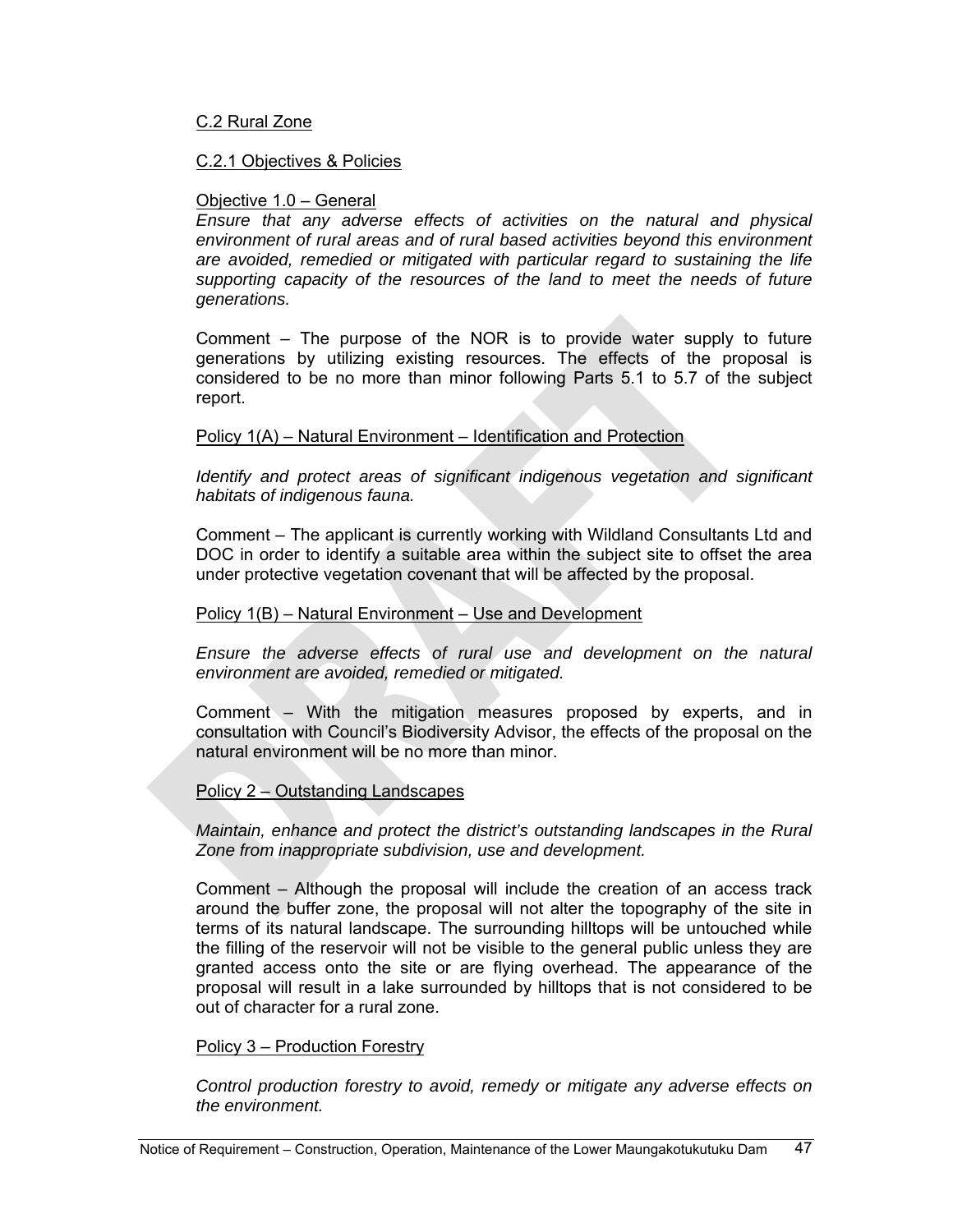Comment – Almost the entire area surrounding the subject site is currently utilized for production forestry. The proposal will not increase the intensity of production forestry operation. In fact, pine will be removed from the southern part of the site and this area will be utilised for re-vegetation of native bush.

Policy 4 – Extractive Activities, Intensive Farming, Rural Industry, Shelter Belts and Plantations, Tourism Activities and Settlements Based on Community **Facilities** 

*Control the adverse effects of intensive farming, shelter belts and plantations, home occupations and non rural activities on the physical and natural environment of rural areas and adjacent residential areas and amenity values of these areas.* 

Comment – The proposed dam and reservoir could be used for passive recreational activities, such as walkways and unpowered boating. This remains an option at this stage and its realization will be dependent on public consultation. If public access is to be permitted onto the site, operation hours will need to be carefully considered in order to mitigate any effects on the surrounding activities.

#### Policy 11 – Extractive Industry

*Ensure the consequences of existing or proposed aggregate extraction sites on nearby land are considered when planning for and making decisions on new use, development and subdivision of land.* 

Comment – There will be no importation of extraction material into the site. The materials to be used for the dam will be extracted from the area to be inundated.

# *Kapiti Coast District Plan Review*

The Kāpiti Coast District Plan review has commenced. Based on the current programme, the draft district plan is expected to be notified by the end of 2012. The Review will cover a range of topics. Topics of potential relevance to the subject proposal are likely to include: ecological sites (hill country), sites of importance to tangata whenua, archaeological sites, and earthworks.

# **7.3.3 Kapiti Coast District Policy**

There are a number of District policy documents that are relevant to the subject NOR. They include:

- Water Matters Sustainable Water Management Strategy.
- The Long Term Council Community Plan (including the sustainable development principles).
- Development Management Strategy.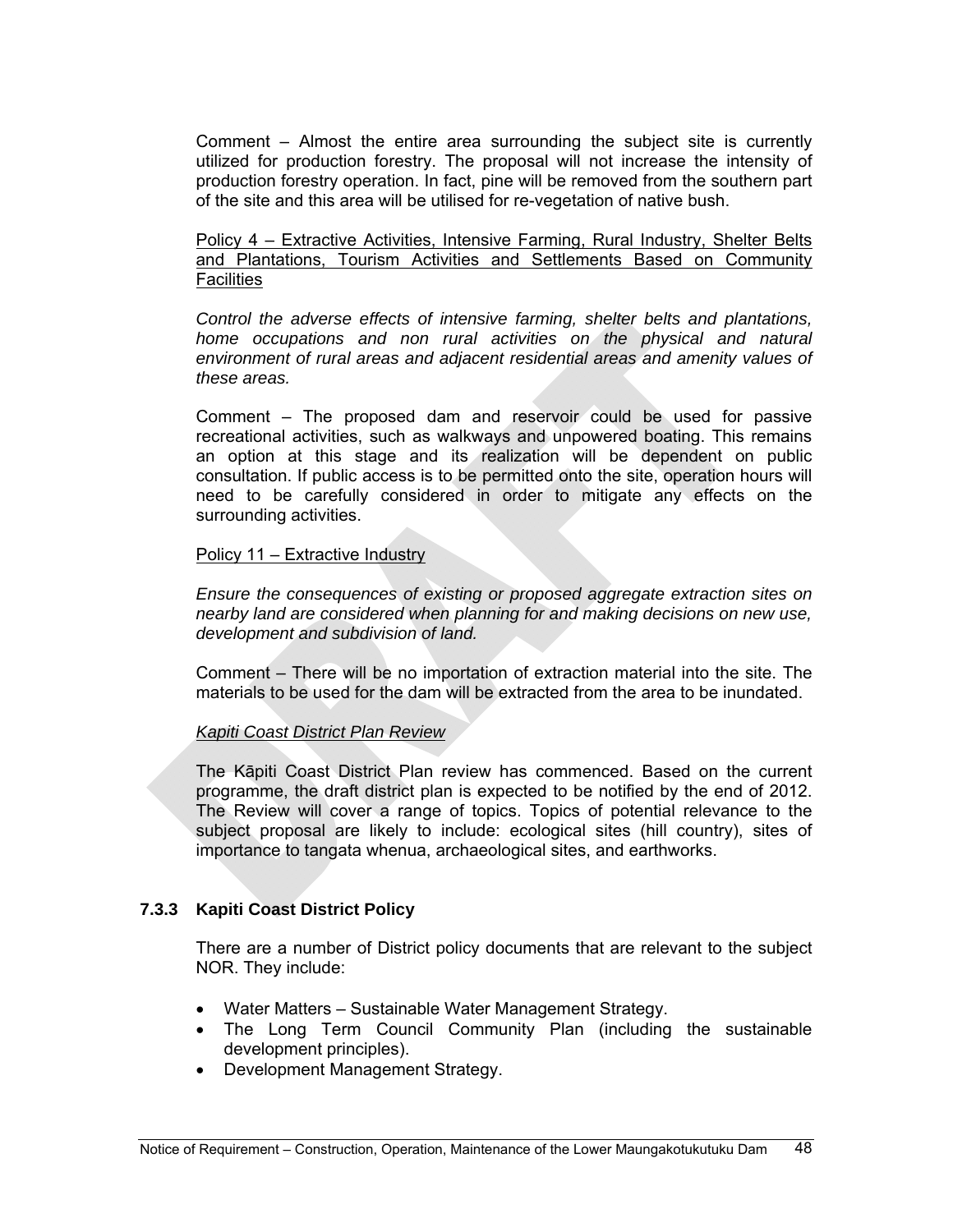These documents summarise Council policy position in relation to both growth of the District, water supply and water conservation. Many of the strategies established by these documents are given effect through detailed objectives, policies and rules in the District Plan. These documents are assessed in more detail under Part 5 Assessment of Effects on the Environment.

# **7.4 Other Statutory Matters**

# **7.4.1 Reserves Act 1977 and Conservation Act 1987**

An 18 hectare area of land within Lot 2 DP 360865 has been covenanted under the Reserves Act and is administered by the Department of Conservation (DOC).

The Council and DOC are currently in consultation with regards to the use of the covenanted area as part of the NOR.

At the time of writing, it is understood that DOC is largely in agreement with the proposal given that significant mitigation measures are put in place.

# **7.4.2 Part 2 of the RMA**

Section 168A(3) of the RMA is subject to consider Part 2 (the purposes and principles of the RMA) of the RMA.

# *Section 5*

Section 5 states –

- *(1) The purpose of this Act is to promote the sustainable management of natural and physical resources.*
- *(2) In this Act, sustainable management means managing the use, development, and protection of natural and physical resources in a way, or at a rate, which enables people and communities to provide for their social, economic, and cultural wellbeing and for their health and safety while –* 
	- *(a) sustaining the potential of natural and physical resources (excluding minerals) to meet the reasonably foreseeable needs of future generations; and*
	- *(b) safeguarding the life-supporting capacity of air, water, soil, and ecosystems; and*
	- *(c) avoiding, remedying, or mitigating any adverse effects of activities on the environment."*

The proposed NOR will future-proof water supply for parts of the Kapiti Coast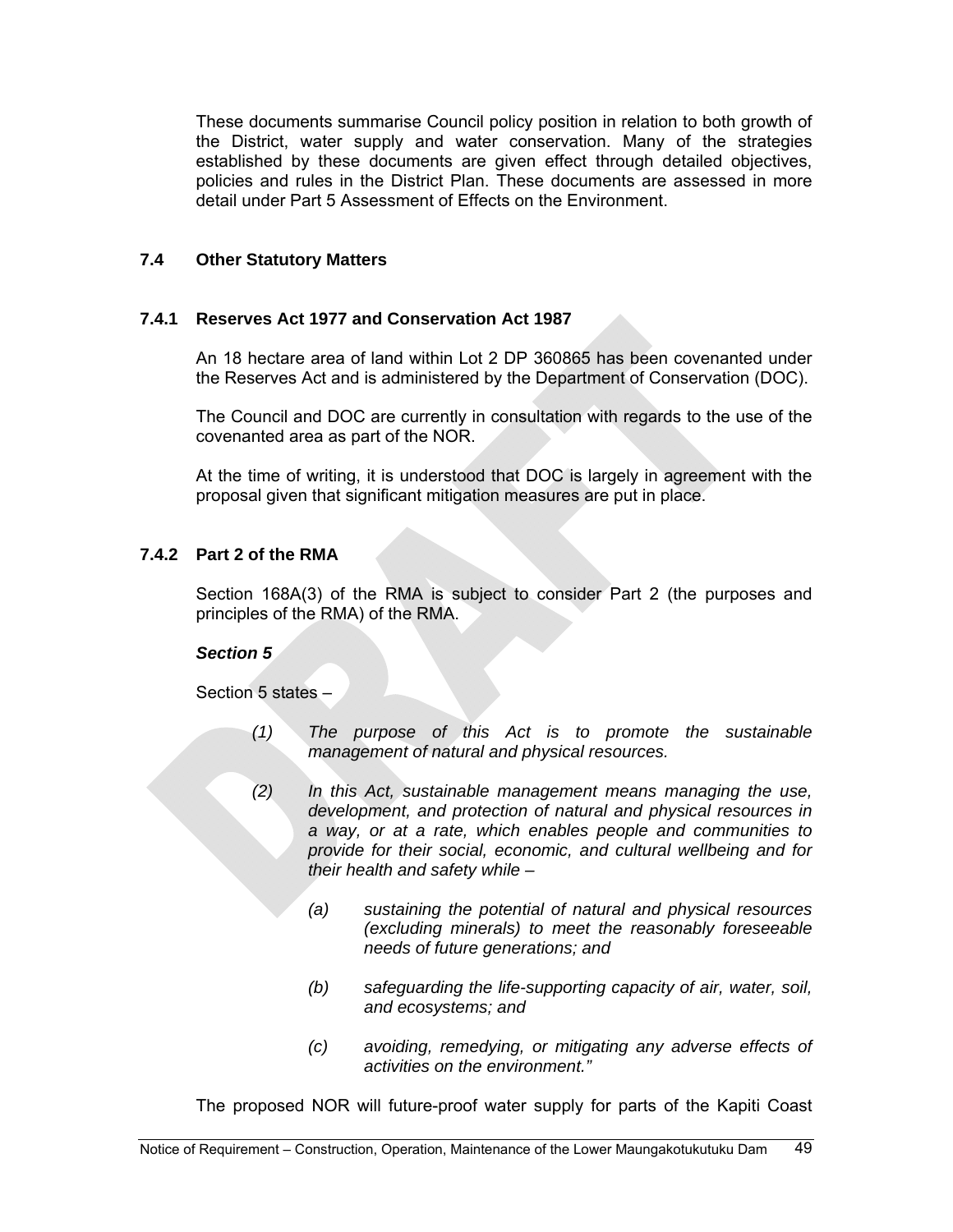District, which will provide for the community's social, economic and cultural wellbeing and for their health and safety. As outlined in the above assessment of effects on the environment, any adverse effects are able to be adequately avoided, remedied or mitigated, and are also balanced by the benefits that the NOR will bring. Given these matters, the proposal is considered to be consistent with the purpose of the Act.

#### *Section 6 Matters of national importance*

Section 6 states –

*In achieving the purpose of this Act, all persons exercising functions and powers under it, in relation to managing the use, development, and protection of natural and physical resources, shall recognise and provide for the following matters of national importance:* 

*(a) the preservation of the natural character of the coastal environment (including the coastal marine area), wetlands, and lakes and rivers and their margins, and the protection of them from inappropriate subdivision, use, and development:* 

*(b) the protection of outstanding natural features and landscapes from inappropriate subdivision, use, and development:* 

*(c) the protection of areas of significant indigenous vegetation and significant habitats of indigenous fauna:* 

*(d) the maintenance and enhancement of public access to and along the coastal marine area, lakes, and rivers:* 

*(e) the relationship of Maori and their culture and traditions with their ancestral lands, water, sites, waahi tapu, and other taonga:* 

*(f) the protection of historic heritage from inappropriate subdivision, use, and development:* 

*(g) the protection of protected customary rights.* 

The construction of the dam and the flooding of the valley behind the dam will have significant effects on the natural character of the valley, as it is today, and on access through the section that will be affected by the structure and inundation.

However it is considered that these effects will be offset by the creation of the lake and the potential of the water body and its surroundings begin used for recreational purposes.

The lake will take on the appearance of a natural water body, thereby altering the natural character of the valley from an area dominated by the extensive pasture covered flat and steep bush covered slopes.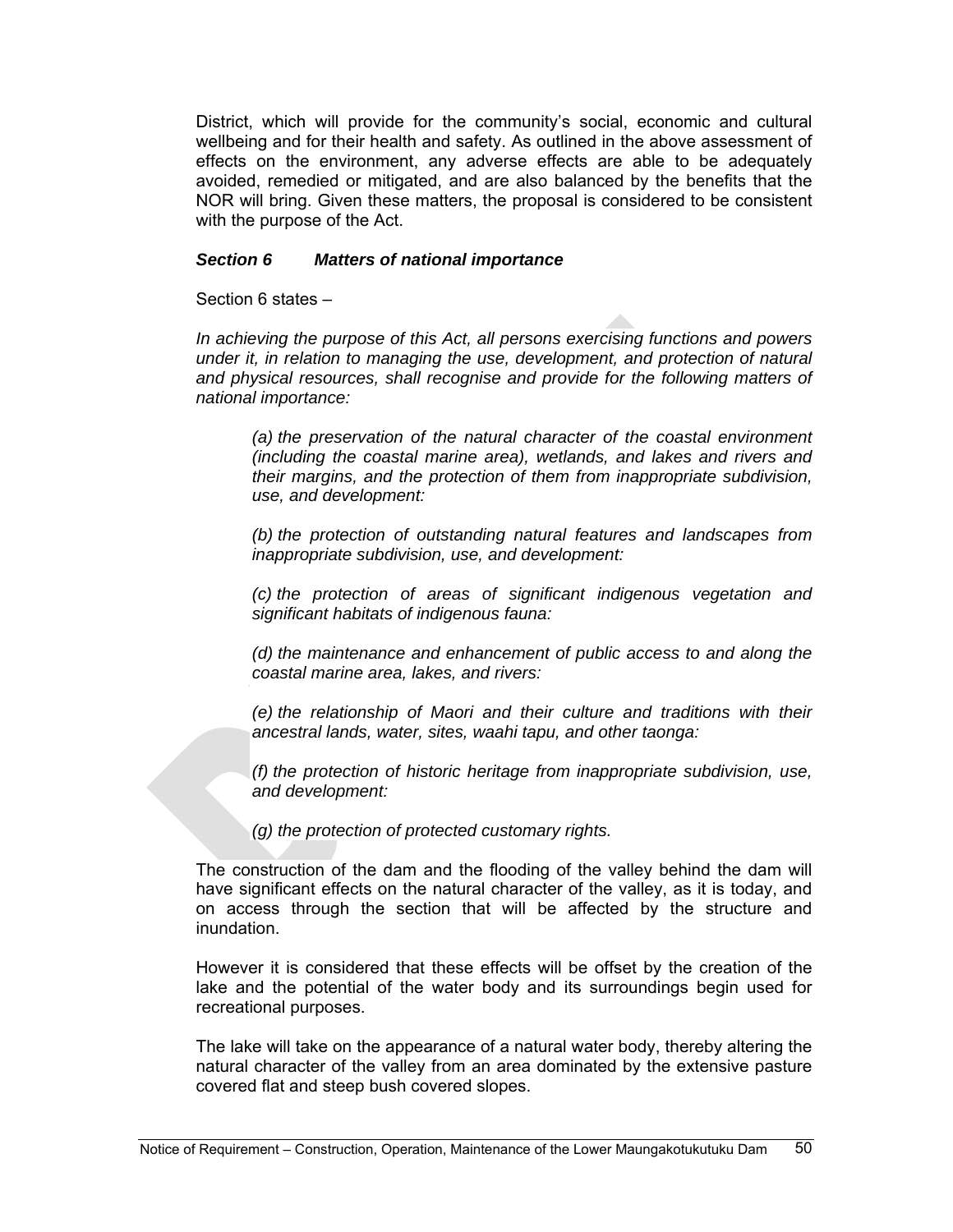Access around the lake will be made possible thereby re establishing access along the waterway.

#### *Section 7 Other matters*

Section 7 states –

*In achieving the purpose of this Act, all persons exercising functions and powers under it, in relation to managing the use, development, and protection of natural and physical resources, shall have particular regard to—* 

*(a) kaitiakitanga:* 

*(aa) the ethic of stewardship:* 

*(b) the efficient use and development of natural and physical resources:* 

*(ba) the efficiency of the end use of energy:* 

*(c) the maintenance and enhancement of amenity values:* 

*(d) intrinsic values of ecosystems:* 

*(f) maintenance and enhancement of the quality of the environment:* 

*(g) any finite characteristics of natural and physical resources:* 

*(h) the protection of the habitat of trout and salmon:* 

*(i) the effects of climate change:* 

*(j) the benefits to be derived from the use and development of renewable energy.* 

Of these matters, b, c and f are the most relevant.

The construction of the dam and subsequent shortage of water to service the long term needs of the Kapiti community will ensure that the facility results in and represents an efficient use of the natural resource.

The valley currently has a rural bush environment and offers an amenity that reflects its physical characteristics and relative isolation. The proposed reservoir will alter the valley's physical features with corresponding changes to the level and nature of the amenity that it provides.

It is considered that the amenity provided by the lake will adequately compensate for the change and will provide those that experience the area with an equlivant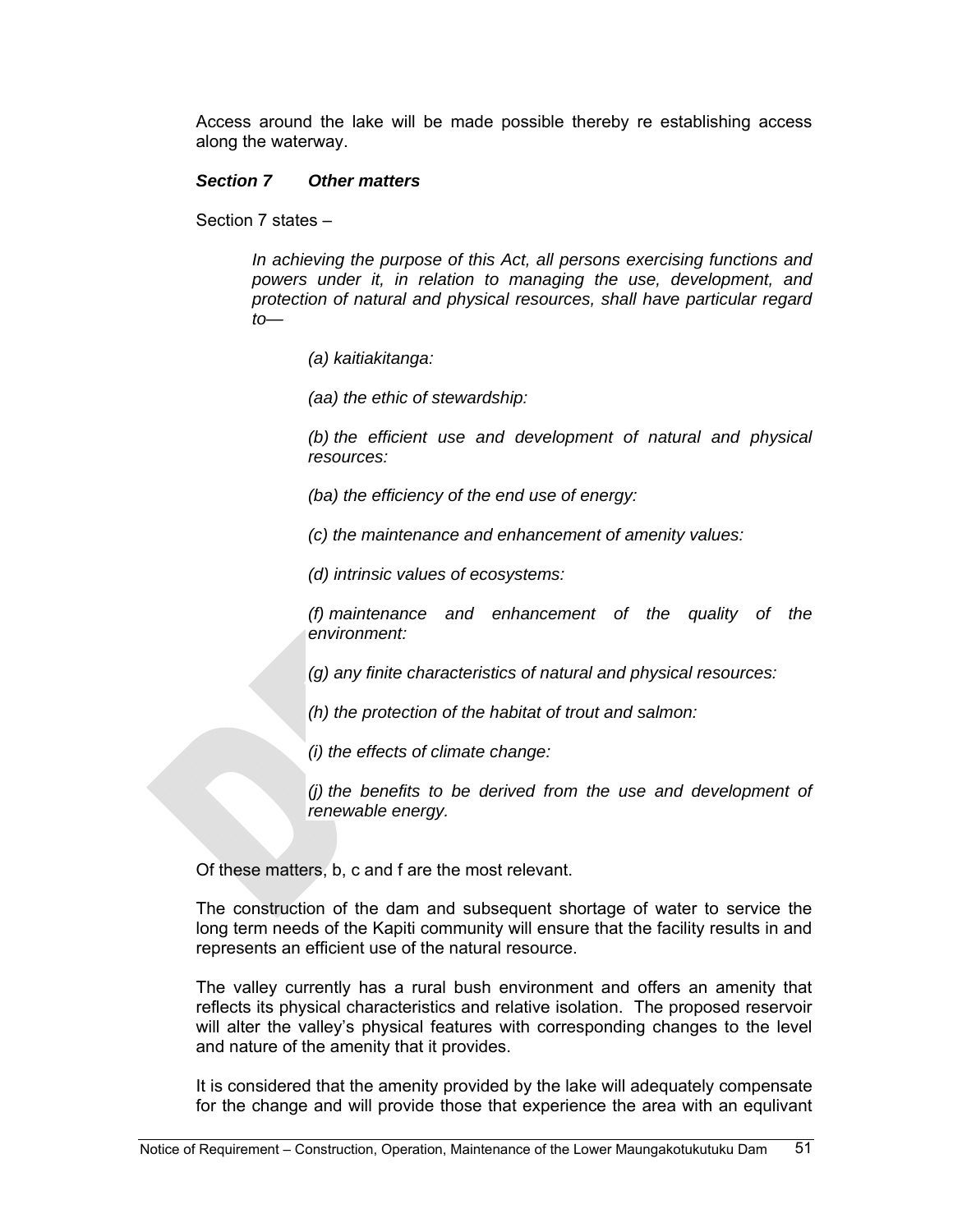experience.

The dam will result in the clearing of an area of mature bush and the inundation of a narrow bush lined gorge, in addition to the flat pasture land. The clearing and flooding will have impacts on these physical features and associated ecologies/habitats.

These impacts will be offset by the environment that the body of water will provide with regards to visual values and qualities, amenity levels and new habitats.

Overall it is considered that the lake and its recreational opportunities will provide a natural environment with high environmental values.

#### *Section 8 Treaty of Waitangi*

*In achieving the purpose of this Act, all persons exercising functions and powers under it, in relation to managing the use, development, and protection of natural and physical resources, shall take into account the principles of the Treaty of Waitangi (Te Tiriti o Waitangi)."* 

As described in part 4 of the subject report, Te Āti Awa, as the Tāngata whenua of the Maungakotukutuku dam site and wider water catchment area, has been actively involved in this project. Council has been working closely with the tangata whenua in selecting the options that led to the selection of the Lower Maungakotukutuku dam site, taking into account the tangata whenua's relation to water management, based around the core values of kaitiakitanga, tino rangatiratanga, taonga, mauri, and whakapapa.

The focus on in-catchment options as a first priority in the selection of the subject NOR site is a strong indication that Council is taking these core values into account.

Te Āti Awa has drafted a Cultural Impact Assessment (CIA) for both the river recharge and Maungakotukutuku dam projects. The CIA was carried out by Hāpai Whenua Consultants. Te Āti Awa believe that the risks associated with the construction of a dam are well known and can therefore be managed.

The CIA states that Te Āti Awa has an authentic willingness to work with KCDC in order to explore and apply mitigation and remediation measures if the dam is to be constructed. The measures include riparian restoration downstream of the dam site and the inclusion of a fish passage on any structure which alters the flow of the stream.

Overall, Te Āti Awa support the Maungakotukutuku dam as a future community water supply project.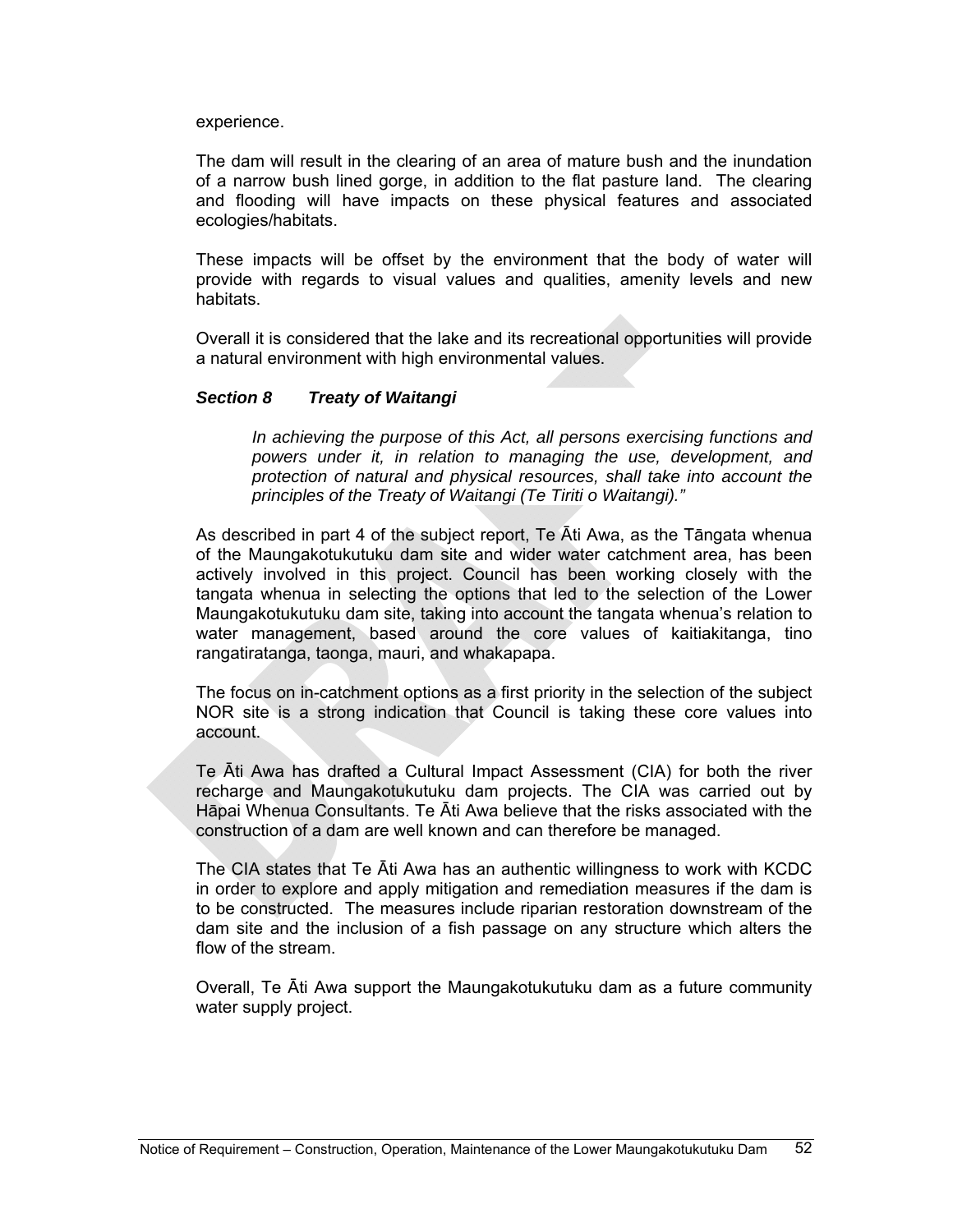# **8.0 Conclusion**

The Kapiti Coast District Council, as the Requiring Authority, is seeking to designate an area of 79.74 hectares of land located at the end of Lower Maungakotukutuku Valley, Mahaki Road.

The purpose of the designation is to provide for the construction and operation of the Maungakotukutuku Dam as part of the Kapiti Water Supply Project.

The purpose of the water supply project was to identify the most suitable solution for providing water to meet the communities' needs for the next 50 to 100 years. Providing a reliable water supply for the Waikanae, Paraparaumu and Raumati (WPR) communities that is sustainable and will meet the expectations of consumers is a fundamental issue for Council. The existing water supply is under stress in terms of its capacity to meet the peak water demand in summer.

Following significant research undertaken between August 2009 and August 2010, and a series of public consultation sessions, 41 options were identified. Options were evaluated through a staged process of short-listing options based on their ability to meet the community's water supply needs. The community identified three main areas of concern:

- water quality,
- security of supply, and
- affordability.

The recommendations for a water supply solution were based on these concerns, together with environmental impact assessments, and consideration of the cultural and social well-being of the community. It was concluded that a River Recharge with Groundwater option is the preferred solution and the Maungakotukutuku Dam, the second preferred solution.

In August 2011, Council resolved to pursue both options in order to future-proof the water supply for the long term (i.e. 50-100 years).

This includes securing the ability to utilize the land as the proposal dam. This can be achieved using the designation provisions available under the RMA 1991.

The designation is necessary as it will secure the land required for the Lower Maungakotukutuku Dam and will enable KCDC to carry out the works necessary for this part of the Kapiti Water Supply Project. The principal reasons for requiring a designation to facilitate the works this requirement relates to are:

- The designation will enable KCDC to achieve its principal objective under the LGA 2002;
- The designation will enable KCDC to construct a new dam in accordance with one of its core functions under the LGA 2002;
- The designation is necessary to assist KCDC to achieve the specific Kapiti Water Supply Project objectives;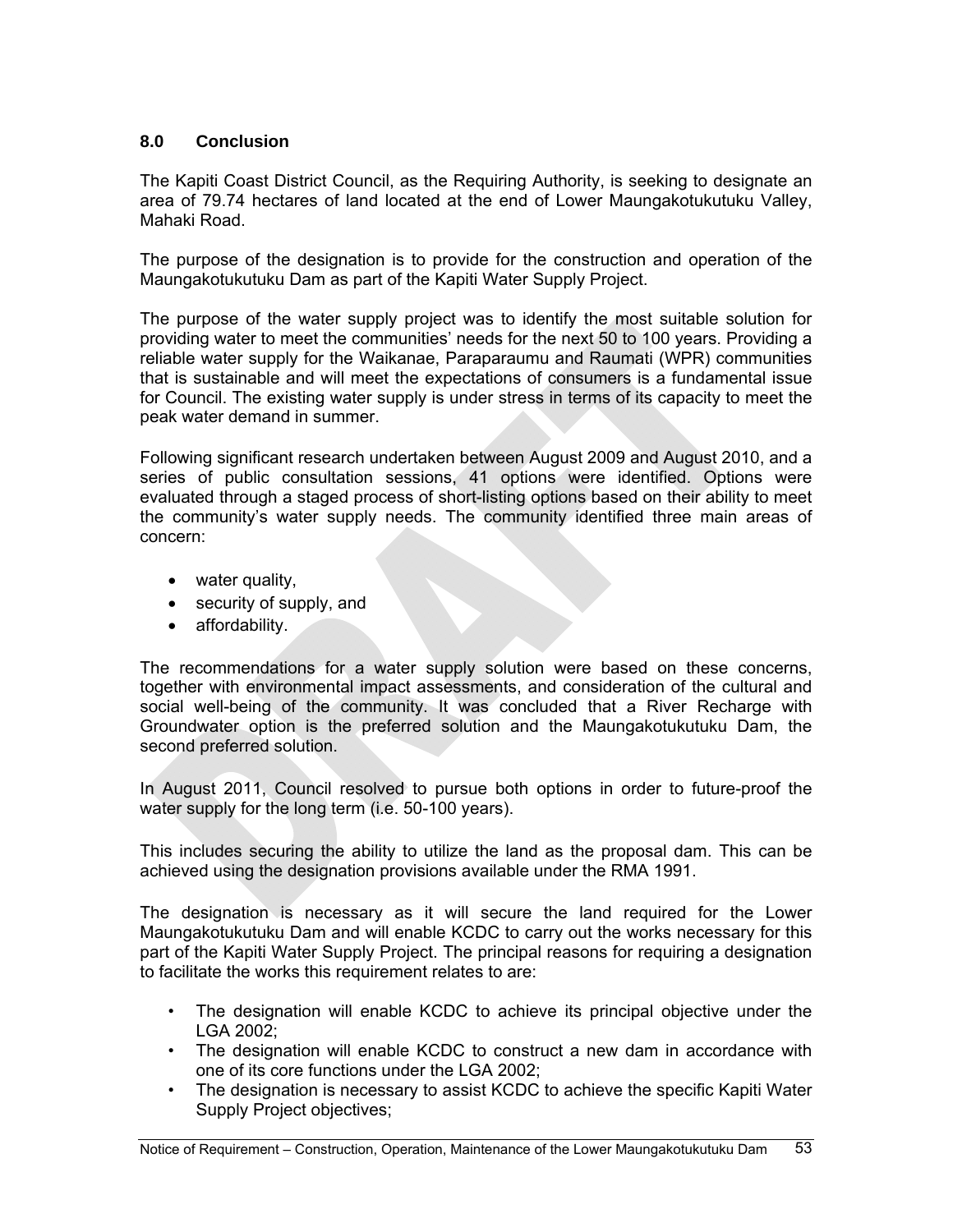- The designation will allow KCDC and/or its authorised agents to undertake the works in accordance with the designation, notwithstanding anything contrary in the Kapiti Coast District Plan (KCDP);
- The designation will allow the land required to be identified in the KCDP, giving a clear indication of the intended use of the land;
- The designation enables the Lower Maungakotukutuku Dam project to be undertaken in a comprehensive and integrated manner; and
- The designation protects the proposed site from future development which may otherwise preclude the construction of the works.

The proposed dam lies on the Maungakotukutuku Stream, a tributary of the Waikanae River. The dam site is located where the valley narrows to a gorge downstream of a wider valley section, approximately 3 km upstream of the confluence of the Maungakotukutuku Stream with the Waikanae River.

The majority of the reservoir's floor is flat, with the surrounding land rising steeply forming a basin-like landscape.

Extensive consultation has taken place, including with key stakeholders such as Te Ati Awa Water Working Group, Ngati Raukawa, Nga Hapu o Otaki, Greater Wellington Regional Council, Department of Conservation, Forest & Bird, Fish & Game, and Friends of Waikanae River.

It is recognised that as the dam is unlikely to be constructed for at least 50 years, the framework/regime that the proposed dam will be subject to will be different. This request demonstrates that the dam can be constructed in a safe manner and be subject to appropriate monitoring. It is reasonable to assume that when the dam is required, its construction, operation and maintenance will be subject to industry guidelines and legislation that are equlivant to today's provisions.

The effects that the proposal may have on the natural environment will be significant in that the valley floor will be flooded and areas of native vegetation cleared. However it is considered that these adverse effects will be mitigated by the proposed measures and the "natural" environment that will be created as a result of the lake being formed behind the dam.

Overall, it is considered that the dam represents the most appropriate solution to providing Kapiti's residential areas with a water supply that meets their future demands, in a manner that makes effective and efficient use of the natural resource, both in terms of land and water in a sustainable manner.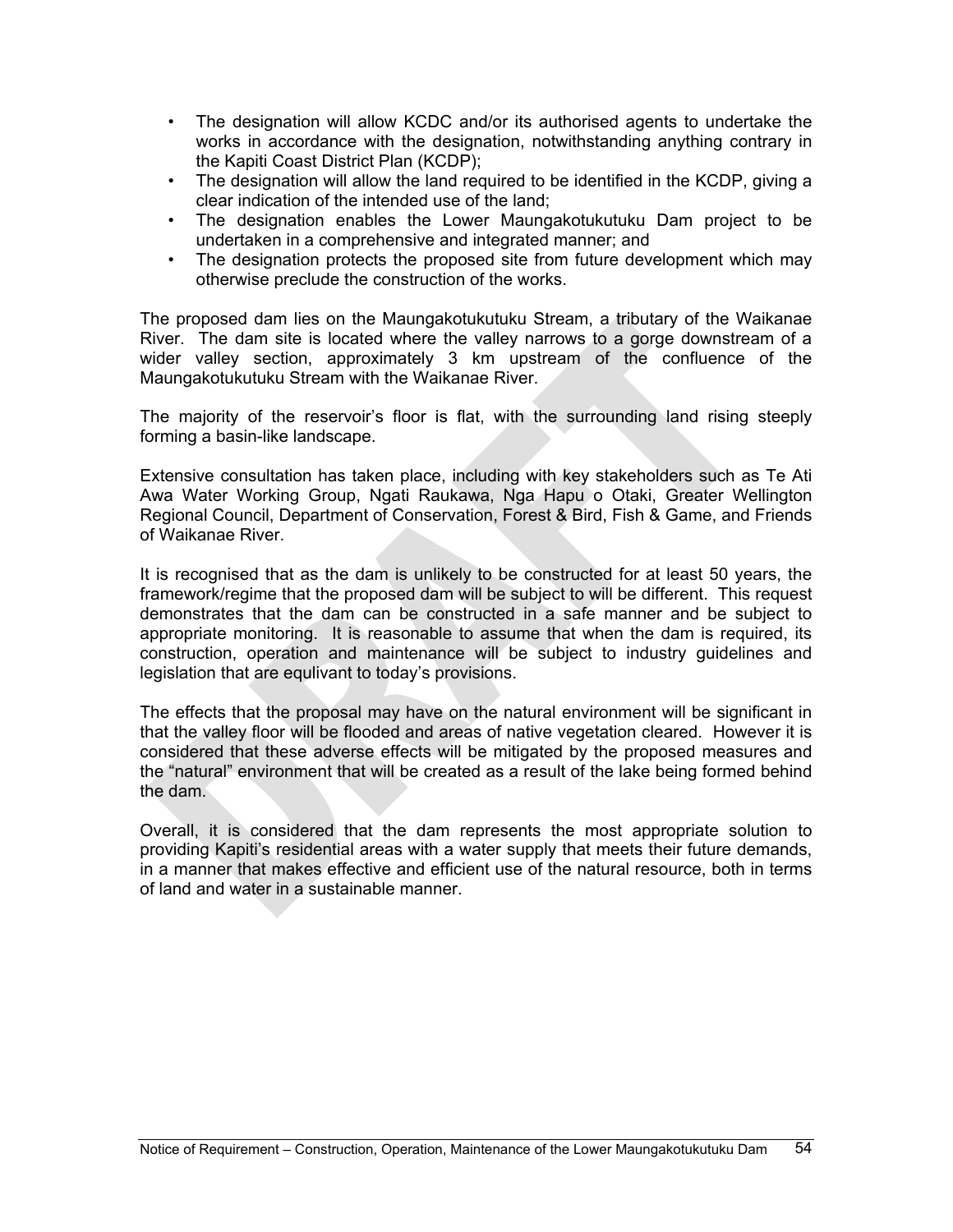# **Appendix 1 – Wildland Consultants' Report**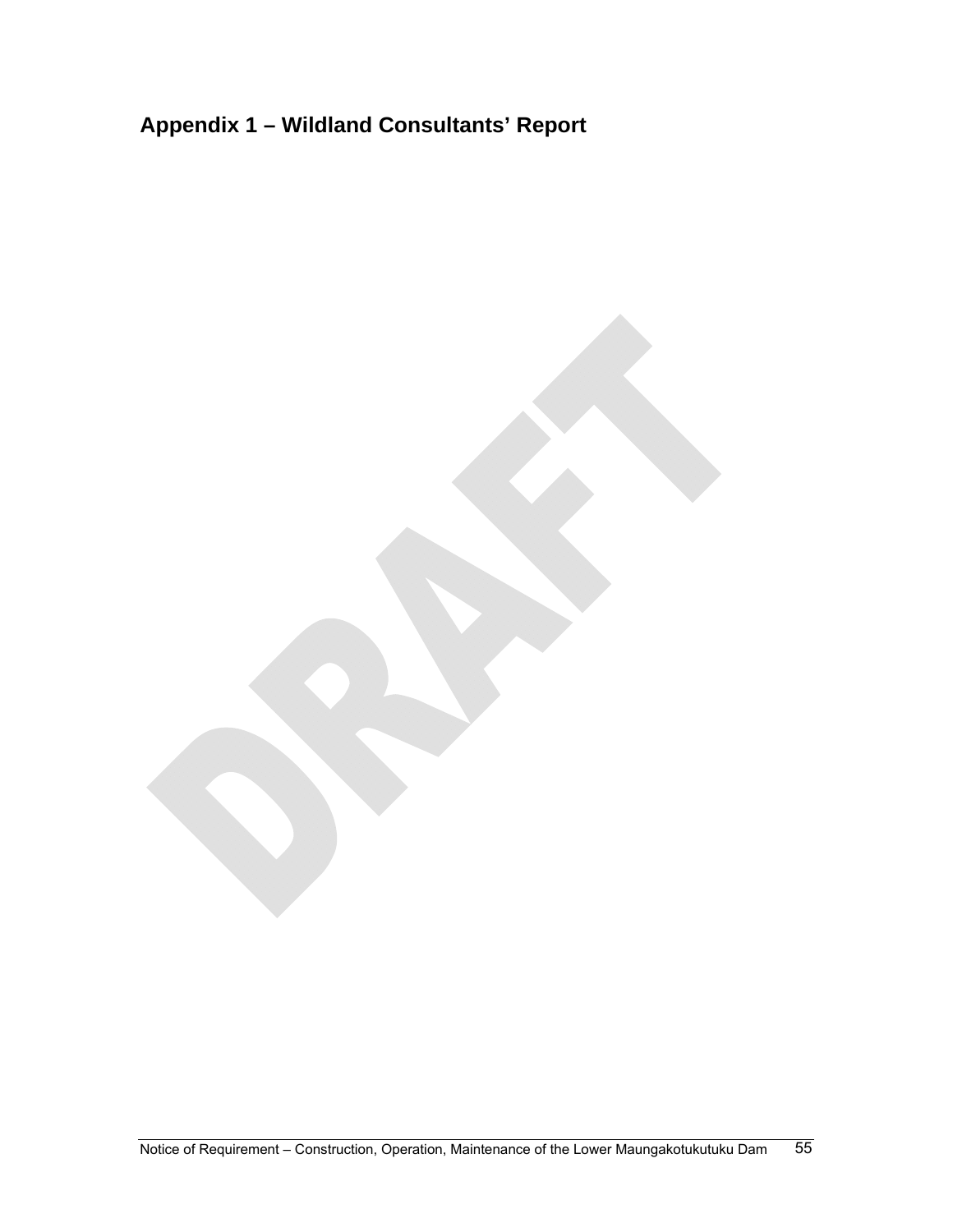# **Appendix 2 – NIWA Report**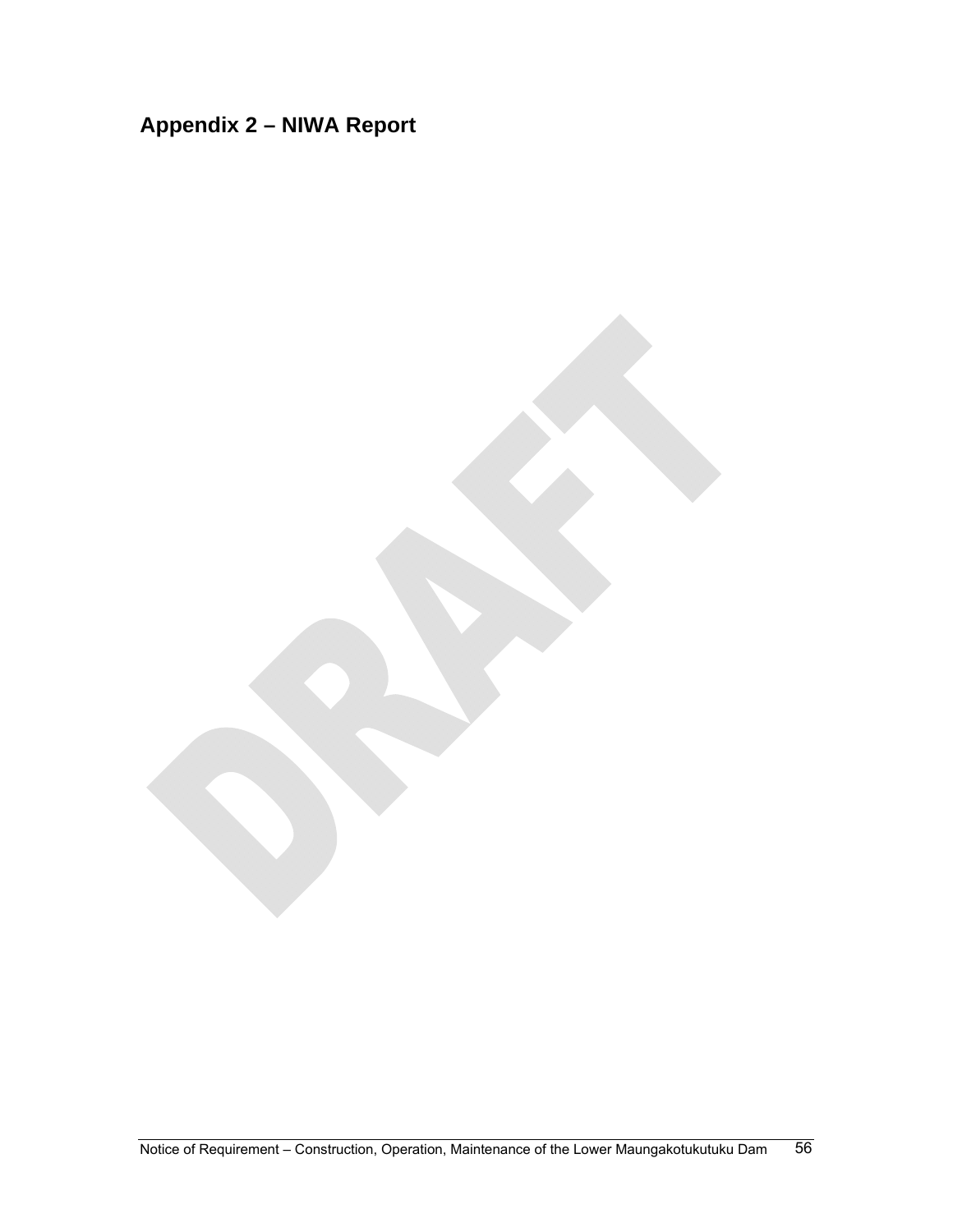# **Appendix 3 – Damwatch Report**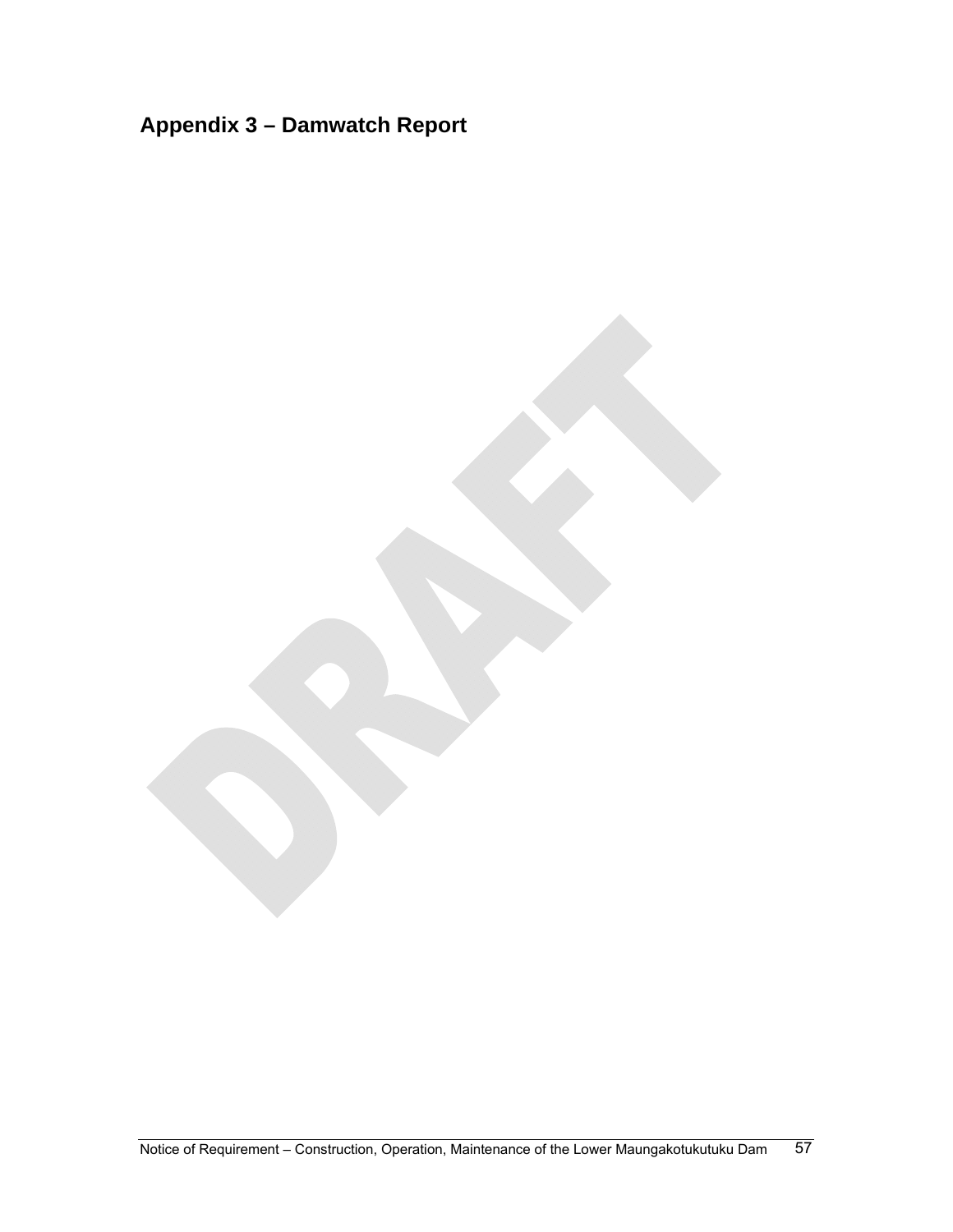# **Appendix 4 – Site Photographs**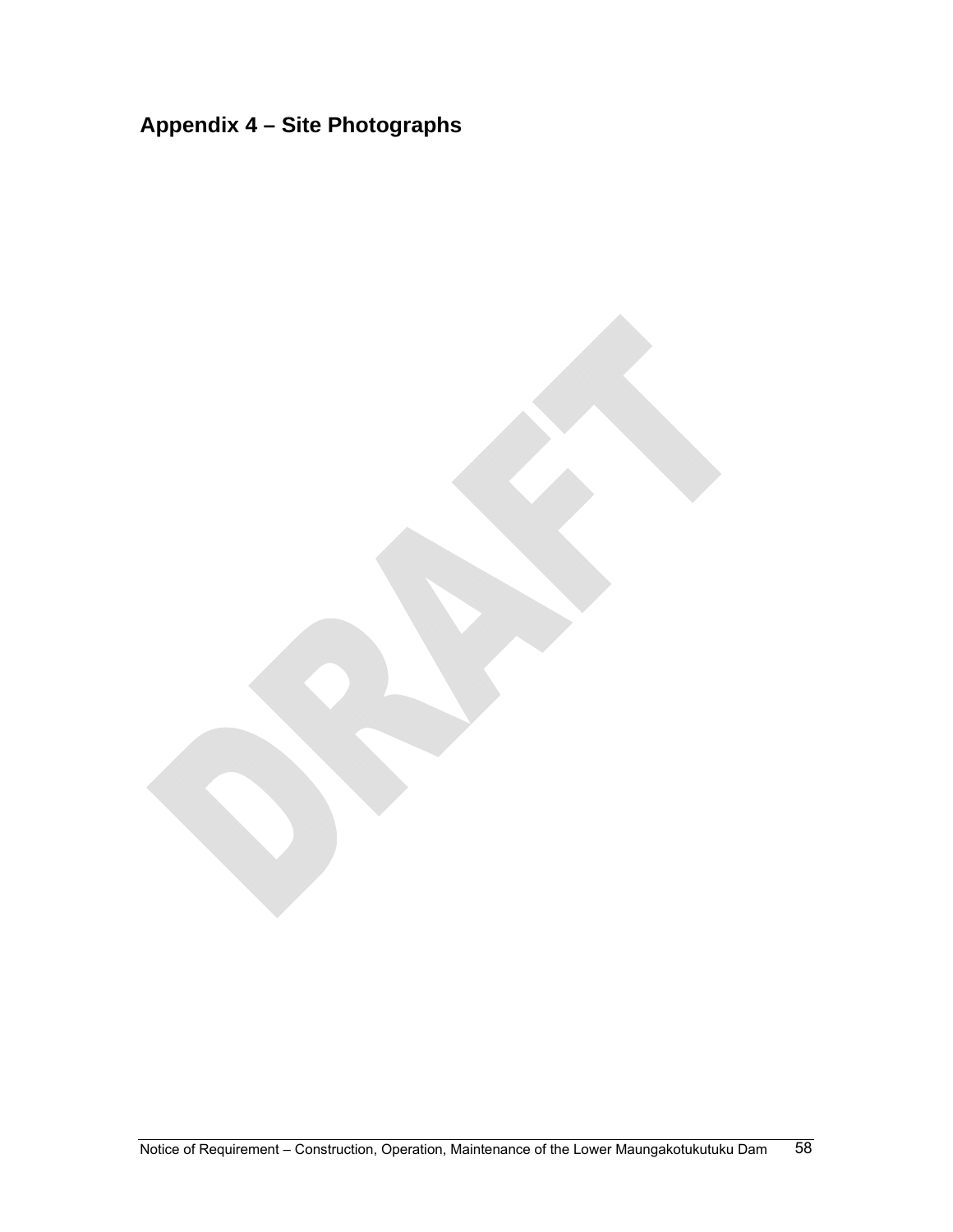# **Appendix 5 – Concept Drawings of Dam**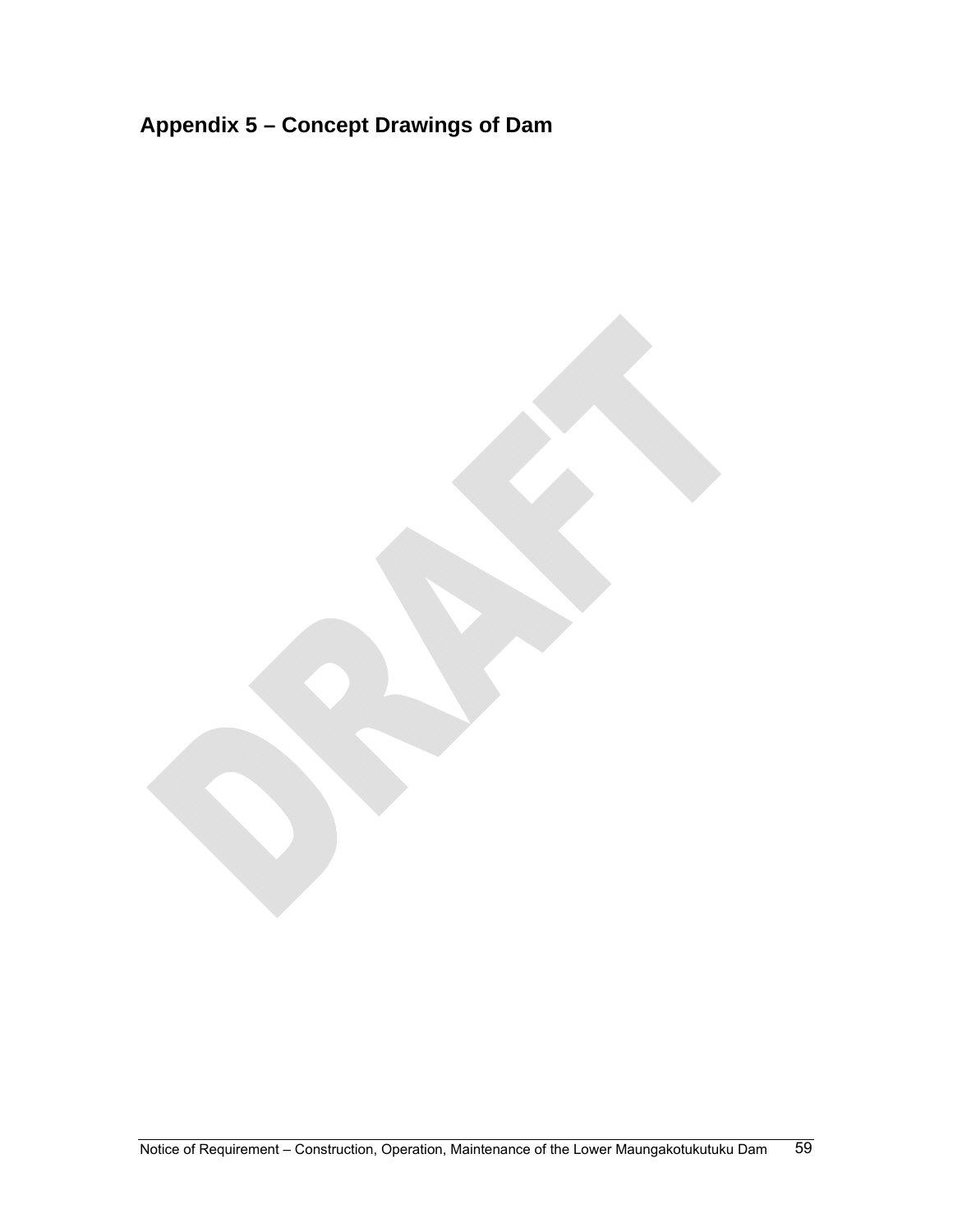# **Appendix 6 – SLUR Correspondence**